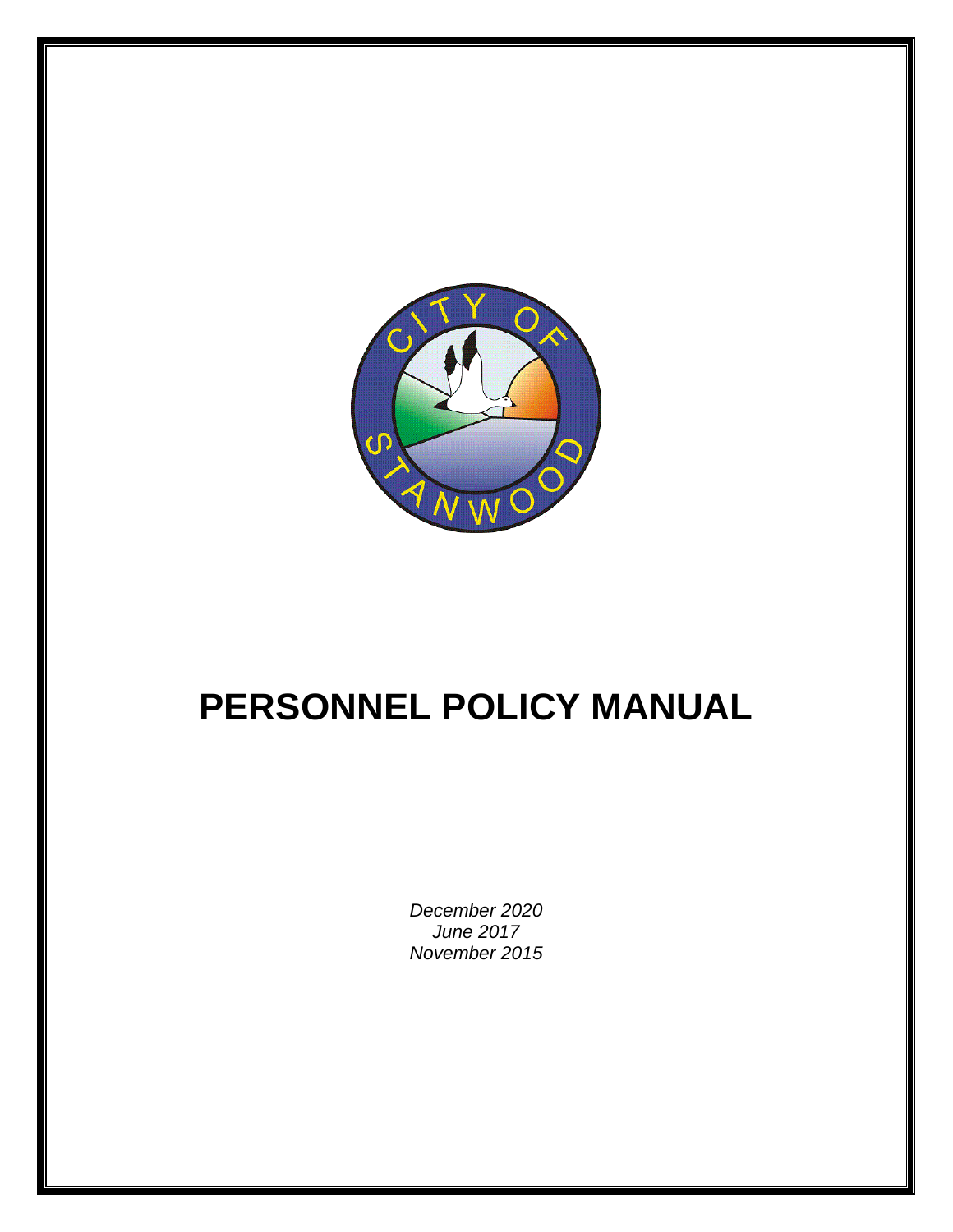#### *Revised by:*

*Resolution 2020-15 approved by Stanwood City Council December 10, 2020 Resolution 2017-05 approved by Stanwood City Council June 8, 2017 Resolution 2015-25 approved by Stanwood City Council November 12, 2015 Resolution 2015-22 approved by Stanwood City Council November 12, 2015 Resolution 2015-19 approved by Stanwood City Council October 22, 2015 Resolution 2014-21 approved by Stanwood City Council December 11, 2014 Resolution 2014-14 approved by Stanwood City Council June 26, 2014 Resolution 2014-05 approved by Stanwood City Council March 13, 2014 Resolution 2013-06 approved by Stanwood City Council June 13, 2013 Motion of the Stanwood City Council May 28, 2009*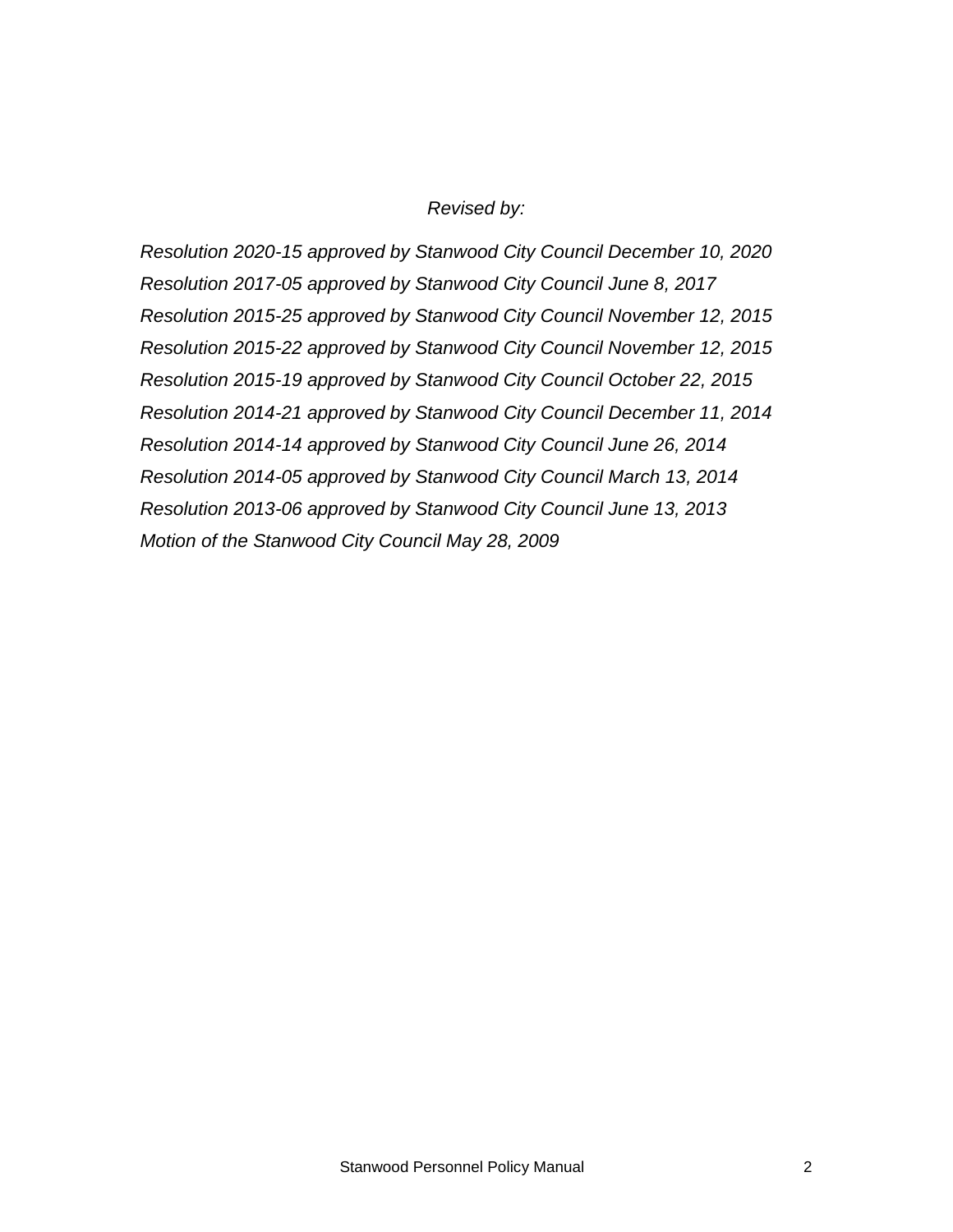# **Table of Contents**

| 100 |                                                          |  |
|-----|----------------------------------------------------------|--|
| 200 |                                                          |  |
| 201 |                                                          |  |
| 202 |                                                          |  |
| 203 |                                                          |  |
| 204 |                                                          |  |
| 205 |                                                          |  |
| 206 |                                                          |  |
| 207 |                                                          |  |
| 300 |                                                          |  |
| 301 |                                                          |  |
| 302 |                                                          |  |
| 303 |                                                          |  |
| 304 |                                                          |  |
| 305 |                                                          |  |
| 306 |                                                          |  |
| 307 |                                                          |  |
| 308 |                                                          |  |
| 309 |                                                          |  |
| 310 |                                                          |  |
| 311 |                                                          |  |
| 312 |                                                          |  |
| 313 |                                                          |  |
| 314 |                                                          |  |
| 400 |                                                          |  |
| 401 |                                                          |  |
| 402 |                                                          |  |
| 403 |                                                          |  |
| 404 |                                                          |  |
| 500 |                                                          |  |
| 501 |                                                          |  |
| 502 |                                                          |  |
| 503 |                                                          |  |
| 504 |                                                          |  |
| 505 |                                                          |  |
| 506 |                                                          |  |
| 507 |                                                          |  |
| 508 |                                                          |  |
| 600 |                                                          |  |
| 601 | Salary Ranges and Levels for Non-represented Employees36 |  |
| 602 |                                                          |  |
| 603 |                                                          |  |
| 604 |                                                          |  |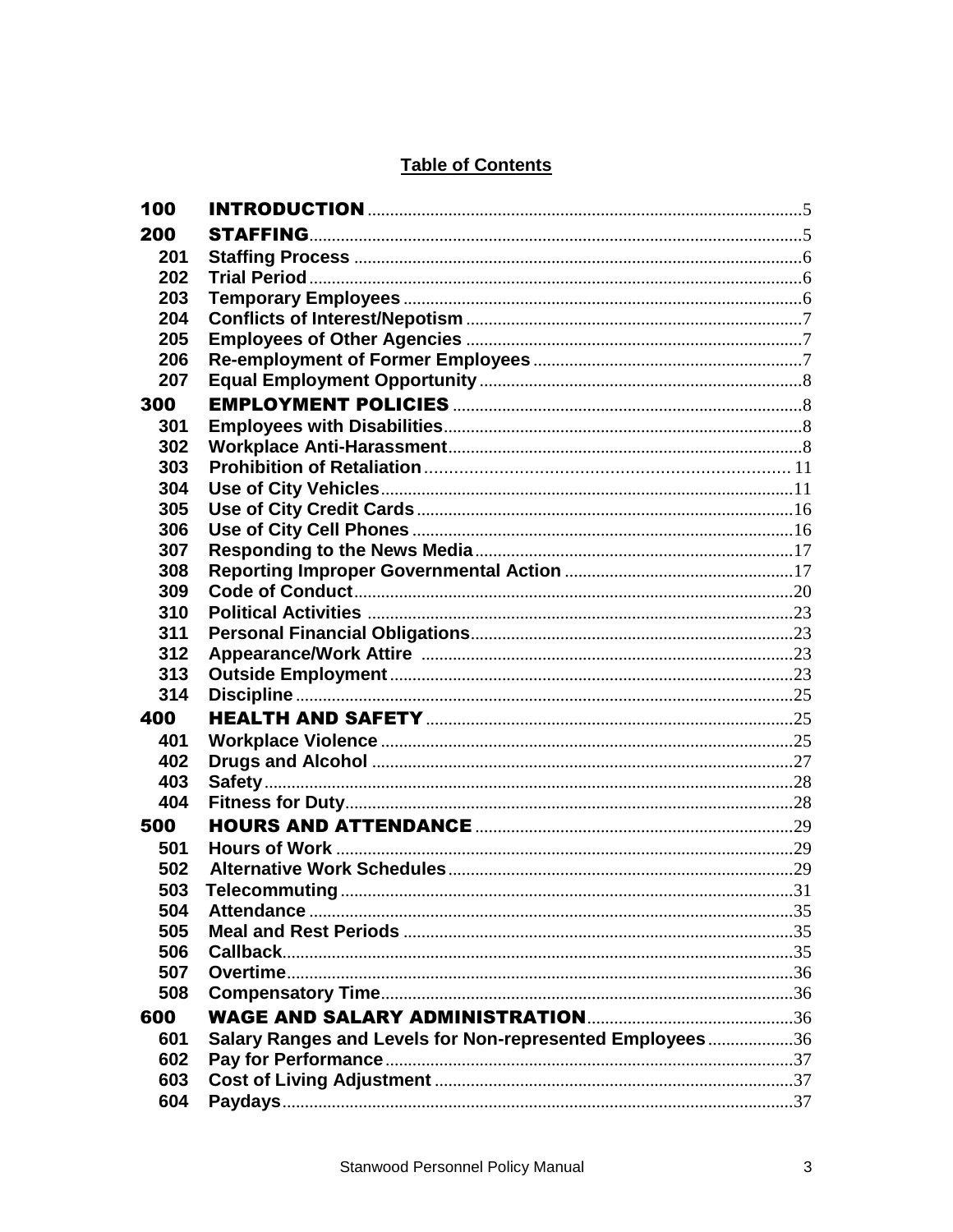<span id="page-3-0"></span>

| 605 |                                                           |  |
|-----|-----------------------------------------------------------|--|
| 606 |                                                           |  |
| 607 |                                                           |  |
| 700 |                                                           |  |
| 701 |                                                           |  |
| 702 |                                                           |  |
| 800 |                                                           |  |
| 801 |                                                           |  |
| 802 |                                                           |  |
| 803 |                                                           |  |
| 804 |                                                           |  |
| 805 |                                                           |  |
| 806 |                                                           |  |
| 807 |                                                           |  |
| 808 |                                                           |  |
| 809 |                                                           |  |
| 810 |                                                           |  |
| 811 |                                                           |  |
| 812 |                                                           |  |
| 813 |                                                           |  |
| 814 |                                                           |  |
| 815 |                                                           |  |
| 900 |                                                           |  |
| 901 |                                                           |  |
| 902 |                                                           |  |
| 903 |                                                           |  |
| 904 |                                                           |  |
| 905 |                                                           |  |
| 906 |                                                           |  |
| 907 |                                                           |  |
| 908 |                                                           |  |
| 909 |                                                           |  |
| 910 |                                                           |  |
| 911 |                                                           |  |
| 912 |                                                           |  |
| 913 | Leave for Domestic Violence, Sexual Abuse, or Stalking 55 |  |
| 914 |                                                           |  |
| 915 |                                                           |  |
| 916 |                                                           |  |
| 917 |                                                           |  |
| 918 |                                                           |  |
| 919 | Unpaid Holidays for Reasons of Faith or Conscience  61    |  |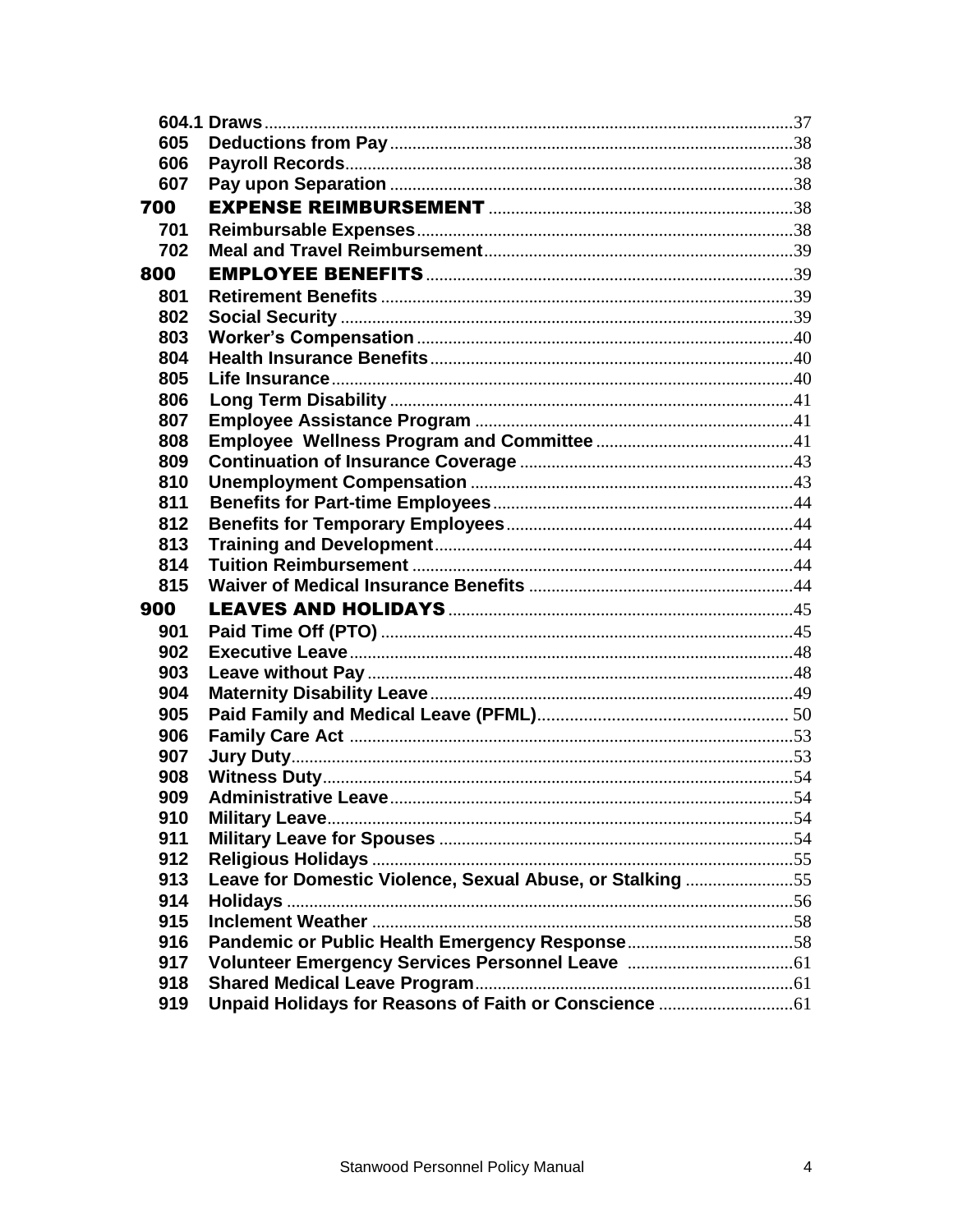# 100 INTRODUCTION

Welcome to the City of Stanwood. The City strives to provide consistently outstanding service to its citizens and customers, and to maintain a positive and productive work environment for its employees.

This manual is intended to provide you with general information about the City of Stanwood's personnel policies, procedures, practices, and benefits. We hope it will be a helpful resource for you in the course of your employment and ask that you take time to read it and become familiar with its contents. Of course, the manual is only a summary. This manual is not a contract of employment. It is not intended, and should not be construed, as a promise of specific treatment in any specific circumstance, or as a guarantee of employment for any particular time. Employment at the City is "at will". This means that either you or the City can terminate the employment relationship at any time for any reason, with or without notice or cause.

**The policies, procedures, practices, and benefits described in this manual shall apply to all employees of the City except where otherwise noted herein or unless they conflict with provisions of any binding collective bargaining agreement, civil service rule or law.** 

All policies, procedures, practices, and benefits in this manual were initially adopted on July 1, 2009, and are amended, as needed, by Resolution. Except for the at-will employment relationship, which can be altered only by a written agreement signed by the Mayor, and except for employee benefits and salary ranges which can be altered only by the City Council, the City Administrator reserves the right to modify, amend, supplement, or rescind any or all provisions of this manual as they deem appropriate at their sole and absolute discretion and without prior notice. Final interpretation of the policies, procedures, or practices is the authority of the City Administrator and/or the Mayor. This document should not be construed or relied upon by anyone as a legal document, covenant or contract of any kind.

If you have questions about any part of this manual, please feel free to contact Human Resources, your Department Head or the City Administrator at any time.

# <span id="page-4-0"></span>200 STAFFING

The City encourages all employees seeking promotion or transfer to apply for open positions they are qualified to fill. It is the policy of the City to offer employment to the applicant possessing the best qualifications and fit for the position available. A decision to promote or transfer from within may be based upon several factors, including but not limited to, past performance. The decision to hire competitively or to promote or transfer from within the organization is solely that of the City's.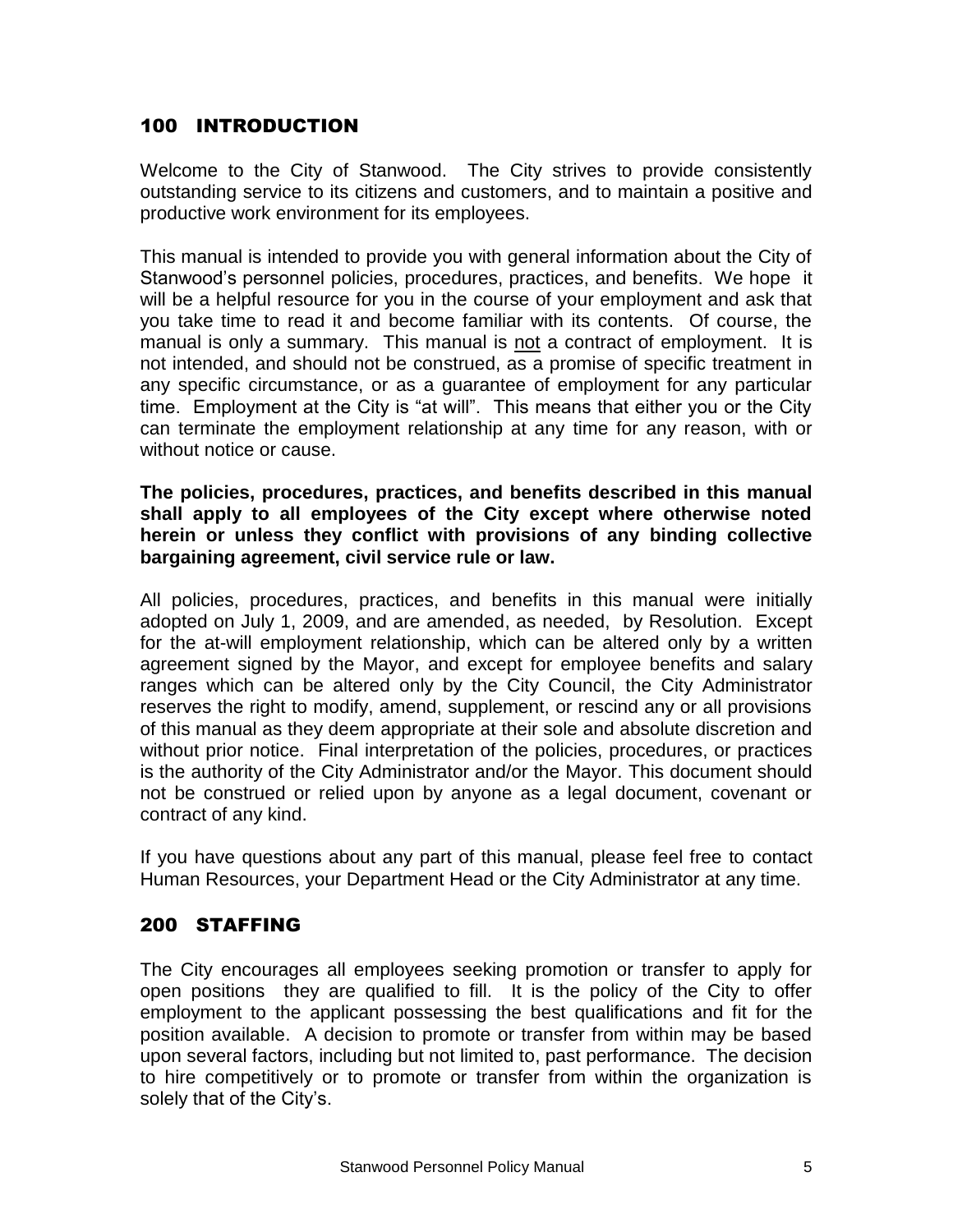# <span id="page-5-0"></span>**201 Staffing Process**

When a position becomes vacant or when a new position is requested, the Department Head will review the position, its job description, and the need for such a position prior to any posting or advertisement of the vacancy. The Department Head will then make a formal request to the City Administrator to fill the vacant position through competitive process or by promotion or transfer from within the organization. The position may be posted internally or externally, or an individual may receive promotion or transfer from within, only after the City Administrator has approved the request.

To what extent vacant positions will be advertised internally or externally is solely the decision of the City's.

# <span id="page-5-1"></span>**202 Trial Period**

All new employees are in a probationary period for the first six (6) months of their employment with the City to allow for a preliminary review of their performance and fit, and to ensure expectations are being met. Unless a collective bargaining agreement dictates otherwise, the successful completion of the probationary period does not alter, change, or supersede in any way the employee's status as an "at will" employee of the City. Any employee who is promoted shall be subject to a four (4) month trial service period. During the four (4) month trial service period the City may elect to return the employee to their previous position and salary. Any employee who is promoted may elect to return to their previous position and salary at any time prior to the conclusion of the four (4) month trial service period. During the initial trial service period, a newly hired employee is not eligible to use floating holidays. This does not apply to the four (4) month trial service period for promotions.

#### <span id="page-5-2"></span>**203 Temporary Employees**

With the approval of the City Administrator and the Department Head, temporary employees may be hired without competitive recruitment or examination, although all hiring processes must comply with state and federal laws.

Temporary employees should not work more than seventy hours a month for more than five months in a twelve month calendar period, unless authorized by the City Administrator to extend a temporary assignment. Otherwise, the nature, length, and scope of temporary assignments are solely the decision of the City.

Temporary employees are eligible for overtime pay as required by law.

During their employment, temporary employees do not receive retirement, vacation, PTO, health insurance, or holiday pay. Pursuant to the Washington Paid Sick Leave law, temporary employees earn one hour of paid sick leave for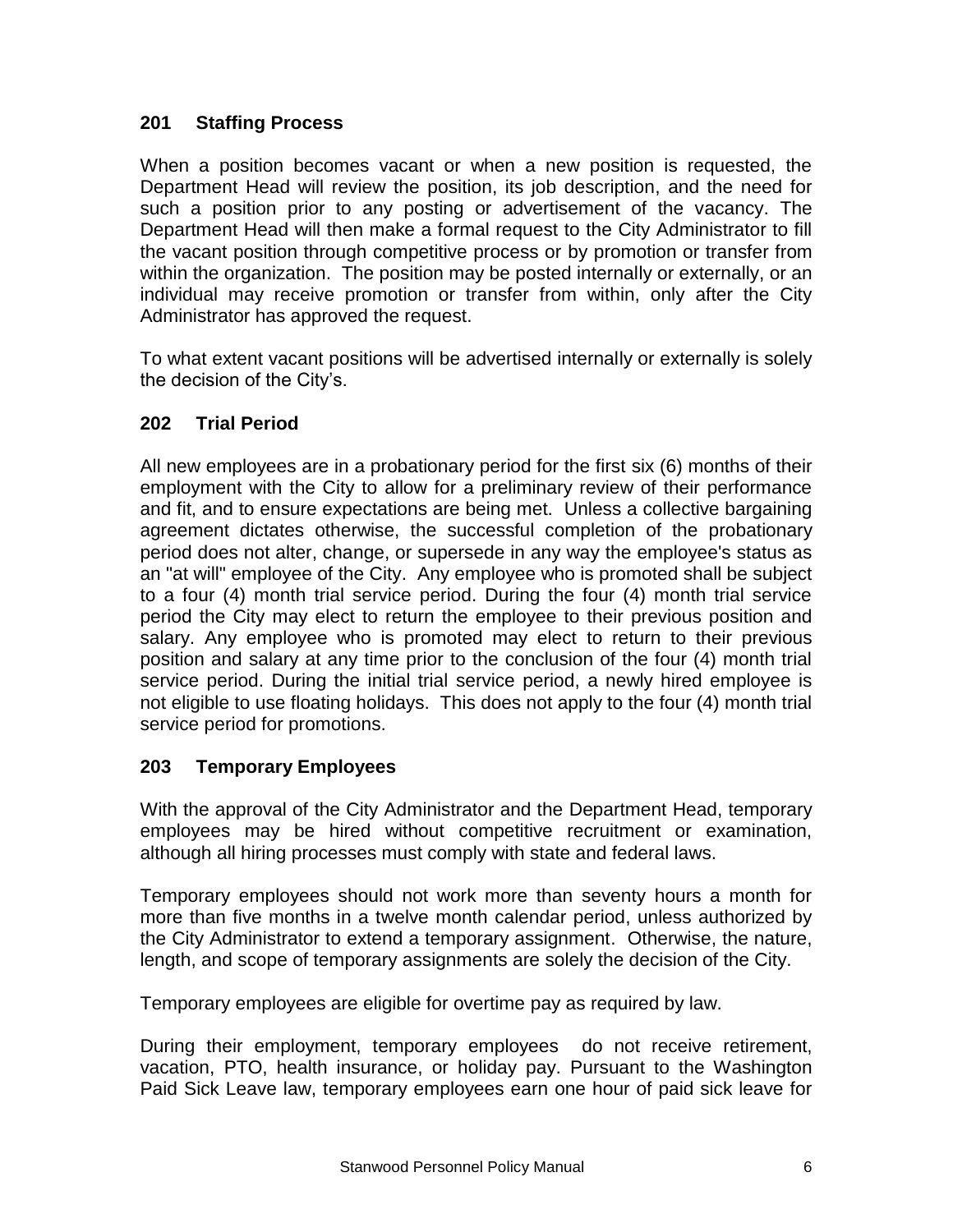every 40 hours worked. Beginning on the 90th calendar day after the commencement of employment, accrued paid sick leave will be available for your use. No other benefits will be received

#### <span id="page-6-0"></span>**204 Conflicts of Interest/Nepotism**

Employees are prevented from holding positions with the City which place them in a potentially unlawful or improper conflict of interest. Examples of potential conflicts of interest include, but are not limited to the following:

- A spouse/partner or other close family member who would have authority (or practical power) to supervise, appoint, remove, or discipline the other.
- A spouse/partner or other close family member who would handle confidential material that creates improper or inappropriate access to that material by the other.
- A spouse/partner or other close family member who would be responsible for auditing the work of the other.
- An employee who is the spouse/partner or other close family member of an elected official.
- An employee who seeks an elected office with the City

If circumstances exist that create a conflict or potential conflict, the City reserves the right to take action necessary to resolve the conflict, up to and including reassignment and termination.

#### <span id="page-6-1"></span>**205 Employees of Other Agencies**

Employees of other agencies who may be providing services to the City under inter-local or other agreements shall not be considered employees of the City even if they are supervised or assigned work by City personnel.

#### <span id="page-6-2"></span>**206 Re-employment of Former Employees**

Upon a former employee's submission of an application, the City may re-appoint the employee to his/her same position or a position of like duties and responsibilities. When former employees apply to be rehired, they will be evaluated on the same criteria as all other applicants. Consideration will be given to past job performance, the circumstances surrounding separation of previous employment, and the former employee's ability to meet the job requirements of the position.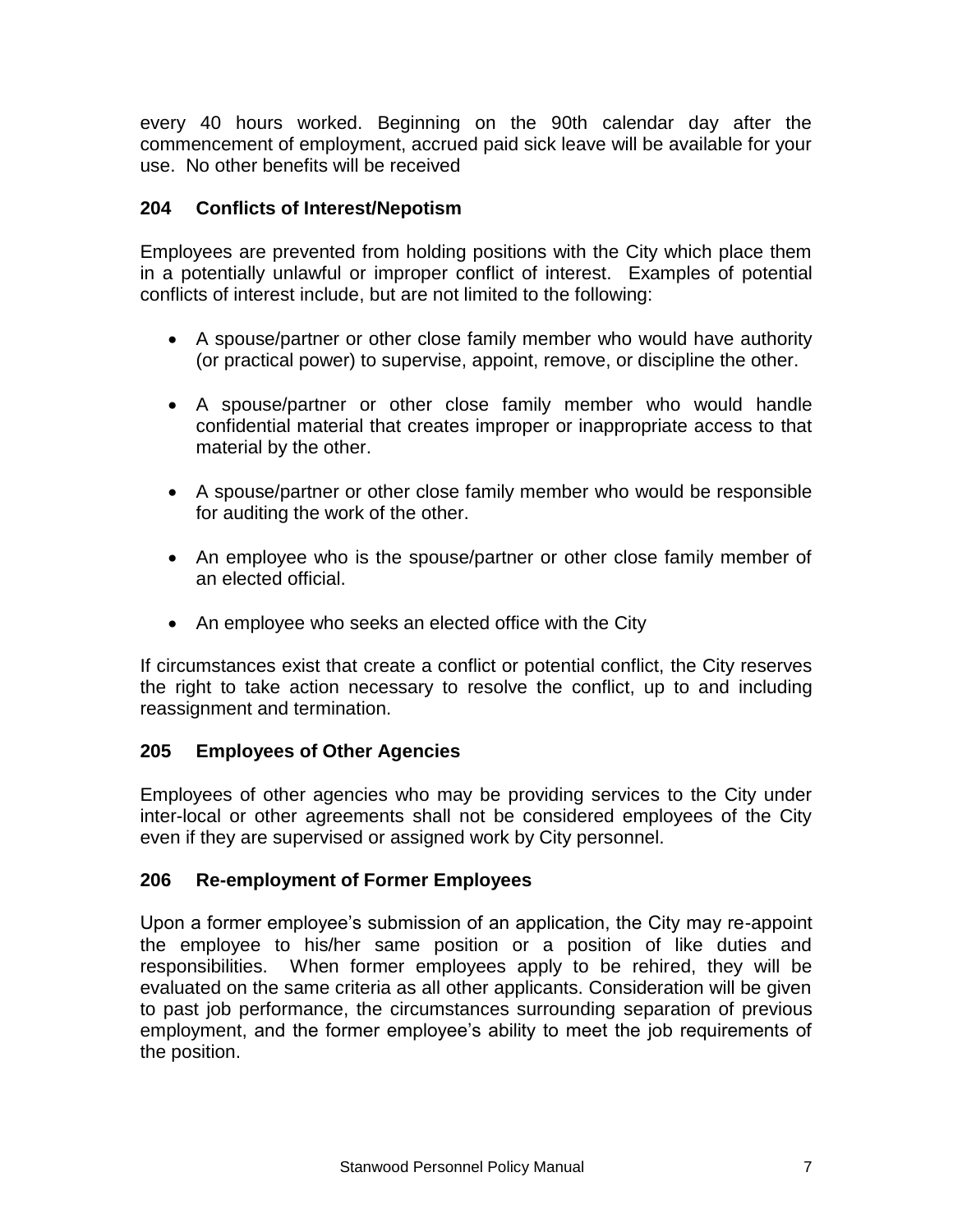# <span id="page-7-0"></span>**207 Equal Employment Opportunity**

The City is an equal opportunity employer. This means that the City does not discriminate in employment decisions or policies in violation of law on the basis of race, color, religion, sex, gender identity, sexual orientation, pregnancy, status as a parent, national origin, age, disability (physical or mental), family medical history or genetic information, political affiliation, military service, or other non-merit based factors. This policy applies to all terms and conditions of employment, including hiring, placement, promotion, termination, reduction in force, recall, transfer, leaves of absence, compensation, and training.

# <span id="page-7-1"></span>300 EMPLOYMENT POLICIES

# <span id="page-7-2"></span>**301 Employees with Disabilities**

The City complies fully with its duty to provide reasonable accommodations to allow people with disabilities to perform the essential functions of their jobs. If an employee has a disability that limits their ability to perform their job, the employee shall inform the Human Resources Manager, City Administrator or their Department Head, so that reasonable accommodations may be considered.

# <span id="page-7-3"></span>**302 Workplace Anti-Harassment**

The City of Stanwood is committed to providing a work environment, which is free from unlawful harassment and where all employees are treated with respect. The City expects all of its employees to accomplish their work in a professional manner. The City expressly prohibits any form of unlawful harassment by or against its employees based on race, color, sex, gender identity, sexual orientation, religion, age, marital status, national origin, the presence of sensory, mental or physical disability, veteran status, or status in any other legally protected group.

Harassment may have serious consequences for the employees involved, as well as for the City. Therefore, it is the responsibility of every employee to create an atmosphere free from harassment and to cooperate with and assist in the implementation of this policy. If you believe that you or another employee has been harassed or discriminated against, you must report the complaint, as described below in *Complaints Process.*

For the purpose of this policy, "sexual harassment" is unwelcome behavior of a sexual nature that affects terms and conditions of employment. Sexual harassment includes (1) sexual advances and other verbal or physical conduct where submission to the advances or conduct is made a term or condition of employment or is used as the basis for employment decisions and (2) unwelcome verbal or physical conduct of a sexual nature that interferes with an employee's work or creates a hostile, intimidating, or offensive work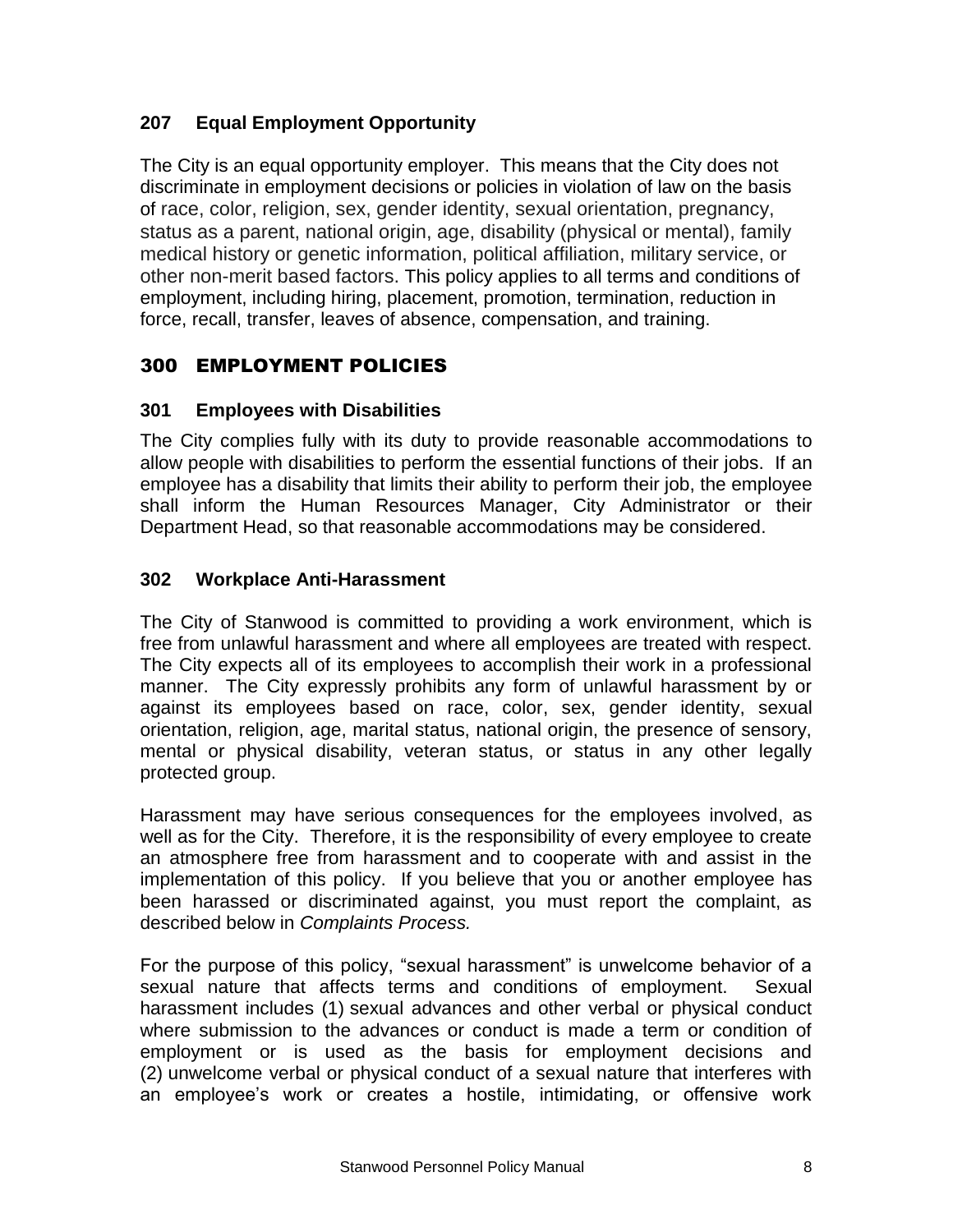environment.

Some examples of behavior that could constitute or contribute to sexual harassment include, but are not limited to:

- Unwelcome or unwanted flirtations, propositions, or advances. This includes patting, pinching, brushing up against, hugging, cornering, kissing, fondling, putting ones arm around another, or any other similar physical contact considered offensive by the recipient.
- Requests or demands for sexual favors. This includes subtle or blatant expectations, pressures, or requests for any type of sexual favor accompanied by an implied or stated promise of preferential treatment or negative consequences concerning an individual's employment.
- Verbal abuse or teasing that is sexually oriented and considered unacceptable by another individual. This includes comments about an individual's body or appearance when such comments go beyond an isolated innocuous compliment; off-color jokes or offensive language; or any other tasteless, sexually oriented comments, innuendoes, or offensive actions, including leering, whistling, or gesturing.
- Participation in fostering a work environment that is intimidating, hostile, or offensive because of unwelcome or unwanted sexually oriented conversation, office décor, suggestions, requests, demands, physical contacts, or attention.

For the purpose of this policy, "other harassment" (nonsexual) is defined as verbal or physical conduct that denigrates or shows hostility or aversion toward an individual because of such individual's protected status or characteristics such as their race, color, religion, gender, national origin, age, marital status, sexual orientation, or disability that:

- 1. Has the purpose or effect of creating an intimidating, hostile, or offensive work environment; or
- 2. Has the purpose or effect of unreasonably interfering with an individual's work performance; or
- 3. Otherwise adversely affects an individual's employment opportunities.

Some examples of behavior that could constitute or contribute to harassment include, but are not limited to: using epithets, slurs, or negative stereotypes; threatening, intimidating, or engaging in hostile acts relating to protected status or characteristics such as those referred to above**;** jokes or pranks that refer to or denigrate a protected status; or placing on walls, bulletin boards, or elsewhere on the work premises or circulating in the workplace, written or graphic material that denigrates or shows hostility or aversion toward a person or group because of a protected characteristic.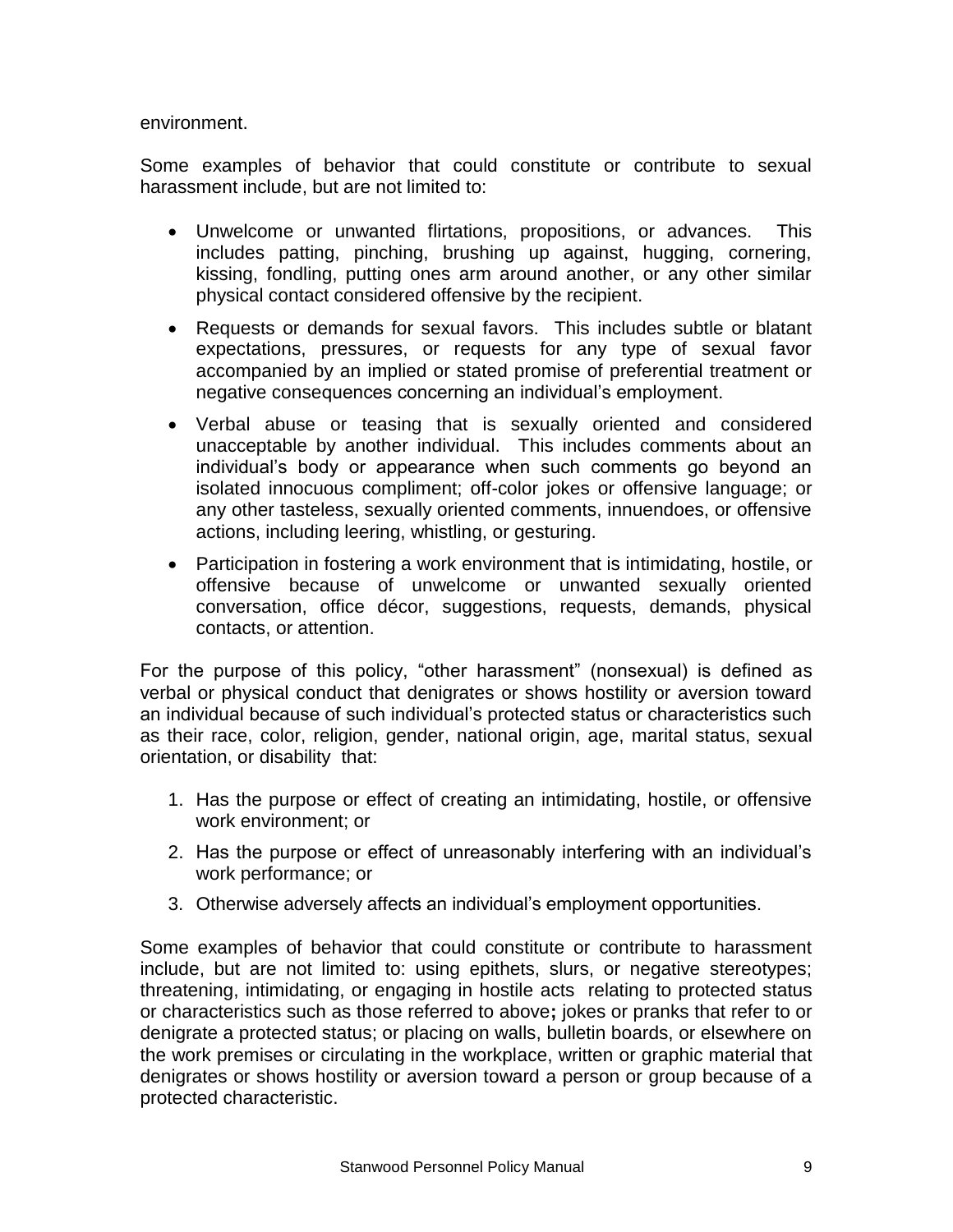#### *Complaint Process*

Any employee who feels they have been subjected to harassment, should clearly inform the perpetrator, to the extent the employee feels comfortable doing so, that their behavior is inappropriate, offensive, and unwelcome and should immediately cease. If that is not successful or if the employee is not comfortable confronting the offending individual directly for any reason, the employee should report the harassment promptly to the Human Resources Department, Department Head or the City Administrator. If the employee believes the City Administrator is involved in the offensive conduct, or if the employee feels uncomfortable complaining to the City Administrator for any other reason, the complaint should instead be made to the Mayor. Department Heads shall immediately report any such complaints to the Human Resources Department, City Administrator or Mayor.

The WORKPLACE HARASSMENT COMPLAINT FORM made available by the City may be used to make a written complaint.

A harassment complaint will be handled as follows:

- 1. The complaint will be investigated by a qualified, neutral person. The choice of investigator, level of formality, and the procedures used in the investigation may vary, depending upon the nature of the allegations and full circumstances of the situation, including the context in which the alleged incidents occurred.
- 2. Confidentiality will be maintained throughout the investigatory process to the extent practical and consistent with the need to undertake a full investigation.
- 3. There shall be no retaliation by the City, its officers, elected officials, supervisors, or other employees toward any employee bringing a complaint in good faith or cooperating with the investigation of a harassment complaint.
- 4. Where the investigation confirms the allegations, the City will take prompt corrective action and, where appropriate, discipline the offending individual. Discipline may include verbal and written reprimands, professional counseling, reassignment, or other appropriate action, up to and including termination. The affected individuals will be informed of the outcome of the investigation.
- 5. There may be instances in which an employee reporting harassment seeks only to discuss the matter informally and does not wish the City to undertake an investigation or to take further steps. In such situations, the City Administrator or designee, may arrange some informal mechanism for resolving the issues. However, an individual reporting harassment should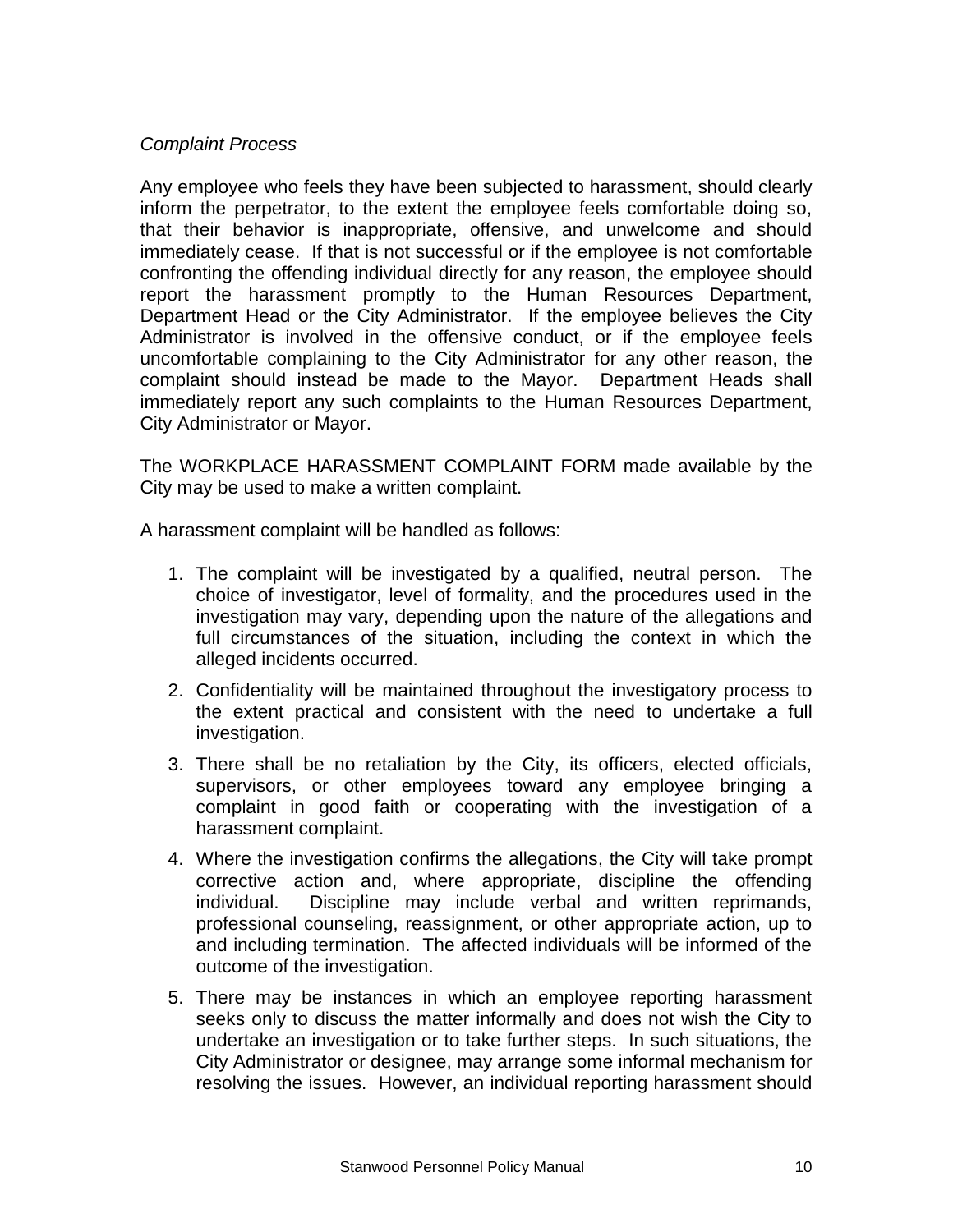be aware the City may decide to take action to address the harassment beyond informal means.

All management team members and supervisors are assigned responsibility for implementing this policy, ensuring compliance with, and knowledge of its terms, and for taking immediate and appropriate corrective action if they witness inappropriate behavior or receive a complaint. Supervisors must open and maintain channels of communication to permit employees to raise concerns of sexual or other workplace harassment without fear of retaliation, stop any observed harassment, and treat harassment matters with sensitivity, confidentiality and objectivity. A supervisor's failure to carry out these responsibilities may result in disciplinary action up to and including termination.

# **303 Prohibition of Retaliation**

The City of Stanwood prohibits any form of retaliation against any employee for good faith actions in filing a complaint under the City's discrimination, harassment, and workplace violence policies, and for participating in the investigation of any complaint of discrimination, harassment or workplace violence. Improper retaliation may include, but is not limited to, discipline, termination, transfers, assignment of unfavorable duties, or treating the employee who made the complaint in a hostile manner when such action or behavior is motivated in substantial part by the employee's participation in protected activity. If you believe that you have been subjected to unlawful retaliation, or if you observe that another employee has been subjected to unlawful retaliation, you are obligated to report the matter immediately, as described in 308, Whistleblower Protection.

#### <span id="page-10-0"></span>**304 Use of City Vehicles**

It is the policy of the City of Stanwood to provide vehicles for City business use, when practical, in order to allow employees to drive on City business, and to reimburse employees for City business use of personal vehicles. This policy provides guidance on the appropriate use of City and personal vehicles for City business.

The term "vehicle" as used in these guidelines includes, but is not limited to, cars, trucks, backhoes, front end loaders, graders, motorized water craft, and any vehicle or off road equipment listed on the City's automobile or inland marine insurance property schedule.

1. Employees must possess a valid driver's license in order to drive any vehicle for City business and may not drive any vehicle for City business without prior approval of their Department Head or designee, or the City Administrator. Periodically, the City may verify the existence of a valid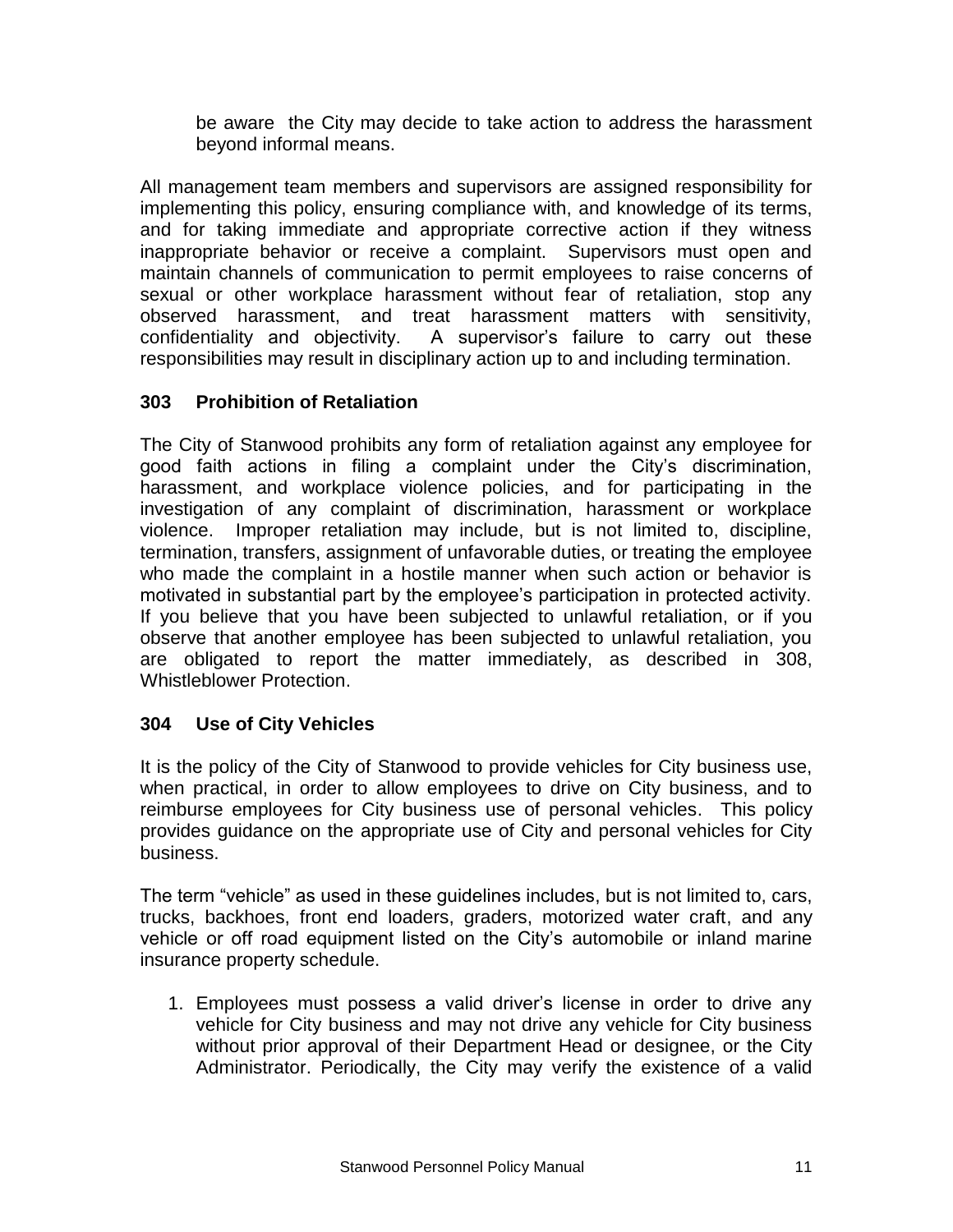driver's license and request from the driver a copy of their current driving abstract.

- 2. The City shall comply with Chapter 49.12 RCW Industrial Welfare and WAC 296-125-030 Prohibited and Hazardous Employment-All Minors in regards to driving requirements and restrictions for employees under the age of 18.
- 3. When driving is a function of the position, the City will evaluate an applicant's driving record to determine eligibility for that position. Periodically, the City may evaluate current employee driving records to determine driving acceptability using a Driver Rating Guide and a Driver Point Value Guide which is a points system to determine if current employees or potential new employees are eligible to operate a motor vehicle within the scope of their employment based on driving history.

# **Driver Rating Guide**

Non-moving violations are not normally considered in evaluating the individual driver unless they are excessive. Moving violations listed on the driver's abstract for the last five (5) years are compared to the rating guide (below); points are assigned to the violations as indicated and total points determine eligibility as follows:

0 to 3 points indicates an acceptable rating as a driver.

4 or 5 points indicate a questionable driver rating. The City will determine whether or not to place or maintain this individual in a driving position.

6 or more points indicate unacceptability. The City may take corrective action up to and including loss of driving privileges.

#### **Driver Point Value Guide**

| Points | Explanation                            |
|--------|----------------------------------------|
|        | Non-Speed Related Moving Violations    |
| 2      | <b>At-Fault Accident</b>               |
|        | <b>Failure to Stop at Scales</b>       |
|        | Over Weight/Height/Length              |
|        | <b>Improper Turn (Cutting Corners)</b> |
|        | Prohibited Turn (U-Turn)               |
|        | Improper Lane Change                   |
|        | <b>Improper Lane Travel</b>            |
|        | Driving on Shoulder or Sidewalk        |
|        | Improper Backing                       |
|        | Failure to (or Improper) Signal        |
|        | Failure to Yield Right of Way          |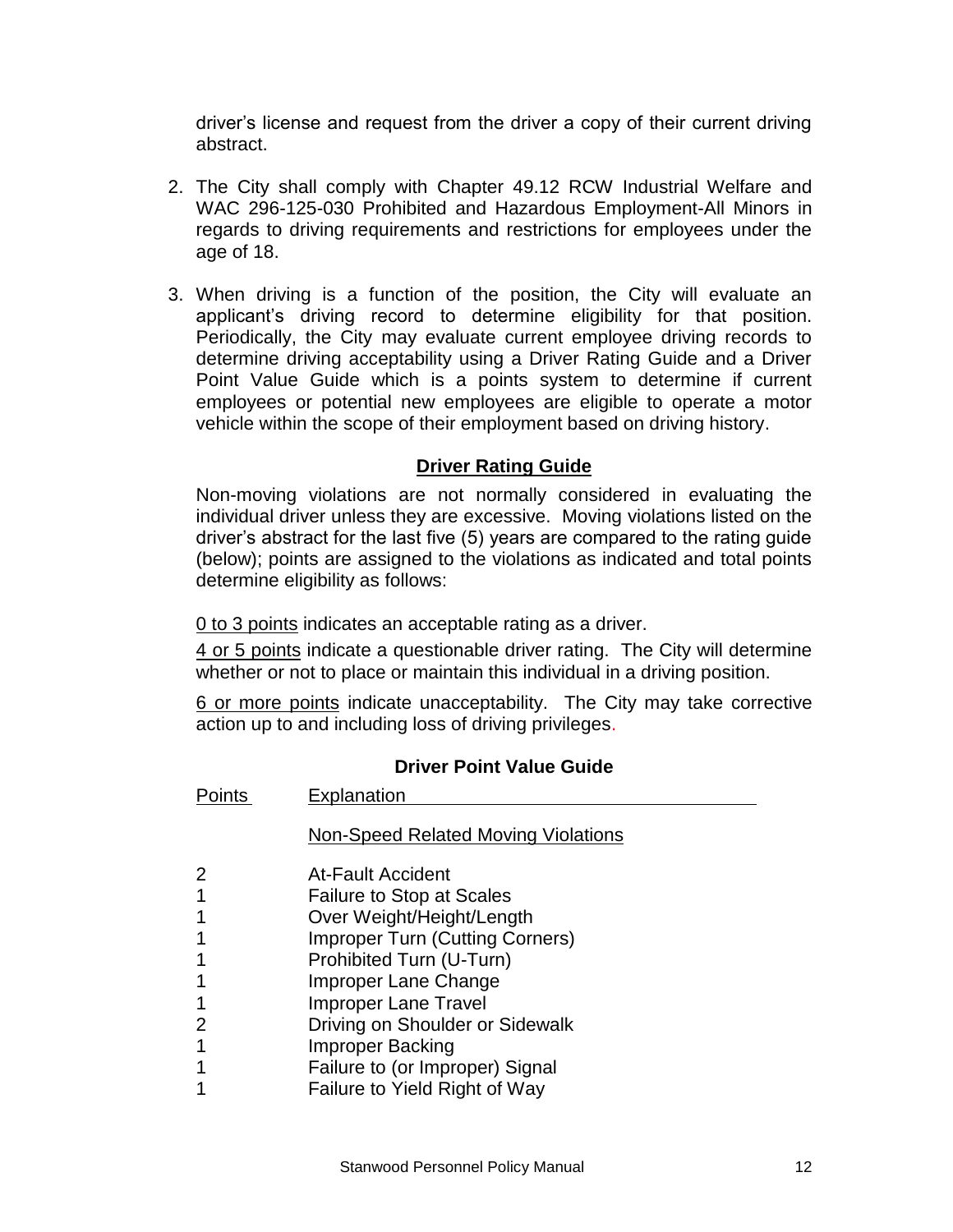|                     | - at yield sign                                                             |
|---------------------|-----------------------------------------------------------------------------|
|                     | at uncontrolled intersection                                                |
|                     | - during left turn against traffic                                          |
|                     | at traffic obstructed intersection                                          |
|                     | on private road<br>$-$                                                      |
|                     | - to emergency vehicle                                                      |
|                     | - while starting from a parked position                                     |
|                     | slow-moving traffic to pull off road                                        |
| 2                   | Disobey Signal Person or Officer                                            |
| $\overline{2}$      | Driving Wrong Way                                                           |
|                     | - on one-way street (or freeway)                                            |
|                     | straddling or over center line<br>$\overline{\phantom{0}}$                  |
|                     | driving on wrong side of road/cross divider                                 |
| 2                   | <b>Failure to Stop</b>                                                      |
|                     | steady red signal, steady red arrow, stop signs                             |
|                     | - flashing signal                                                           |
|                     | intersection other than arterial<br>$\overline{\phantom{0}}$                |
|                     | - train signal                                                              |
|                     | certain railroad grade crossings                                            |
|                     | emerging from alley or driveway                                             |
|                     | for school bus                                                              |
| 1                   | Disobey Road Sign                                                           |
|                     | lane direction control signal                                               |
|                     | school patrol                                                               |
| 1                   | Driving Without Lights After Dusk                                           |
| 1                   | <b>Failure to Dim Headlights</b>                                            |
| 1                   | <b>Following Too Closely</b>                                                |
| 2                   | <b>Improper Passing</b>                                                     |
|                     | - Insufficient distance                                                     |
|                     | - On hill, curve, or within 100 feet of intersection                        |
|                     | In no passing zone<br>$\overline{\phantom{0}}$                              |
| 1                   | Overtaking or Passing on the Right                                          |
| 2-3                 | Open Container Law Violation (Driver-3 or Passenger-2)                      |
| 1                   | <b>Illegal or Missing Equipment</b>                                         |
| 1                   | <b>Impeding Traffic</b>                                                     |
|                     | blocking                                                                    |
|                     | slow moving vehicle                                                         |
| 2                   | Violating License Restrictions (Medical, Vision, Equipment)                 |
| 1                   | <b>Defective Equipment</b>                                                  |
|                     | muffler/exhaust                                                             |
| 1                   | <b>Crossing Fire Hose</b>                                                   |
| $\overline{2}$<br>1 | Headphones, Cell phone or Television<br><b>Obstructed Vision or Control</b> |
| 1                   | No Shields or Mirrors (Motorcycle)                                          |
| 2                   | Inattention to Driving                                                      |
|                     |                                                                             |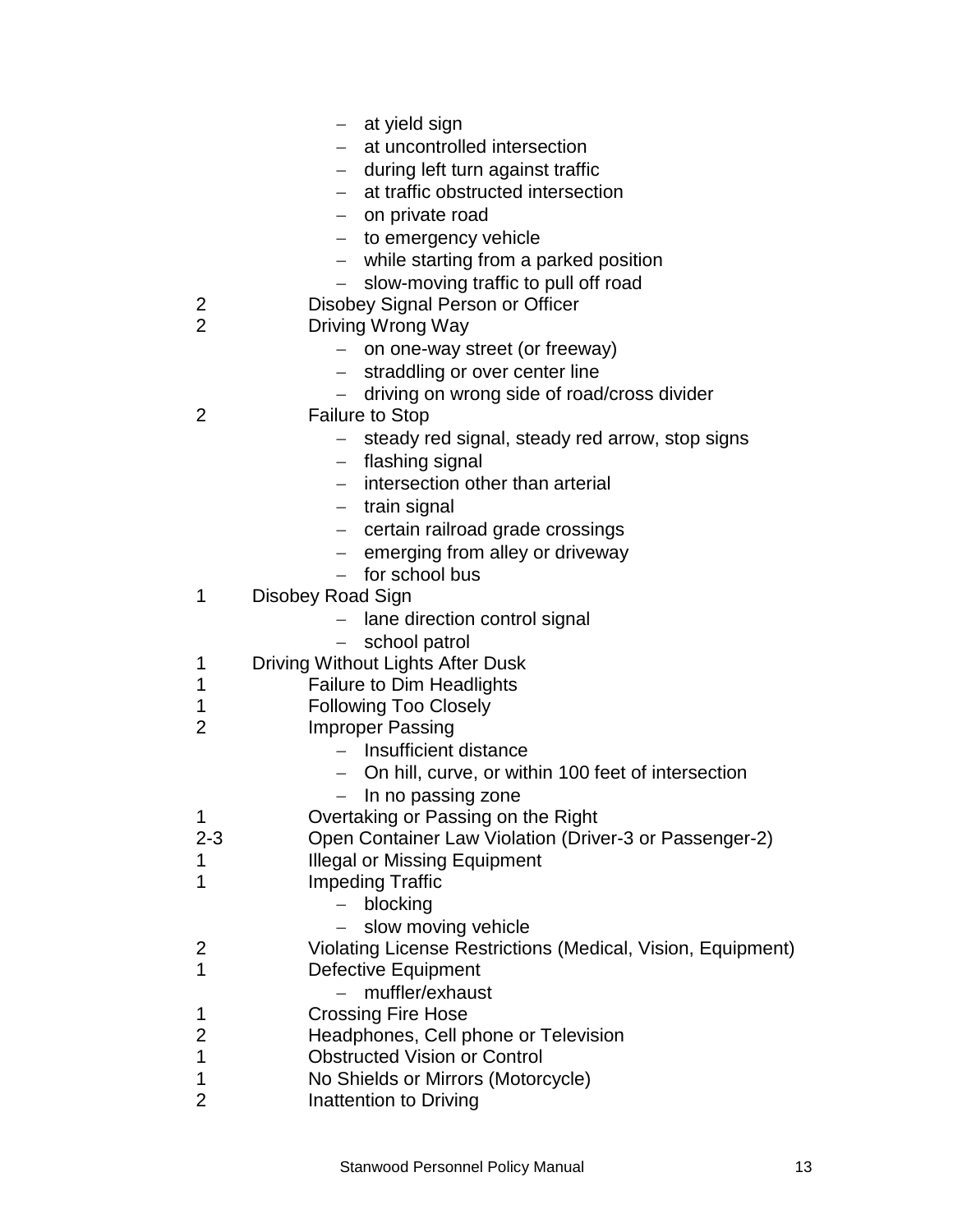- 1 No License on Person - driving without CDL 1 No Proof of Liability Insurance 4 Driving With a Suspended/Revoked/Cancelled License Speed Related Moving Violations 1 Speed Too Fast for Conditions 1 Speed – Basic Rule 2 Negligent Driving - 2<sup>nd</sup> Degree 3 Reckless - driving  $-$  endangerment  $-$  endangerment in construction zone 5 Racing Criminal Violations 3 **Fail to Secure Load (Safety Chains/Devices)** 1<sup>st</sup> Degree 2 Fail to Secure Load (Safety Chains/Devices) 2nd Degree 3 **Negligent Driving 1<sup>st</sup> Degree** 5 Hit and Run  $-$  occupied vehicle - unoccupied vehicle 5 DUI/Physical Control 5 Driving a Vehicle in the Commission of a Crime or Vehicular Assault or Homicide 4. Employees approved to drive a vehicle on City business are required to:
	- Inform their Department Head or designee, or the City Administrator, as soon as practical, of any changes that may affect either their legal or physical ability to drive or their continued insurability. Examples of changes that may affect ability to drive include, but are not limited to, loss or suspension of driver's license, charge or conviction of driving under the influence (DUI), reckless driving, and driving with a suspended license.
	- Refrain from operating a City vehicle, or a personal vehicle for City business, when any physical or mental impairment causes the employee to be unable to drive safely. This prohibition includes, but is not limited to, circumstances in which the employee is temporarily unable to operate a vehicle safely or legally because of injury, illness, or medication.
	- Exercise due diligence to drive safely and maintain the security of the vehicle and its contents.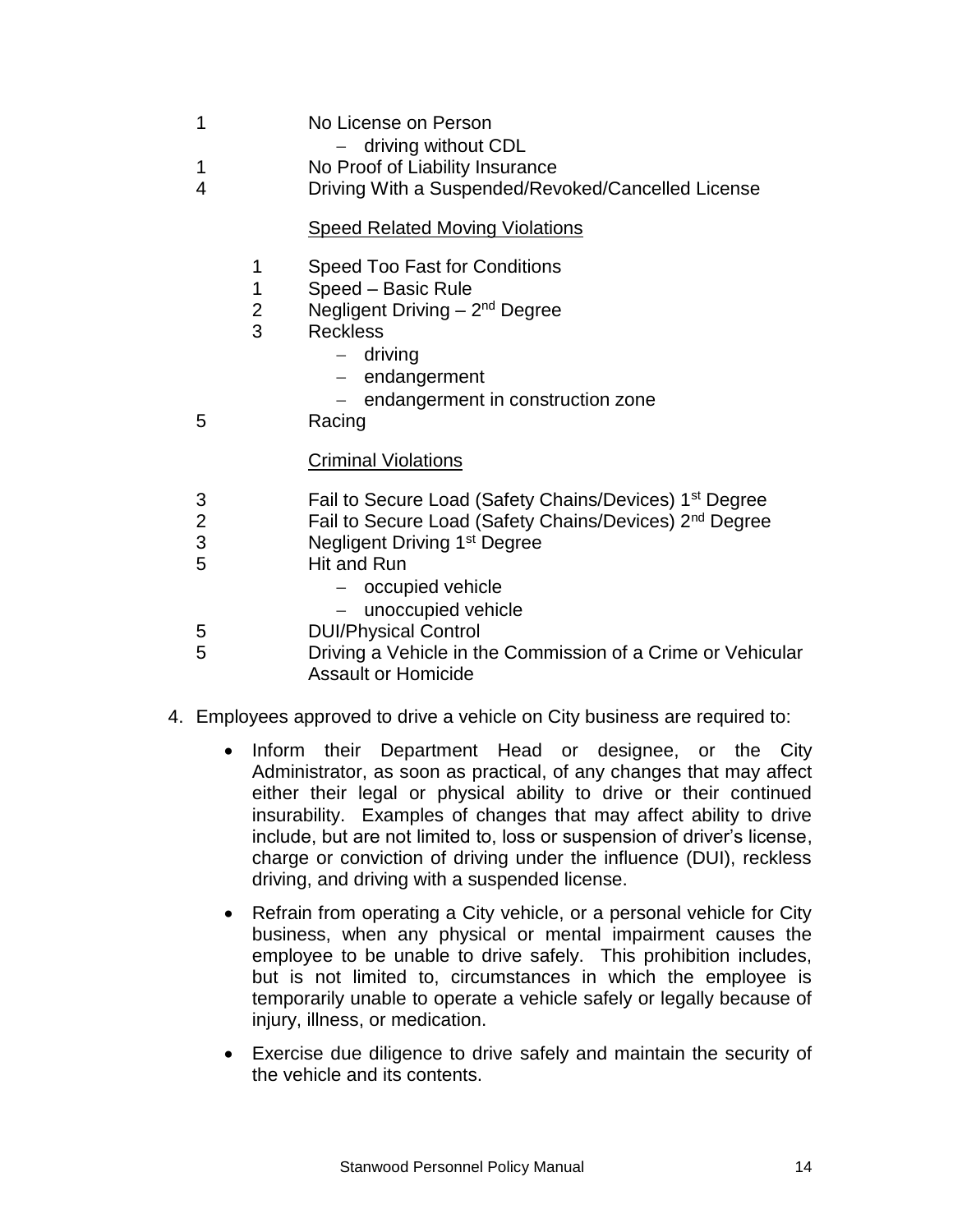- Follow all Washington State laws, to include wearing a seatbelt at all times.
- Be responsible for any driving infractions or fines as a result of their driving and report them to the Department Head or designee, or the City Administrator no later than the next business day.
- 5. Employees may use City vehicles for non-business purposes such as running personal errands, driving to lunch, etc., only with the express consent of their Department Head or designee, or the City Administrator. This approval will only be granted to mitigate special circumstances as driving a City vehicle for non-business purposes is generally not allowed.
- 6. Non-employee and non-business passengers may not ride in City vehicles without prior approval of driver's Department Head or designee, or the City Administrator. Employees or passengers can seek approval by filling out the Request to Ride in a City Vehicle Form as provided by the City.
- 7. When no City vehicles are available, employees may use their own vehicles for business purposes with prior approval of their Department Head or designee, or the City Administrator. Insurance industry practices dictate that auto liability coverage follows the auto. In such circumstances, the employee's personal auto insurance would be considered primary, and the City's coverage excess. Employees who use their personal vehicle for approved business purposes will be reimbursed for expenses pursuant to financial management procedures. This allowance is to compensate for the cost of gasoline, oil, depreciation, and insurance. In the event that an employee uses their personal vehicle as a regular part of the daily requirements of their job, they should obtain auto liability coverage for bodily injury and property damage with a special endorsement for City business use, when possible as determined by their personal insurance agent.
- 8. Employees must report any collision to appropriate law enforcement officials. Employees shall also report any collision, theft or damage involving a City vehicle to their Department Head or designee, Risk Manager or the City Administrator, regardless of the extent of damage or lack of injuries, by filling out an INCIDENT REPORT FORM. Such reports must be made as soon as possible but no later than forty-eight hours after the incident. Employees are expected to cooperate fully with authorities in the event of an accident. However, employees should make no voluntary statement other than in reply to questions of investigating officers. In the case of an accident employees should refer to the accident card available in all City vehicles.
- 9. Employees shall not operate any City vehicle or operate any personal vehicle while on City business while consuming or under the influence of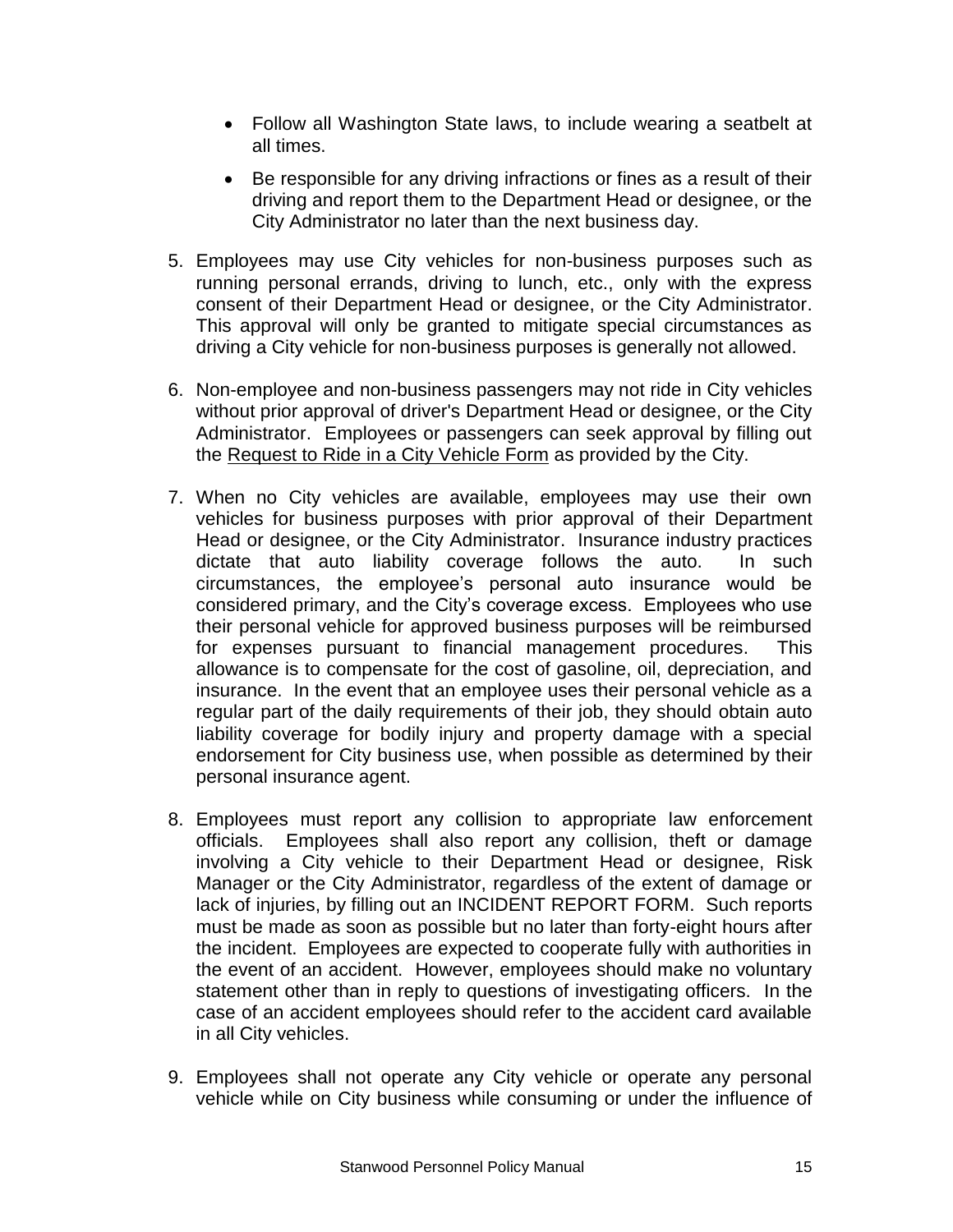alcohol, cannabis, illegal drugs, prescription medications, or over the counter medications that may affect their ability to drive. The City has a zero tolerance policy prohibiting operators of vehicles from drinking alcohol, using cannabis, consuming illegal drugs, and taking any medications that affect their ability to drive.

# <span id="page-15-0"></span>**305 Use of City Credit Cards**

Employee distribution of City credit or purchasing cards shall only occur with approval of the City Administrator and Finance Director, and will be in accordance with RCW 39.58.180 and RCW 42.42.115.

All employees authorized to use a City Credit or Purchasing Card must read and sign the City's CREDIT CARD USE AGREEMENT as provided by the Finance Department and must adhere to financial management procedures. Failure to comply with the agreement at any time may result in disciplinary action up to and including termination.

For financial control purposes, all credit or purchasing cards are to be signed out from the Finance Department, and returned before the employee separates from the City. The employee is responsible for returning credit or purchasing cards before leaving the employment of the City. All city credit cards will be canceled upon separation of employment.

Employees are responsible for reporting loss or known misuse of a City credit card to the Finance Director or their Department Head immediately.

# <span id="page-15-1"></span>**306 Use of City Cell Phones**

The City of Stanwood issues individual cellular phones to employees who are required to be in close contact with the City at all times. While cell phones are a necessary convenience of the City, it is required that employees follow the guidelines listed below for their own safety as well as the safety of others.

#### *Acquisition*

The purchase and/or installation of cell phones shall be approved by the Department Head. It shall be the responsibility of the Department Head to ensure that sufficient funds are budgeted for the purchase and monthly operational costs associated with such equipment prior to its use.

#### *Usage*

The general use of cell phones shall not be in lieu of more cost effective, practical and available means of communication.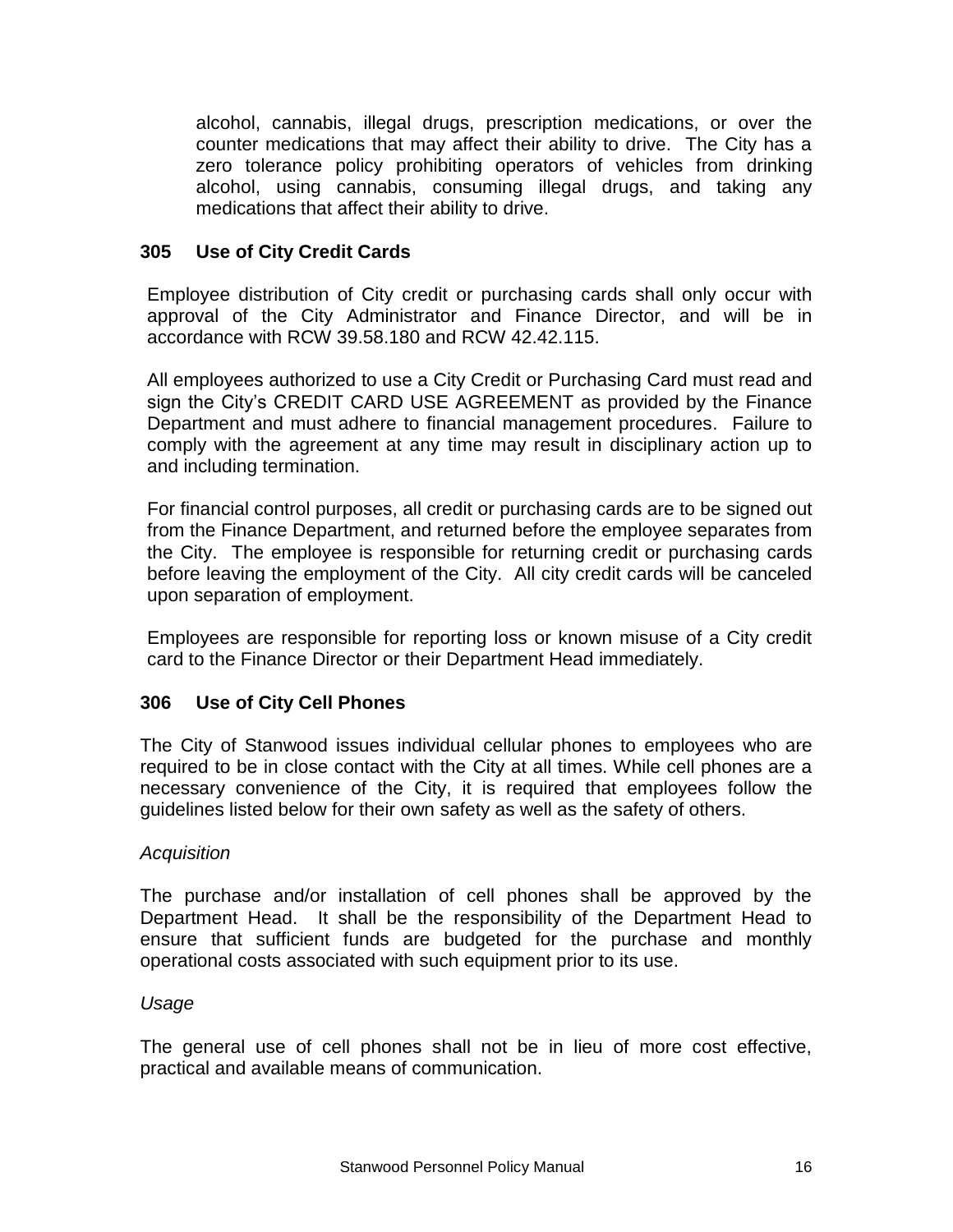All employees are required to be professional and conscientious at all times when using City phones and comply with state and federal laws.

It is the City's policy that employees who are issued a cellular phone understand that it is issued primarily for business use. Employees are expected to make every effort to use cell phones in a responsible and efficient manner.

It is the City's policy that its employees maintain electronic files in accordance with the State archivist records retention laws and schedules. The City does not archive instant messaging or text messaging records. Therefore, employees are instructed not to use instant messaging or text messaging for communications records that have retention value. City records should be stored on City network storage drives or other authorized business applications. Storage of City records on personally owned devices should only occur on a temporary "as-needed" basis and be transferred to the City's network as soon as practicable.

Cellular phone bills will be reviewed when they arrive. The City reserves the right to require reimbursement for cell phone misuse. The City also reserves the right to limit or terminate an employee's use of a City phone in any way, at any time, and for any reason.

The City has a zero tolerance policy regarding using a cell phone while driving without a proper hands free device in accordance with state law. Employees must follow all laws in regards to the use of cell phones while driving a vehicle.

The City reserves the right to amend or alter the terms of this policy at its own discretion.

Cellular phone users, upon leaving City employment, will be removed from the City's plan. All cell phones must be returned by the employee upon separation.

#### <span id="page-16-0"></span>**307 Responding to the News Media**

The City Administrator or designee shall be responsible for all official contacts with the news media, including answering of questions from the media. When presented with questions from the media regarding City business, employees should immediately refer the person to their Department Head or the City Administrator. If that is not possible, the employee should politely request that the person seeking information contact City Hall and ask for the City Administrator. In addition, the City Administrator must approve all press releases, publications, speeches, or other official declarations.

# <span id="page-16-1"></span>**308 Reporting Improper Governmental Action**

In compliance with Local Government Whistleblower Protection, Chapter 42.41 RCW, this policy is adopted to encourage employees to disclose any improper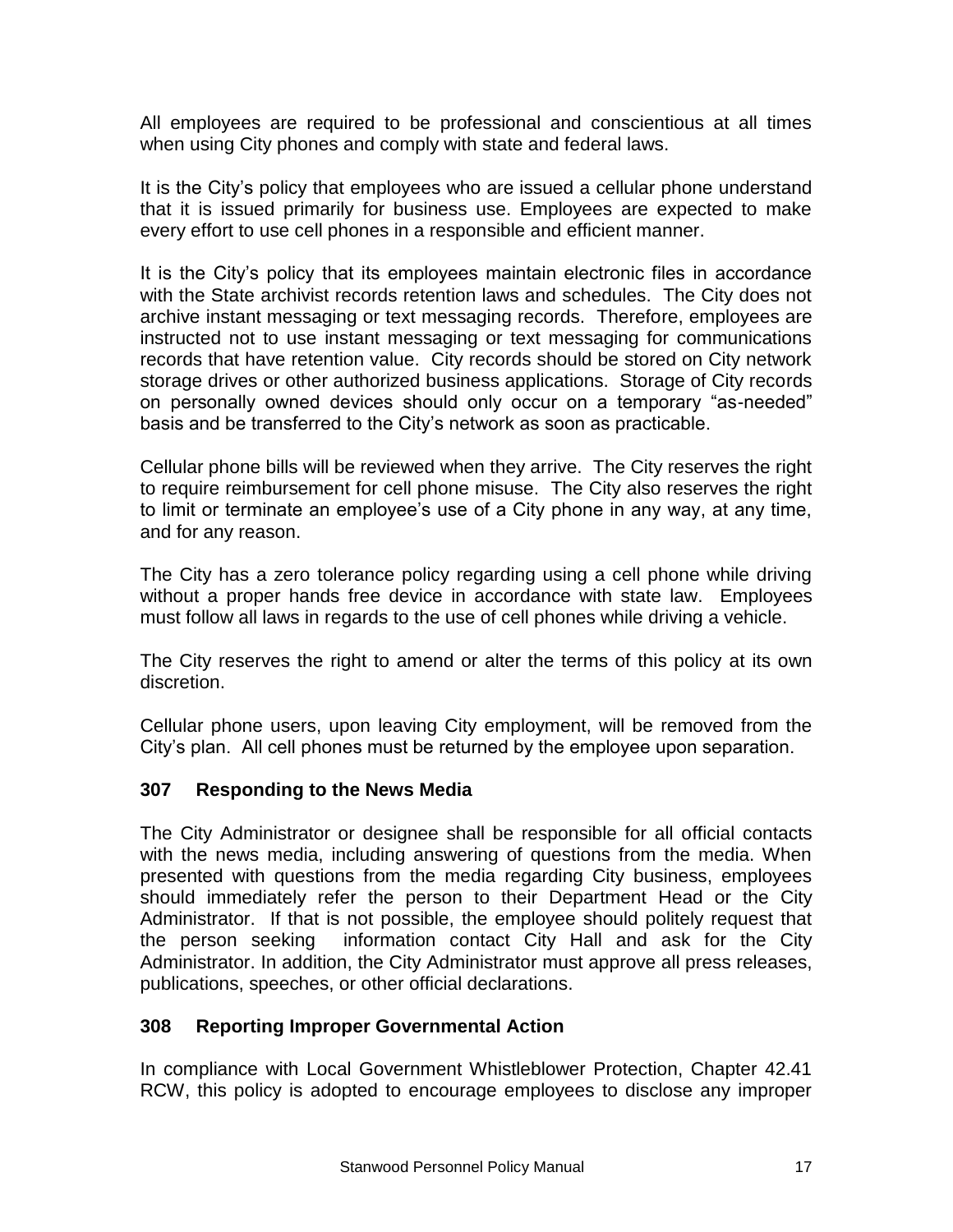governmental action taken by City officials or employees without fear of retaliation. This policy also safeguards legitimate employer interests by encouraging complaints be made first to the City, with a process provided for speedy dispute resolution.

Improper Governmental Action is any action by a City officer or employee undertaken in the performance of the official's or employee's official duties, whether or not the action is within the scope of the employee's employment, is in violation of any federal, state, or local law or rule, is an abuse of authority, is of substantial and specific danger to public health or safety, or is a gross waste of public funds.

Improper Governmental Action does not include personnel actions (hiring, firing, complaints, promotions, reassignments, for example). In addition, employees are not free to disclose matters that would affect a person's right to legally protected confidential communications.

City employees who become aware of improper governmental action shall follow the procedure set forth below:

- Bring the matter to the attention of his/her supervisor, if non-involved, in writing, stating in detail the basis for the employee's belief that an improper action has occurred. This should be done as soon as the employee becomes aware of the improper action, but not later than thirty (30) days from the date of occurrence.
- Where the employee believes the improper action involves their supervisor, the employee may raise the issue directly with their Department Director, the City Administrator, or the Mayor. Where the employee believes the improper action involves the Mayor, the employee may raise the issue with the City Attorney.
- The Mayor or his/her designee, as the case may be, shall promptly investigate the report of improper government action. The investigation shall be completed within thirty (30) days of the employee's report. The employee shall be advised of the results of the investigation with the exception that personnel actions taken as a result of the investigation may be kept confidential.

An employee who fails to make a good faith attempt to follow this policy shall not be entitled to the protection of the policy against retaliation, pursuant to RCW 42.41.030.

In the case of an emergency, where the employee believes damage to persons or property may result if action is not taken immediately, the employee may bypass the above procedure and report the improper action directly to the appropriate government agency responsible for investigating improper action. For the purposes of this section, an emergency is a circumstance that if not immediately changed may cause damage to persons or property.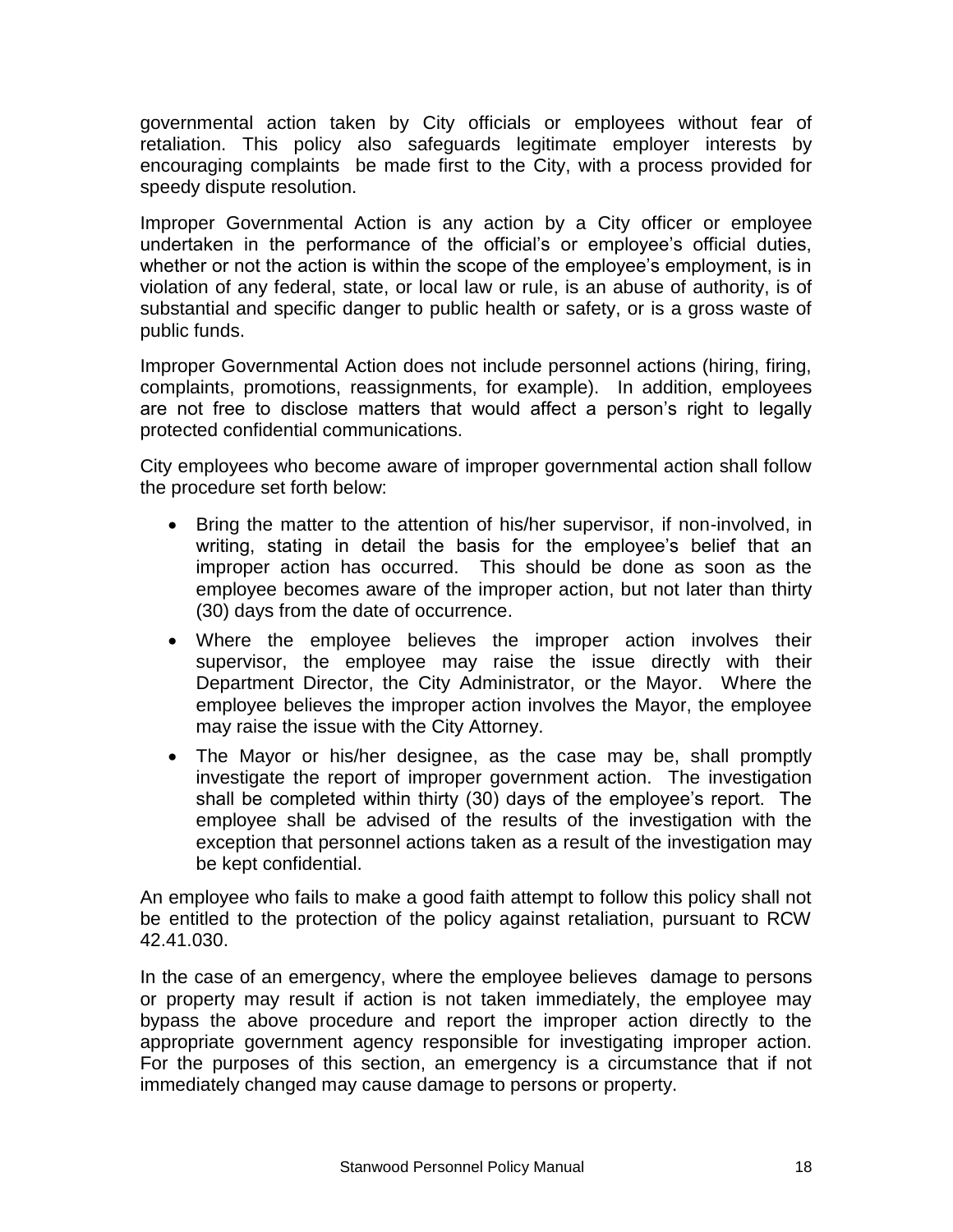Employees may report information about improper governmental action directly to an outside agency if the employee reasonably believes that an adequate investigation was not undertaken by the City to determine whether an improper government action occurred, or that insufficient action was taken by the City to address the improper action or that for other reasons the improper action is likely to recur. Outside agencies to which reports may be directed include:

Snohomish County Prosecuting Attorney Washington State Auditor 3000 Rockefeller Avenue M/S 504 Capital Campus Everett, WA 98201 P.O. Box 40021 (425) 388-3333 Olympia, WA 98504

(360) 902-0370

Washington State Attorney General 1125 Washington Street SE P.O. Box 40100 Olympia, WA 98504 (360) 753-6200

If the above-listed agencies do not appear to be appropriate in light of the nature of the improper action to be reported, contact information for other state and county agencies may be obtained via the following link: [http://access.wa.gov/agency/agency.aspx.](http://access.wa.gov/agency/agency.aspx)

It is unlawful for a local government to take retaliatory action because an employee, in good faith, provided information that improper government action occurred. Retaliatory Action is any material adverse change in the terms and conditions of an employee's employment.

Employees who believe they have been retaliated against for reporting an improper government action should follow the procedure set forth below:

- a) Employees must provide a written complaint to the supervisor within thirty (30) days of the occurrence of the alleged retaliatory action. If the supervisor is involved, the notice should go to the City Administrator or the Mayor. If the Mayor is involved, the notice should go to the City Attorney. The written charge shall specify the alleged retaliatory action and the relief requested.
- b) The Mayor or his/her designee, as the case may be, shall investigate the complaint and respond in writing within thirty (30) days of receipt of the written charge. Additional time to respond may be necessary depending on the nature and complexity of the complaint.
- c) After receiving the City's response, the employee may request in writing a hearing before a state administrative law judge (ALJ) to establish that a retaliatory action occurred, and to obtain appropriate relief under the law. The request for hearing must be delivered to the City Administrator within the earlier of either fifteen (15) days of employee's receipt of the City's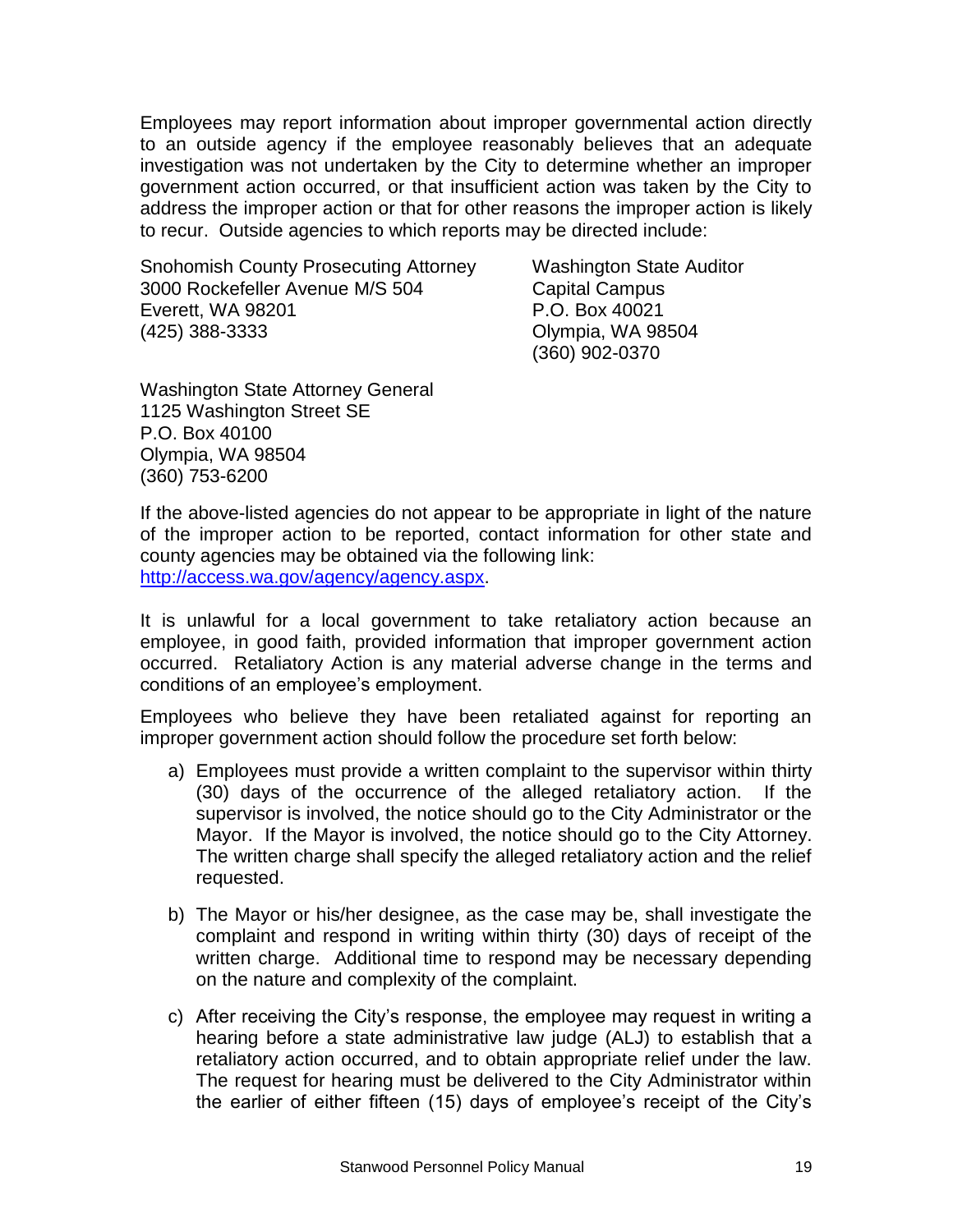response to the charge of retaliatory action or within forty-five (45) days of receipt by the Mayor of the employee's charge of retaliation. Failure of the employee to timely request a hearing shall be a waiver of the right to a hearing or further appeal.

d) Within five (5) working days of receipt of a request for hearing, the City Administrator shall apply to the State Office of Administrative Hearings for an adjudicative proceeding before an administrative law judge.

> Office of Administrative Hearings P.O. Box 42488 Olympia, WA 98504-2488 (360) 407-2700 (800) 558.4857 (360) 664-8721 Fax

- e) At the hearing, the employee must prove that a retaliatory action in violation of Chapter 42.41 RCW occurred by a preponderance of the evidence. The ALJ will issue a written final decision consisting of findings of fact, conclusions of law and judgment no later than forty-five (45) days after the date of the request for hearing, unless an extension is granted.
- f) The ALJ may grant/award the following relief as appropriate:
	- 1. Reinstatement with or without back pay
	- 2. Relief as may be necessary to return the employee to the position he or she held prior to the retaliatory action and to prevent any recurrence or retaliatory action.
	- 3. Award cost and reasonable attorney's fees to the prevailing party
	- 4. Recommend to the City that any city employee found to have retaliated against an employee reporting improper governmental action be disciplined as deemed appropriate by the Mayor.

The Mayor or designee is responsible for implementing these policies and procedures. This includes posting the policy on the City bulletin board, making the policy available to any employee upon request, and providing the policy to all newly hired employees.

Officers, managers, and supervisors are responsible for ensuring the procedures are fully implemented within their areas of responsibility.

Violations of this policy and these procedures may result in appropriate disciplinary action, up to and including dismissal.

# <span id="page-19-0"></span>**309 Code of Conduct**

All City employees are expected to represent the City to the public in a professional manner, which is courteous, efficient and helpful.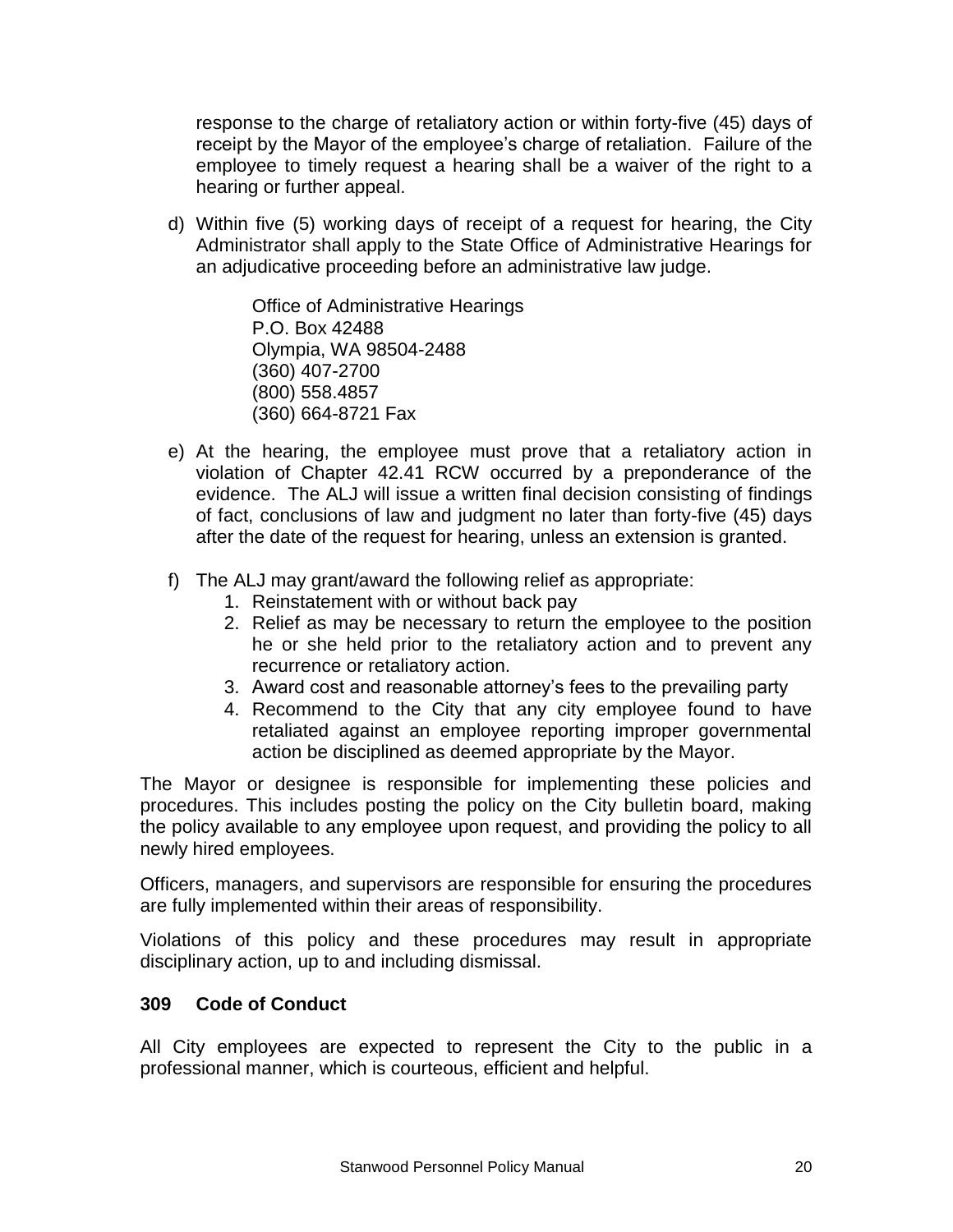The City's success in providing excellent service to its citizens and maintaining good relationships with the community depends on its employees. Certain conduct is considered detrimental to the City's goals and objectives and may lead to disciplinary action up to and including termination. Such conduct includes but is not limited to the following list:

- 1. Misrepresentation or withholding of pertinent facts in securing employment;
- 2. Theft, and/or unauthorized use or possession of the City's facilities and/or the property of the City or that of any individual or other group;
- 3. Unauthorized use of position with the City for personal gain or advantage;
- 4. Accepting gratuities or bribes;
- 5. Lying or dishonesty;
- 6. Smoking in any unauthorized posted area or in violation of any federal or state law or regulation, as well as creating fire hazards in any area;
- 7. Failure to properly secure City facilities or property as determined by City or Department procedures or work rules;
- 8. Disrupting the City's business or the work effort of other employees at any time;
- 9. Unauthorized operation or using machines, tools, or equipment to which the employee has not been specifically assigned;
- 10. Lateness for work without sufficient notice or reason;
- 11. Absence without proper notification to Department Head or designee, or the City Administrator.
- 12. Absenteeism without sufficient notice or reason;
- 13. Disorderly conduct, including fighting on the premises;
- 14. Spreading rumors or innuendo and gossip;
- 15. Rudeness, discrimination, intimidation, coercion, use of obscene language, gesture or lack of courtesy to the public or fellow employees;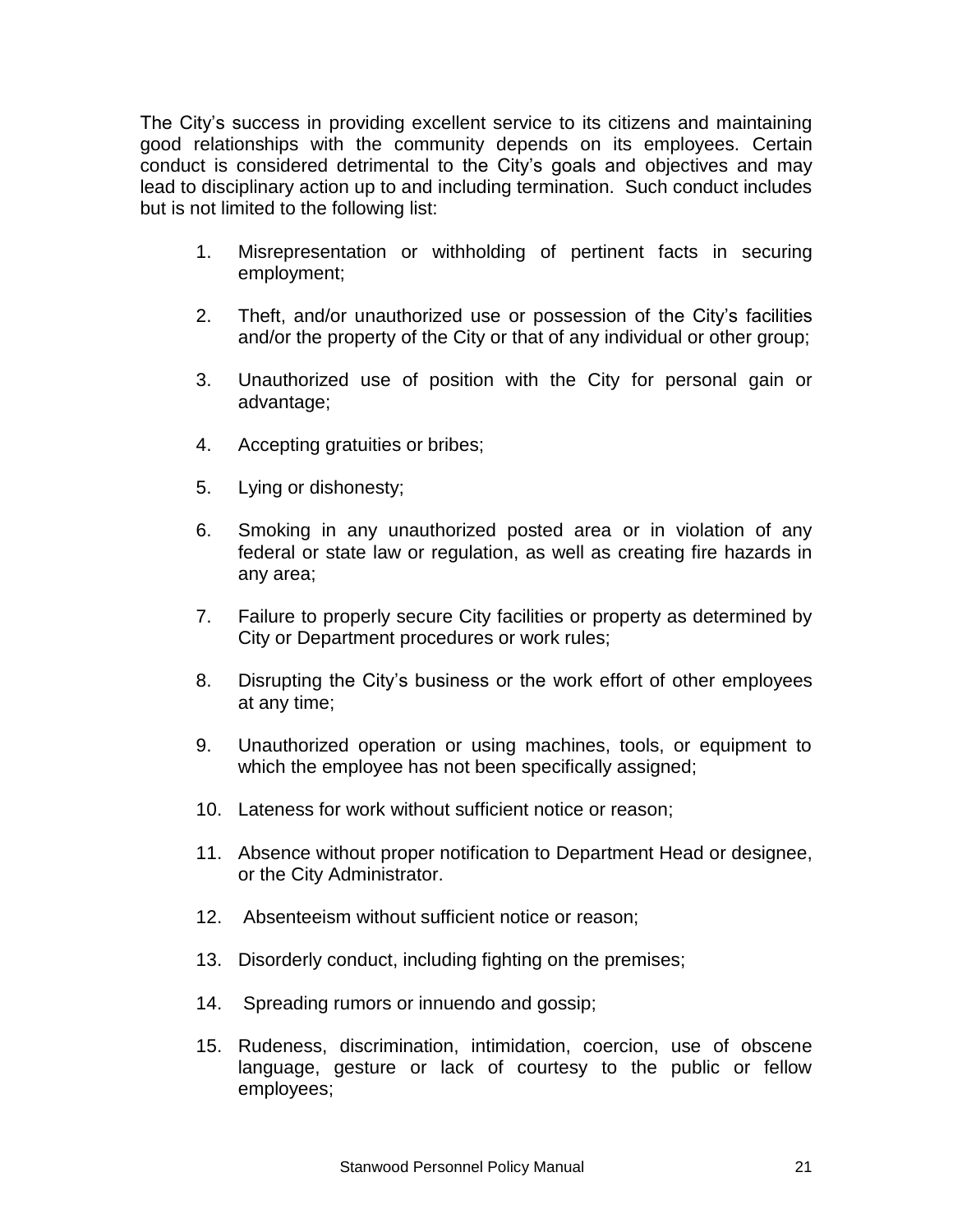- 16. Intentional falsification of records/paperwork required in the transaction of City business;
- 17. Inability, inefficiency, negligence, or insubordination, including a refusal or failure to perform assigned work;
- 18. Failure to observe safety practices, rules, regulations, and instructions;
- 19. Negligence or conducting unsafe practices that result or could reasonably be expected to result in injury to others;
- 20. Failure to promptly report to the Department Head or designee, or the City Administrator, an on-the-job injury or accident causing damage to or involving an employee, customer, visitor, City equipment or City property;
- 21. Unauthorized possession of explosives, firearms. or other dangerous weapons on City-owned property or while on work time;
- 22. Conviction of certain misdemeanors, or conviction of any gross misdemeanor or felony;
- 23. Using city equipment, facilities, time, or supplies to engage in political activities, in accordance with all state and federal laws.

#### **310 Political Activities**

No City employee may use City time or property in any manner to promote any political issue or candidate, to solicit funds for any political purpose, or to influence the outcome of any election.

No City employee shall be eligible for appointment or election to any public office, when the holding of such office would be incompatible or would substantially interfere with the discharge of the employee's official duties. In such case, the employee shall elect to continue employment with the City or continue in public office.

Any employee who is found to be in violation of this policy may be subject to disciplinary action, up to and including immediate termination.

#### **311 Personal Financial Obligations**

Employees should manage their personal finances so that they do not adversely affect job performance. The failure of employees to meet financial obligations may impose an administrative and financial burden on the City through extra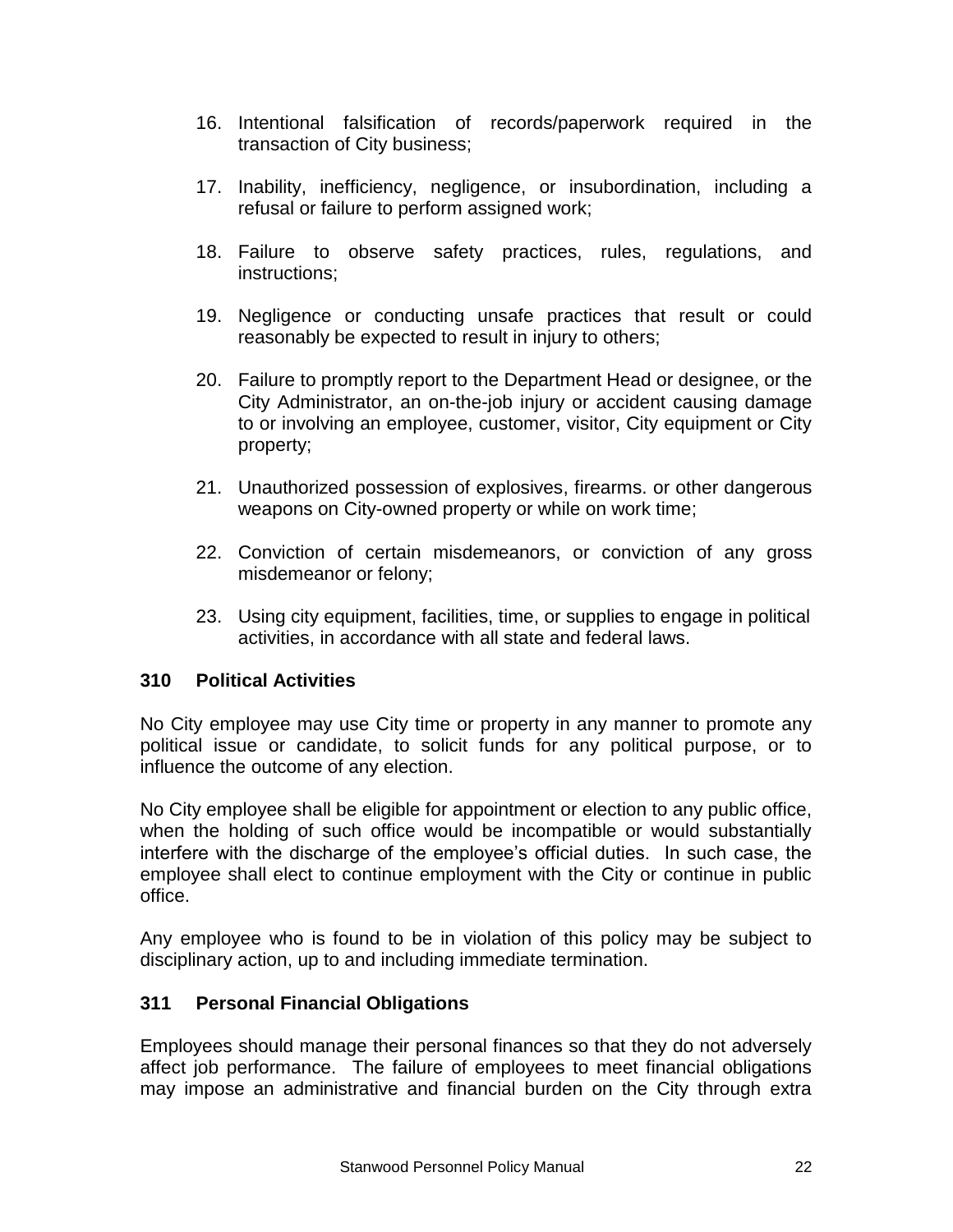bookkeeping and the need to respond to legal notices and court orders. The City will not disclose employee financial information to outside parties without the express written permission from the employee, except as required by law. The Finance Director is the only person authorized to receive a writ of attachment or garnishment, a notice of levy by any taxing authority, or any other similar order requiring payment of a portion of an employee's compensation to someone other than the employee. The Finance Department will notify the affected employee and then deduct the required amount from the employee's earnings, as required by law.

# <span id="page-22-0"></span>**312 Appearance/Work Attire**

Employees are expected to dress neatly and appropriately for the type of work they are doing, and to present a good, professional image of the City to the public.

- 1. Clothing should be maintained in good condition and as the work environment permits, clean and free from tears, holes and visible stains.
- 2. Employees should ensure their personal hygiene does not offend others and does not detract from the high quality service orientation of the City.
- 3. Safety clothing and accessories (e.g., boots, vests, hard hats) must be worn when safety rules require and/or when circumstances warrant it.

Should uniforms, safety apparel or equipment be required for a particular position, they will be provided at City expense. Except for exigent circumstances, uniforms identifiable with the City of Stanwood shall only be worn during hours of work or duty.

# <span id="page-22-1"></span>**313 Outside Employment**

This policy is intended to set forth guidelines to ensure that employees are not involved in any outside employment or activity that will affect the quality or quantity of their work at the City, create a conflict of interest, or create an appearance of impropriety. The purpose of this policy is to outline a process for approval of outside employment. The decision to approve or deny a request to engage in outside employment is the City's alone.

City employees shall not engage in any employment, enterprise, or outside activity which is in conflict with the duties, functions, responsibilities, of the employee's position as an employee of the City. Nor shall the employee engage in any compensatory outside activity which will directly, or indirectly, contribute to the lessening of the employee's effectiveness as an employee of the City. The employee's position with the City is of priority consideration in making a determination as to outside activities. In deciding whether to approve outside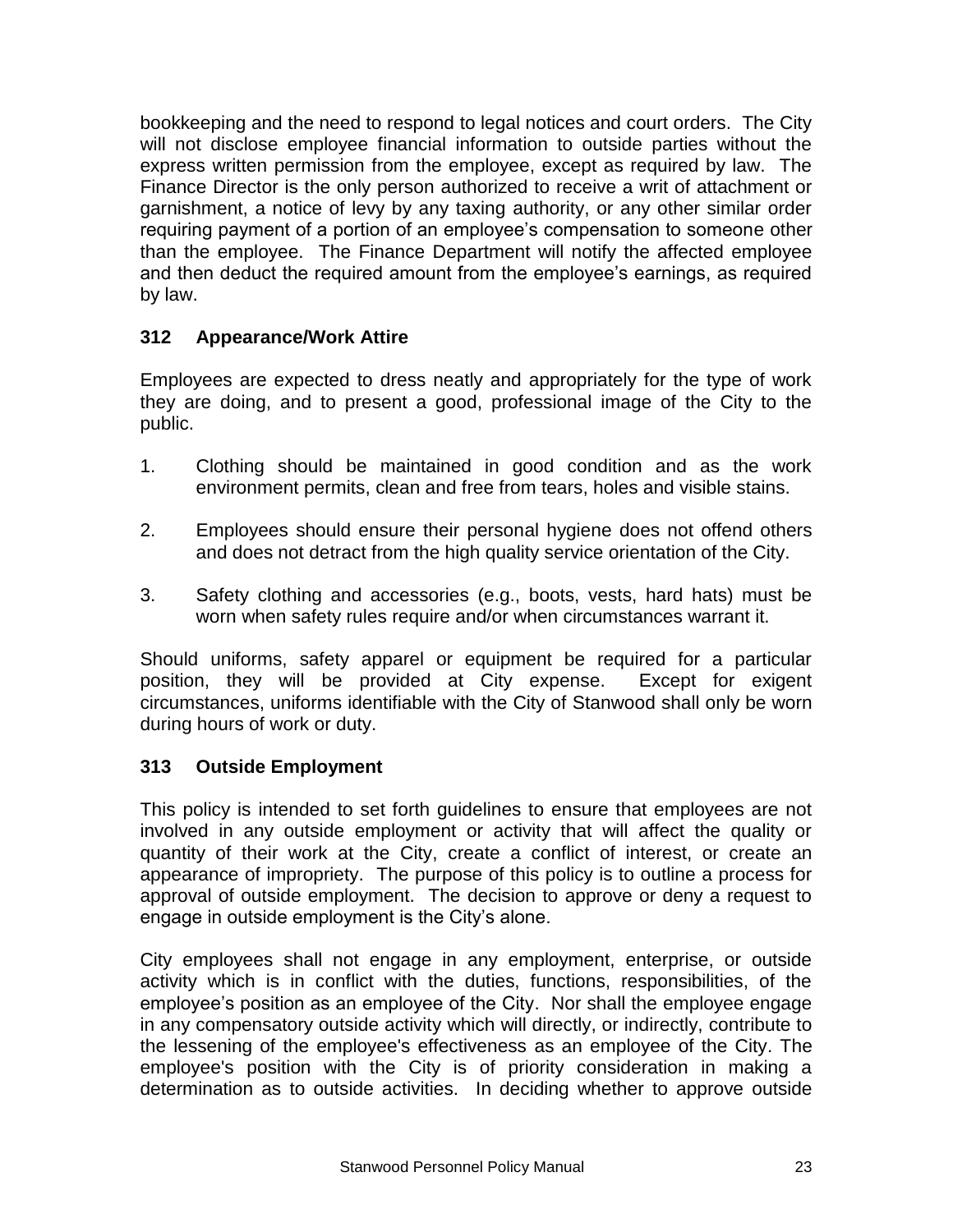employment, the Department Head, among other pertinent factors, whether the activity involves:

- 1. The use for private gain or advantage of City time or facilities, equipment and supplies; or the badge, uniform, prestige, authority, or influence of the City office or employment;
- 2. Receipt or acceptance of money or other form of compensation by an employee to perform duties normally performed or excepted to perform as a regular function of the employee's position and for which the employee is already being compensated by the City;
- 3. Performance of an act other than the employee's capacity as a City worker, which may later be subject directly or indirectly to the control, inspection, review, audit or enforcement by the City.
- 4. Conditions or factors which would directly or indirectly lessen the efficiency of the employee in the employee's regular City employment or condition in which there is a substantial danger of injury or illness to the employee.
- 5. Solicitation of outside work in the name of the City.
- 6. Inconsistent, incompatible or in conflict with the duties, functions, or responsibilities of the employee's position.

#### *Process*

- 1. An AUTHORIZATION TO ENGAGE IN OUTSIDE EMPLOYMENT FORM must be completed and submitted to the Department Head.
- 2. The Department Head shall notify the City employee in writing of the final decision.
- 3. The Department Head may make any restrictions on outside employment consistent with the operation of the department.
- 4. A copy of the AUTHORIZATION TO ENGAGE IN OUTSIDE EMPLOYMENT shall be filed in the employee's personnel file.
- 5. The decision to approve or deny requests is the City's alone.
- 6. Outside employment shall cease when, in the opinion of the City, the outside work is interfering with performance of the employee's City job, or if the employment appears to generate a conflict of interest.
- 7. Any violation of this policy may result in disciplinary action up to termination.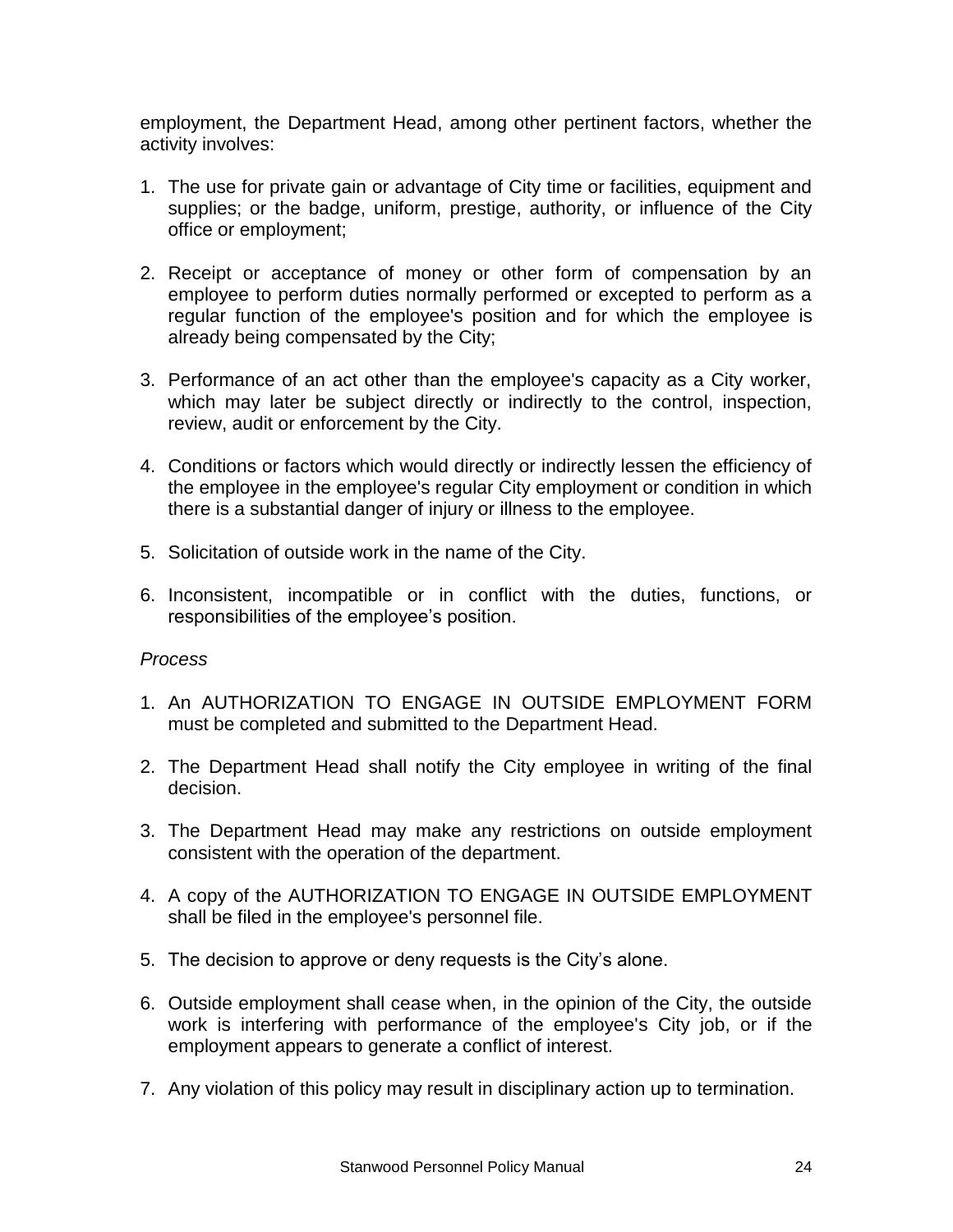# <span id="page-24-0"></span>**314 Discipline**

In the event discipline is necessary because of a violation of the City's Code of Conduct, any policy within this manual, or for any other reason as determined by the City, the following types of disciplinary actions may be used, depending on the particular situation:

- 1. Oral Warning.
- 2. Written Reprimand.
- 3. Suspension.
- 4. Demotion.
- 5. Termination.

The choice of what discipline to apply in any particular case is solely the City's. The use of discipline less than termination in any particular case does not change, or should not be construed to change, the at-will nature of the employment relationship.

# <span id="page-24-1"></span>400 HEALTH AND SAFETY

#### <span id="page-24-2"></span>**401 Workplace Violence**

The City is committed to providing a safe workplace for its employees, guests, contractors, vendors and the public. Therefore, in an effort to help prevent or reduce the possibility of violence in the workplace, the City has implemented this policy on workplace violence.

#### *Workplace Violence Procedure*

The City strictly prohibits threatened or actual workplace violence. This includes, but is not limited to, any of the following conduct associated in or around the workplace, or otherwise related to employment:

- 1. Threatening injury or damage against a person or property
- 2. Fighting or threatening to fight with another person
- 3. Threatening to use or having possession, custody, storage, or control of a weapon (an instrument or device of any kind which may be used to inflect bodily harm or injury or to establish fear simply due to its presence on the scene) on City premises unless the person is engaged in official law enforcement business.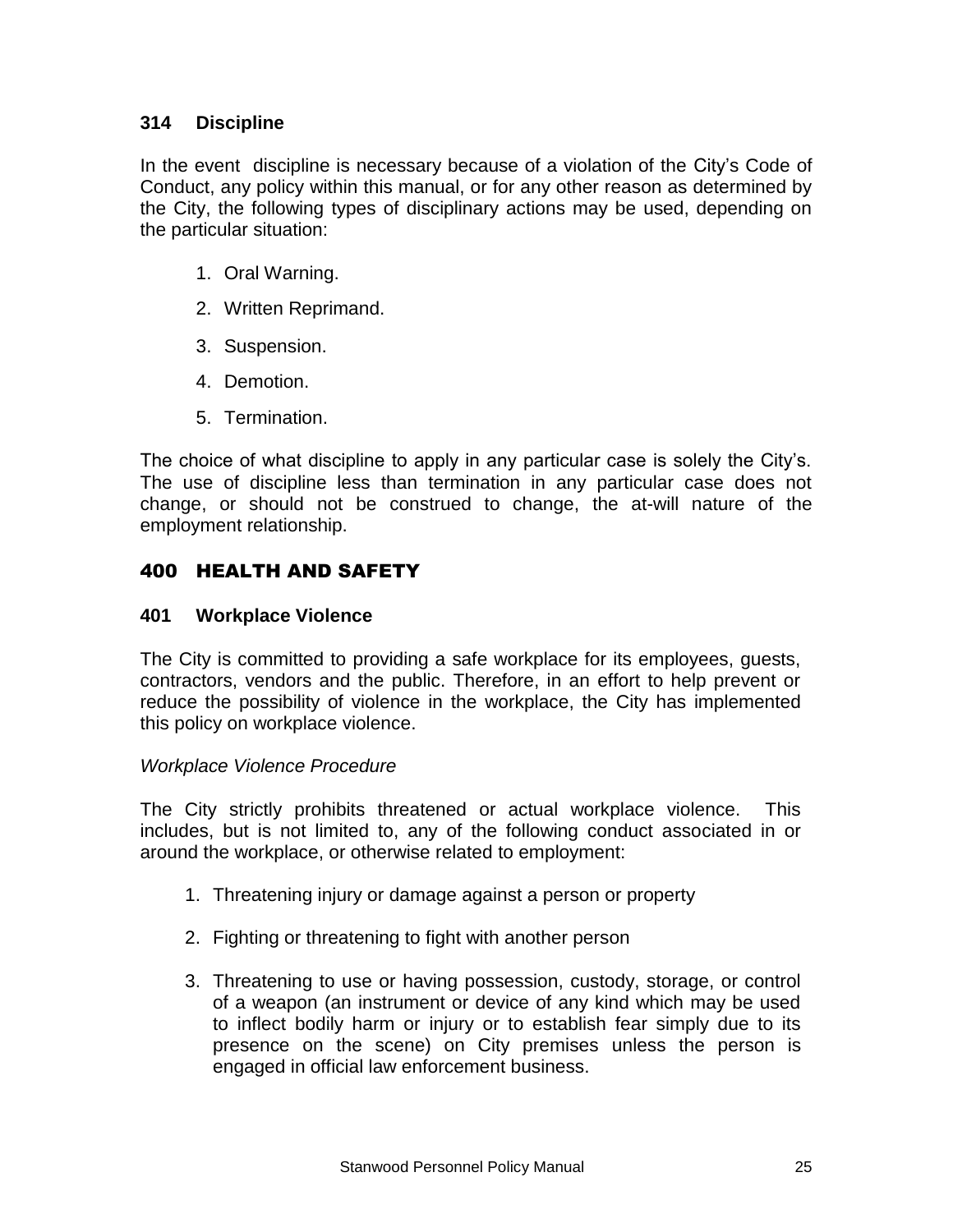- 4. Abusing or injuring another person
- 5. Abusing or damaging property
- 6. Using obscene or abusive language or gestures in a threatening manner
- 7. Raising voices in a threatening manner

#### **Because of the potential for misunderstanding, joking about any of the above misconduct is also prohibited.**

"Premises" Definition: The term "premises" means all areas within the ownership and/or control of the City, including, but not limited to, buildings, offices, work areas, lounges, parking lots, desks, cabinets, lockers, storage areas, and any other City owned property on which employees may work. The City reserves the right to search all facility premises when it is determined that such a search is a reasonable and necessary precaution for workplace safety.

Reporting Violent Conduct: Any workplace violence incidents or incidents indicating a potential for violence are to be reported by an employee to their Department Head or designee, and/or the City Administrator or designee, as soon as possible, verbally or in writing. VIOLENCE REPORT FORMS made available by the City can be used to report violence, and are to be completed, as appropriate. If the City determines that an employee has violated this policy, the employee will be subject to immediate disciplinary action, up to and including termination. Concerns with members of the public or other parties shall be handled by the City as it determines under its policies and procedures.

Employees are strongly encouraged to report the existence of restraining orders and protection orders, particularly if the employee fears that the person restrained may attempt to visit him or her at work. Such notice may be essential to protect the safety of all employees at the City.

#### *Imminent Danger/Violence Incident Procedure*

Any employee who believes that a situation with an aggressive employee, resident, guest, contractor, vendor, or other party (e.g., any person who uses obscene or abusive language or gestures, makes threats or acts in a violent or threatening manner) may become violent, thereby putting the employee or others in imminent danger, the employee should promptly leave the work area and report to their Department Head or designee, or the City Administrator. In certain circumstances, an immediate call to 9-1-1 will be warranted. No disciplinary action shall be taken against any employee who leaves a work area when the employee has a belief that an emerging situation with an aggressive person is likely to become violent. The Department Head or designee should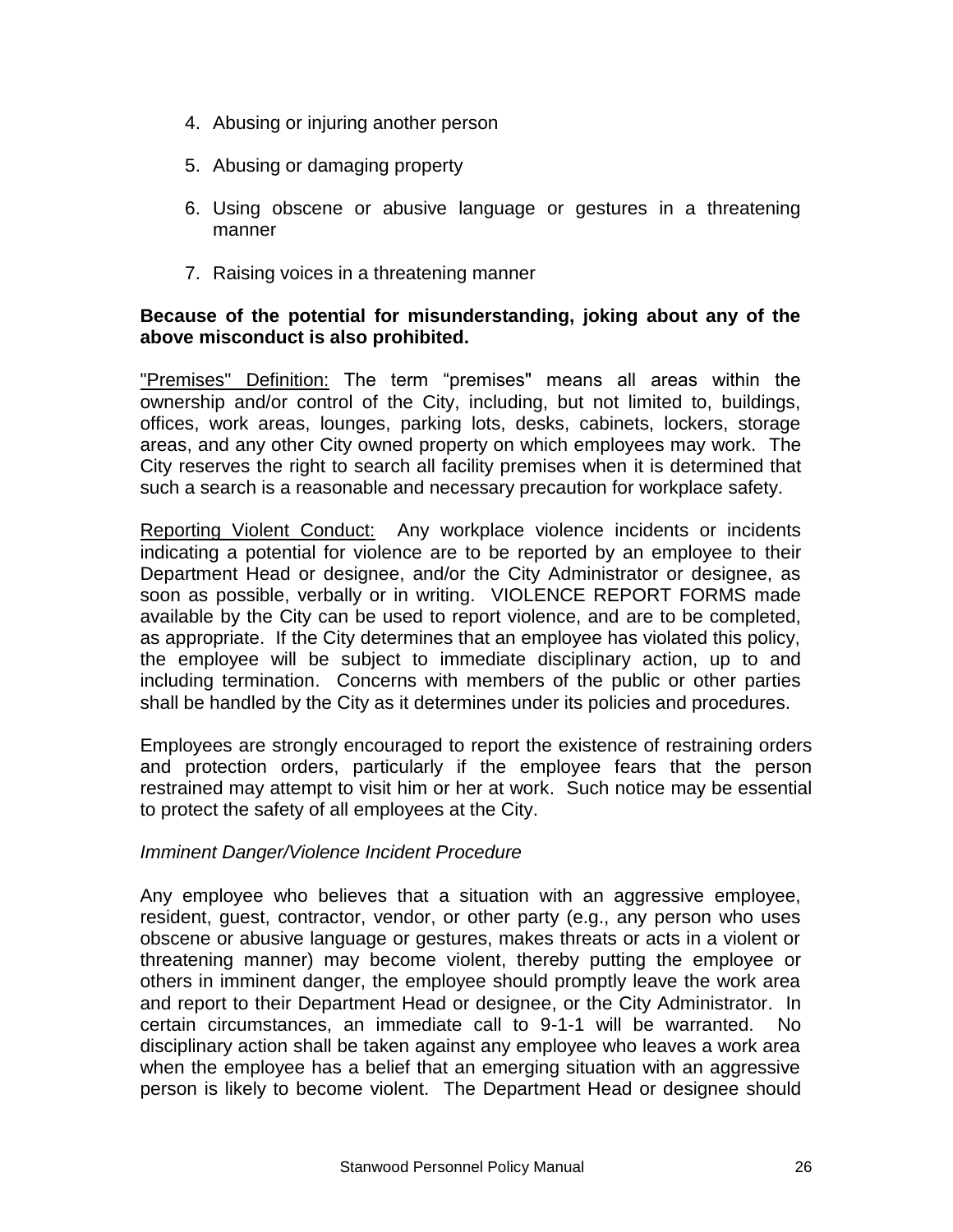take immediate action and/or contact the City Administrator as soon as possible. The timing and circumstances of possible return by the employee to the area should be coordinated by the employee with the Department Head or designee, or the City Administrator or designee. The employee, Department Head or designee, or the City Administrator, will follow the City's procedures in response to such events, including incident reporting and the appropriate action deemed necessary.

#### *Security Precautions*

All City security rules should be adhered to at all times. To prevent inappropriate outsider access, facility solicitation and access rules must be strictly followed. It is especially important that building security rules are specifically enforced at all times (e.g., doors locked after hours). Failure to comply with these requirements may lead to disciplinary action, up to and including termination.

# <span id="page-26-0"></span>**402 Drugs and Alcohol**

The City is very proud of its commitment to produce service of the highest quality and providing a safe and productive work environment for its employees. Consistent with this commitment is the City's goal to maintain a drug and alcohol free workplace.

#### *Drug Policy*

The following rules represent the City's policy concerning substance abuse. They will be enforced uniformly with respect to all employees.

- 1. Employees are prohibited from the use, possession, manufacture, distribution, or sale of illegal drugs on City property or while performing City business.
- 2. Employees are prohibited from being under the influence of illegal drugs during working hours, on callback, or on standby duty.
- 3. Employees who are taking prescription drugs or medications that could adversely affect the employee's alertness, coordination, reaction, response, or safety should discuss the situation with the Human Resources Manager, Department Head or designee, or the City Administrator.
- 4. Prescription drugs should be used only in the manner, combination, and quantity prescribed and only by the person for whom they are prescribed.
- 5. For purposes of this policy, "drug" means any substance other than alcohol, capable of altering an individual's mood, perception, pain level, or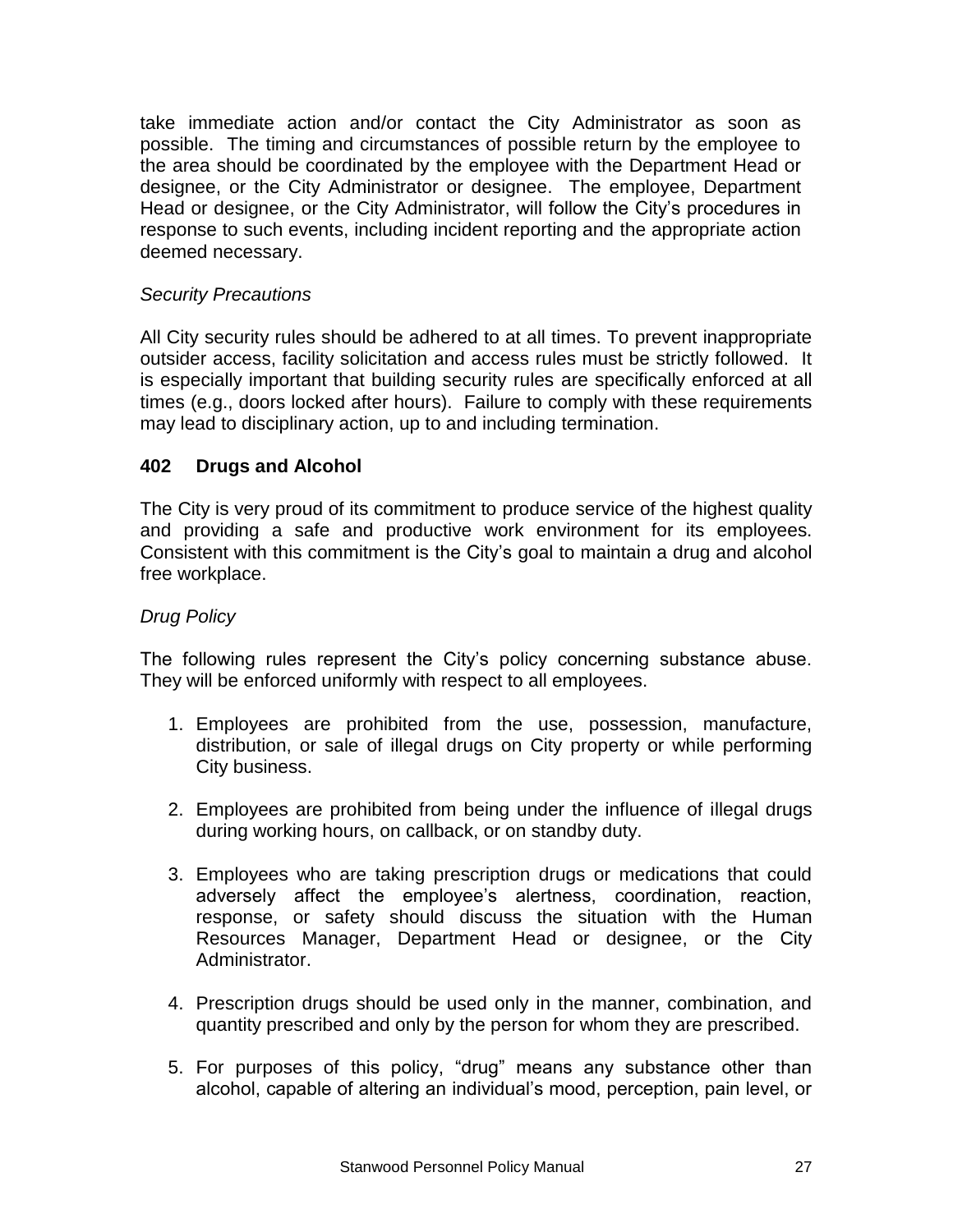judgment. A "prescription drug" is any substance prescribed for individual consumption by a licensed medical practitioner. An "illegal drug" is any drug or controlled substance the sale or consumption of which is illegal.

#### *Alcohol Policy*

Employees must not report for duty (including callback and standby duty) or perform service under the influence of alcohol. Possession and use of alcohol on City property (including City vehicles) or while on duty is strictly prohibited.

#### <span id="page-27-0"></span>**403 Safety**

The City strives to provide a work environment as free as practicable from recognized hazards. Employees are expected to comply with all safety and health requirements whether established by the City or federal, state, or local law

All employees are responsible for ensuring that they understand and comply with all City safety rules, regulations, and procedures.

All employees are responsible for:

- 1. Being familiar with all safety and health procedures relevant to their areas of operation;
- 2. Inspecting their work areas periodically;
- 3. Identifying conditions that are recognized as being unsafe, and;
- 4. Reporting accidents and injuries to the Department Head or designee in writing by filling out an EMPLOYEE INCIDENT REPORT FORM as provided by the City.

Employees should report to their Department Head or designee, or the City Administrator, all observed safety and health violations and potentially unsafe conditions.

Violations of City safety rules, regulations, or procedures may result in disciplinary action, up to and including termination.

#### <span id="page-27-1"></span>**404 Fitness for Duty**

When an employee has been absent from work due to impairment, injury or illness, caused on or off the job, the Department Head, may require that the employee provide a written release from their medical provider, to full unrestricted work status before the employee is allowed to return to work without limitations. Should the treating health care provider determine that the employee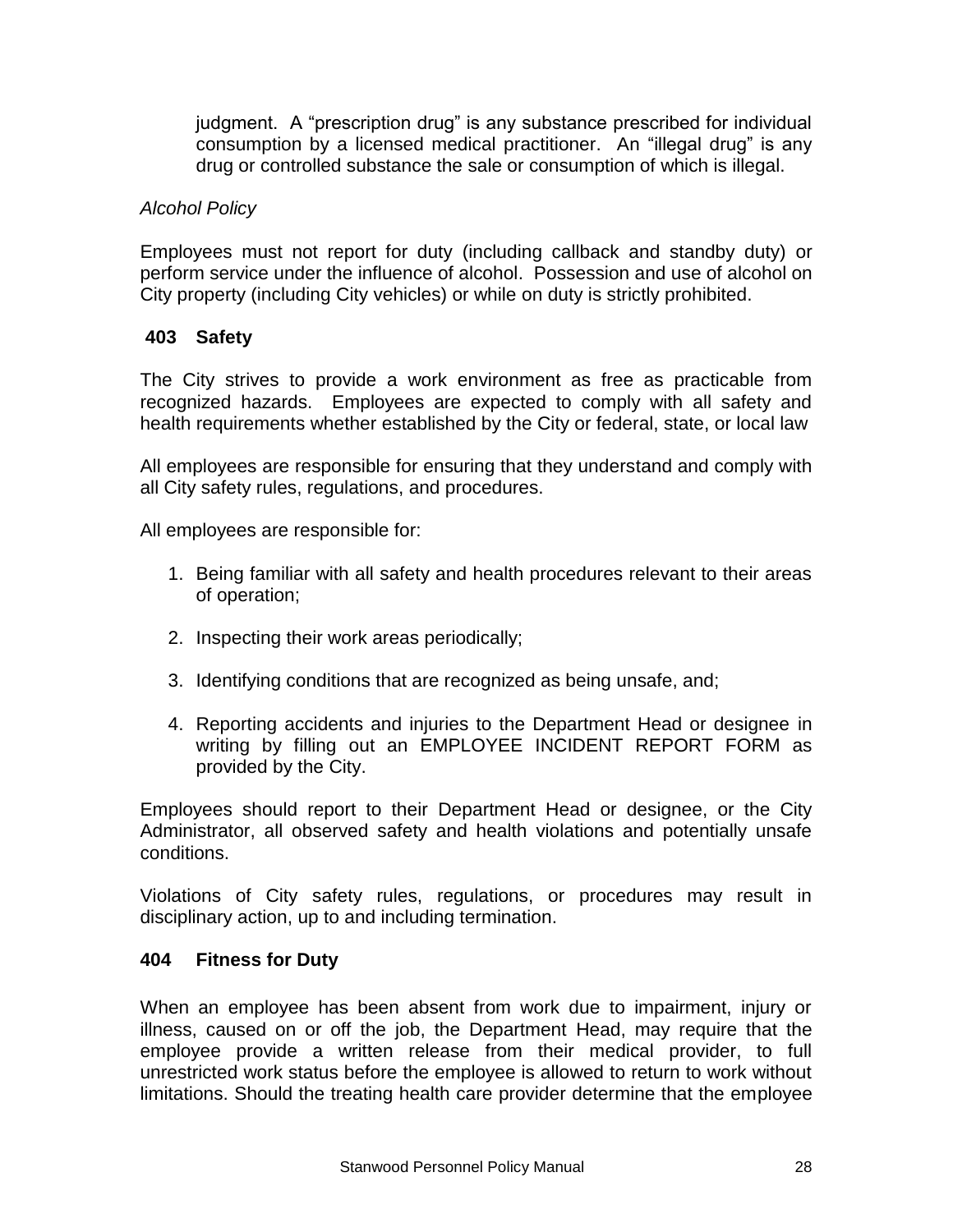has temporary limitations which may prohibit an unrestricted return to full duty; the City may elect to return the employee to any temporary limited duties which the Department Head determines the employee can safely perform. The City may determine that the employee's limitations do not permit a return to work, even if the employee desires to return to work prior to full recovery. Should the treating health care provider determine that the employee has permanent or prolonged limitations which may prohibit an unrestricted return to full duty; the City may consider reasonable accommodations to the employee's limitations in compliance with the requirements of the Americans with Disabilities Act.

# <span id="page-28-0"></span>500 HOURS AND ATTENDANCE

# <span id="page-28-1"></span>**501 Hours of Work**

A normal working schedule for regular, full-time employees consists of forty hours each workweek. Different work schedules may be established by an employee's Department Head or designee to meet job assignments and provide necessary City services. The Department Head is responsible for advising the employee of their specific working hours.

Part-time and temporary employees will work hours as specified by their Department Head or designee, or the City Administrator.

All non-exempt employees are responsible for accurately reporting all hours worked on forms supplied by the City. Employees failing to accurately record time worked are subject to discipline. Exempt employees must submit leave slips in accordance with all of the City's leave policies and financial management procedures.

# <span id="page-28-2"></span>**502 Alternative Work Schedules**

The City provides options for flexible and alternative work scheduling. Alternative work scheduling is used to accommodate special scheduling needs. While these opportunities are available, implementing or continuing a flexible scheduling option is within the sole discretion of the City. Adopting alternative work schedules enables employees to integrate personal and professional lives, reduces or eliminates travel during certain days of the week in compliance with the Washington Clean Air Act (*RCW 70.94.521-551*) and may enhance the ability of the City to recruit and retain qualified individuals.

Flex-time is a work schedule that permits flexible starting times and quitting times for employees other than the standard work day, with a standard number of core hours. The following is the flex-time model adopted for the City of Stanwood: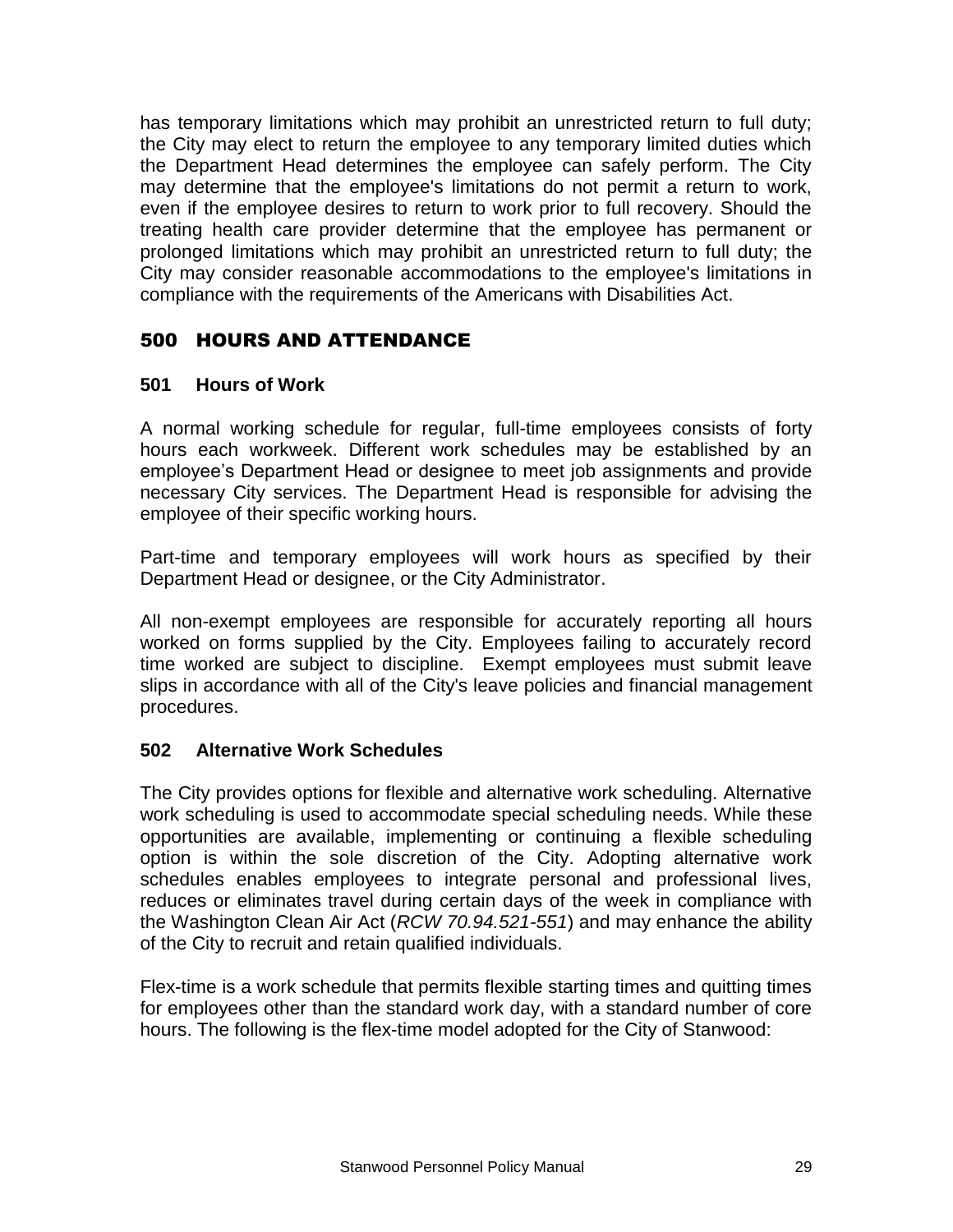# FLEXIBLE TIME **CORE TIME** FLEXIBLE TIME

#### 6 am - 9 am **9 am - 4 pm** 4 pm - 6 pm

A compressed work week changes the employee's schedule from a standard 8 hour day. Possibilities include:

1. **9/80** - The eighty (80) hours in a two week period are scheduled over nine (9) working days. Example: The normal work day is extended by one hour four (4) days one week and four (4) days the next week, with one regular eight (8) hour day. This produces one extra day off every two weeks.

| Mon. | Tues. | Wed. | Thurs. | Fri. |
|------|-------|------|--------|------|
|      |       |      | v      | Off  |
|      |       |      | w      |      |

*Note: In the above example the work weeks would end after the fourth worked hour on the second Monday, and the second Friday in order to comply with the Fair Labor Standards Act (FLSA).*

2. **4/40** - The forty (40) hours in a one week period are scheduled over four (4) working days rather than the standard five (5). Example: The normal work day is extended by two hours four (4) days of the week. This produces one extra day off each week.

| Mon. | Tues. | Wed.      | Thurs.         | Fri. |
|------|-------|-----------|----------------|------|
| Off  | 10    | л.<br>. v | $\overline{A}$ | u    |
| Off  | 10    | л<br>. v  | $\overline{1}$ | u    |

*Note: In the above example the work week would start on Tuesday and end on Friday.* 

#### *Eligibility*

All regular full-time employees are eligible to request alternative work scheduling options. Final decision for participation will be made by the Department Head or designee. The City Administrator will determine the participation of Department Heads.

An employee with a documented performance problem may be denied their request for an alternative work schedule, depending on the nature of the performance problem.

An alternative work schedule may be implemented for any eligible employee where the proposed schedule will not materially interfere with business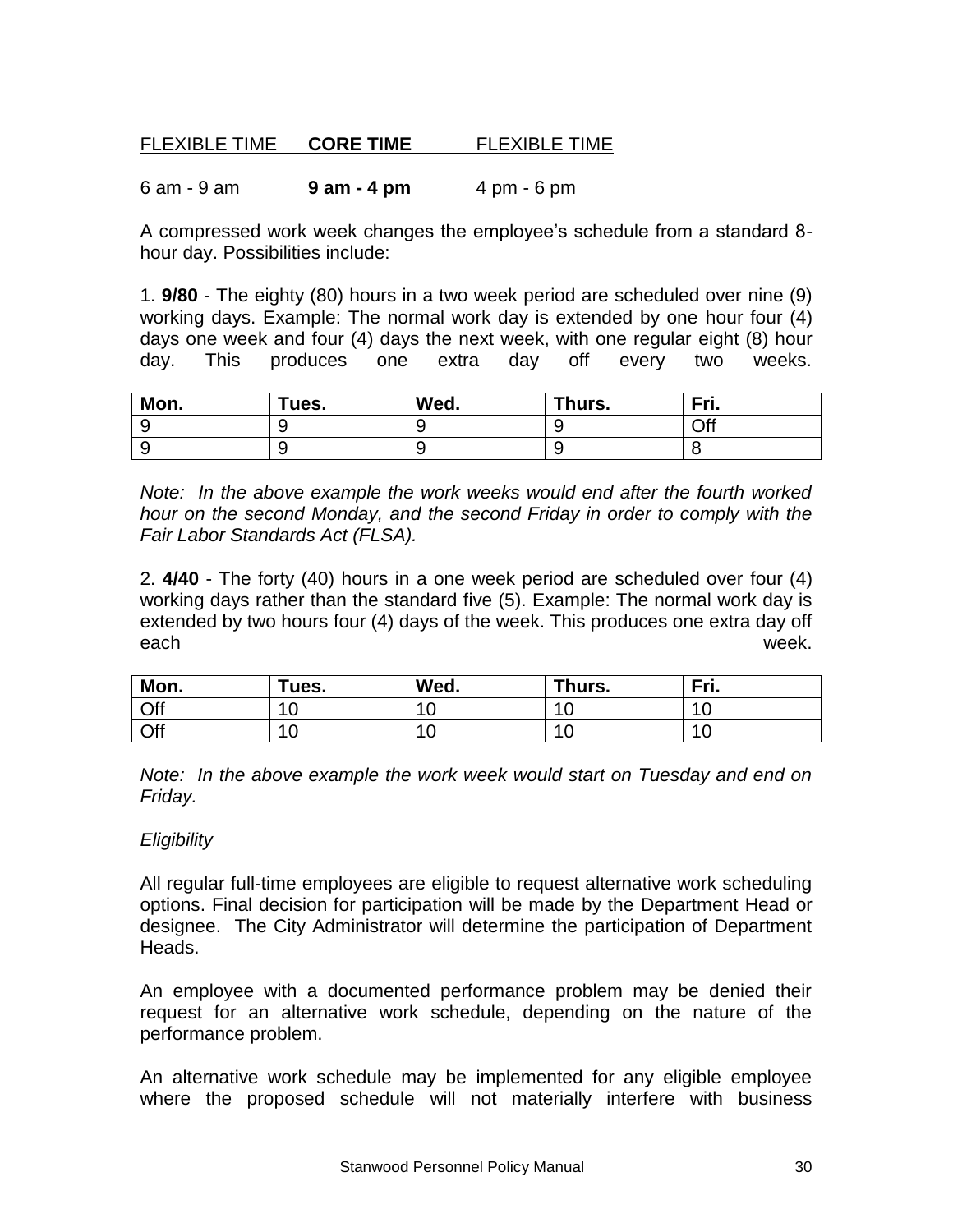operations of the department, or compromise the City's ability to provide service to the public. *Application Process*

1. An employee interested in establishing an alternative work schedule will complete an ALTERNATIVE WORK SCHEDULE REQUEST FORM as provided by the City, which will include the proposed alternative work schedule, the employee circumstances leading up to the request, potential problems identified and recommended solutions. Additional information may be attached to the standard application.

2. The Department Head or designee, or the City Administrator, will approve or disapprove the application and respond back to the employee.

# *Trial Period*

The Department Head or designee, or the City Administrator, may discontinue the alternative work schedule at any time or for any reason. If the alternative work schedule is discontinued, the employee may submit a new application should circumstances of the employee, the department, or position significantly change.

# **503 Telecommuting**

Telecommuting is a voluntary alternative work arrangement in which part of the weekly scheduled work is performed at an alternative work location. Telecommuting is neither a benefit nor an entitlement and, in no way, changes the terms and conditions of employment. Telecommuting is an option when a City employee and the Department Head mutually agree the job duties are well suited to an alternative work location. Telecommuting may be appropriate for some employees and jobs, but not necessarily everyone. Telecommuting may be ongoing, such as working a set number of hours from an alternative location each week, or it may be limited in duration, such as working from home for a few days or intermittently. In cases where an employee anticipates limited durations of telecommuting, the individual should propose specific reasons and particular work plans for consideration. A telecommuting agreement may be part of an ADA reasonable accommodation process. Telecommuting may not be available during an illness when an employee is expected to be recovering versus working. Nothing in this Telecommuting policy shall diminish any terms and conditions of employment provided for in a Collective Bargaining Agreement covering a unionrepresented employee.

#### *Advance Approval*

Telecommuting agreements must be approved in advance by the Telecommuter's Department Manager/Director and the City Administrator. The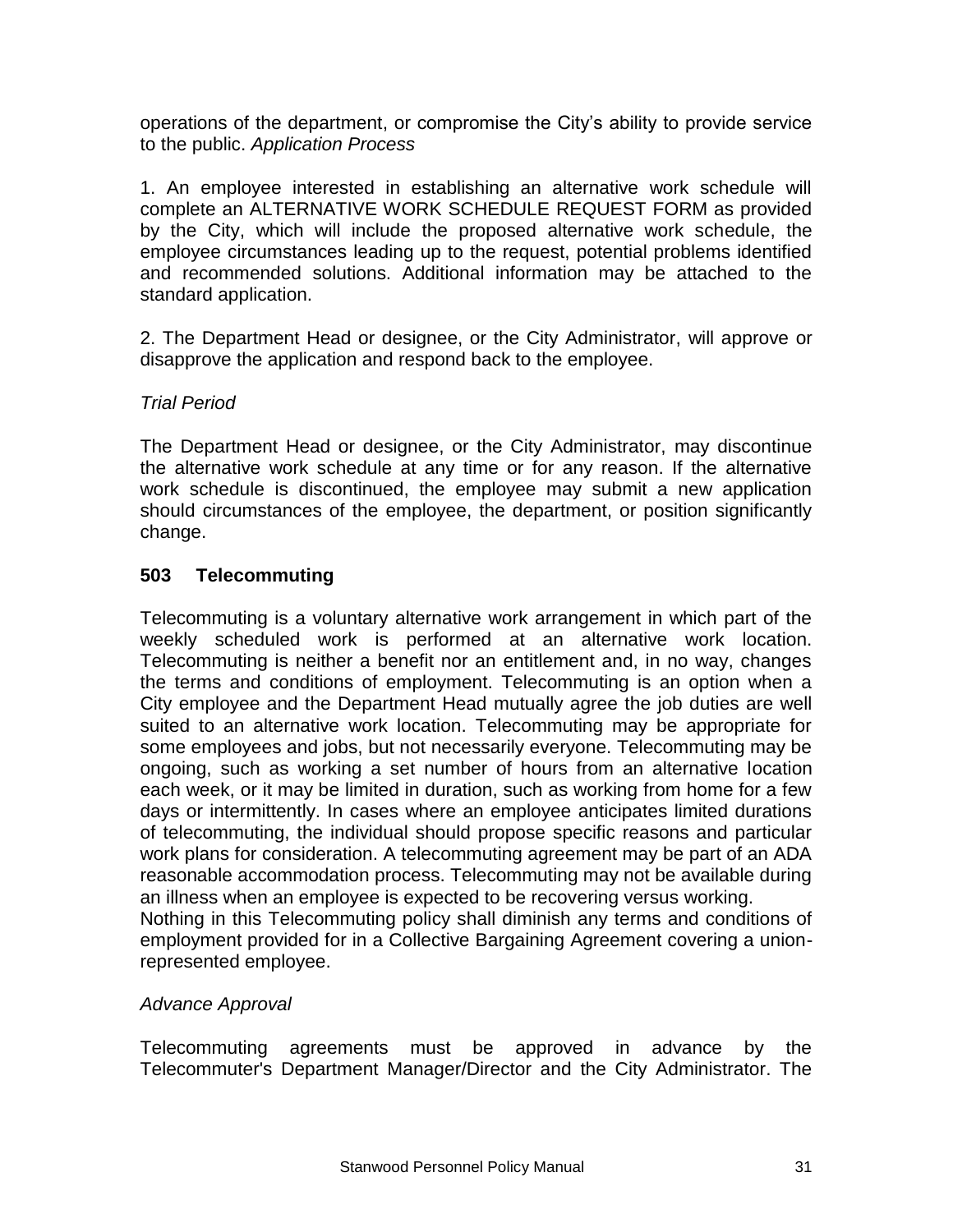conditions of Intermittent or unplanned telecommuting days should be documented in advance by the Manager.

#### *Manager or Director Oversight*

Evaluation of Telecommuter performance requires frequent interaction. This may include daily emails, phone calls or other approved forms of communication. The Manager will verify that the Telecommuter is working and resolving any problems that may arise. The Manager and Telecommuter will communicate at a level consistent with the employee's working at the office or in a manner and frequency appropriate for the job.

Managers shall consider the criteria, some basic and some specific, to the Telecommuters position to determine whether a telecommuting arrangement is appropriate.

#### *Telecommuting Agreement*

*Availability*. Telecommuters must be available by phone, e-mail, and other electronic communication during the scheduled hours of work. Schedule changes should be agreed upon in advance and made in compliance with any applicable Collective Bargaining Agreement requirements.

*Discontinuation*. Telecommuting agreements can be terminated at any time at the sole discretion of the Department Director and the City Administrator. The Telecommuter may also terminate the Agreement. Every effort should be made to provide at least ten calendar days' notice of such a change to accommodate problems that may arise. Although rare, and during times of disaster or other crisis, there may be instances when no advance notice is possible.

*Equipment and Alternative Work Environment*. Equipment needs will be evaluated under standard policies and procedures, regardless of location. If standard policies and procedures do not address every need, the Manager and Telecommuter will explore potential options and solutions, including reasonable disability accommodation if needed. There may be times where the required equipment presents an unbudgeted or duplicative cost or requires support that the City cannot provide. The Manager shall make a budget request after reviewing with the City Administrator.

The Telecommuter will establish an appropriate work environment for work purposes. The City will not be responsible for costs associated with the initial setup of the Telecommuter's work environment, such as remodeling, furniture or lighting, nor for repairs or modifications to the environment.

*Workplace Health and Safety*. The Telecommuter represents that the alternative workplace is a safe and healthful work environment, including proper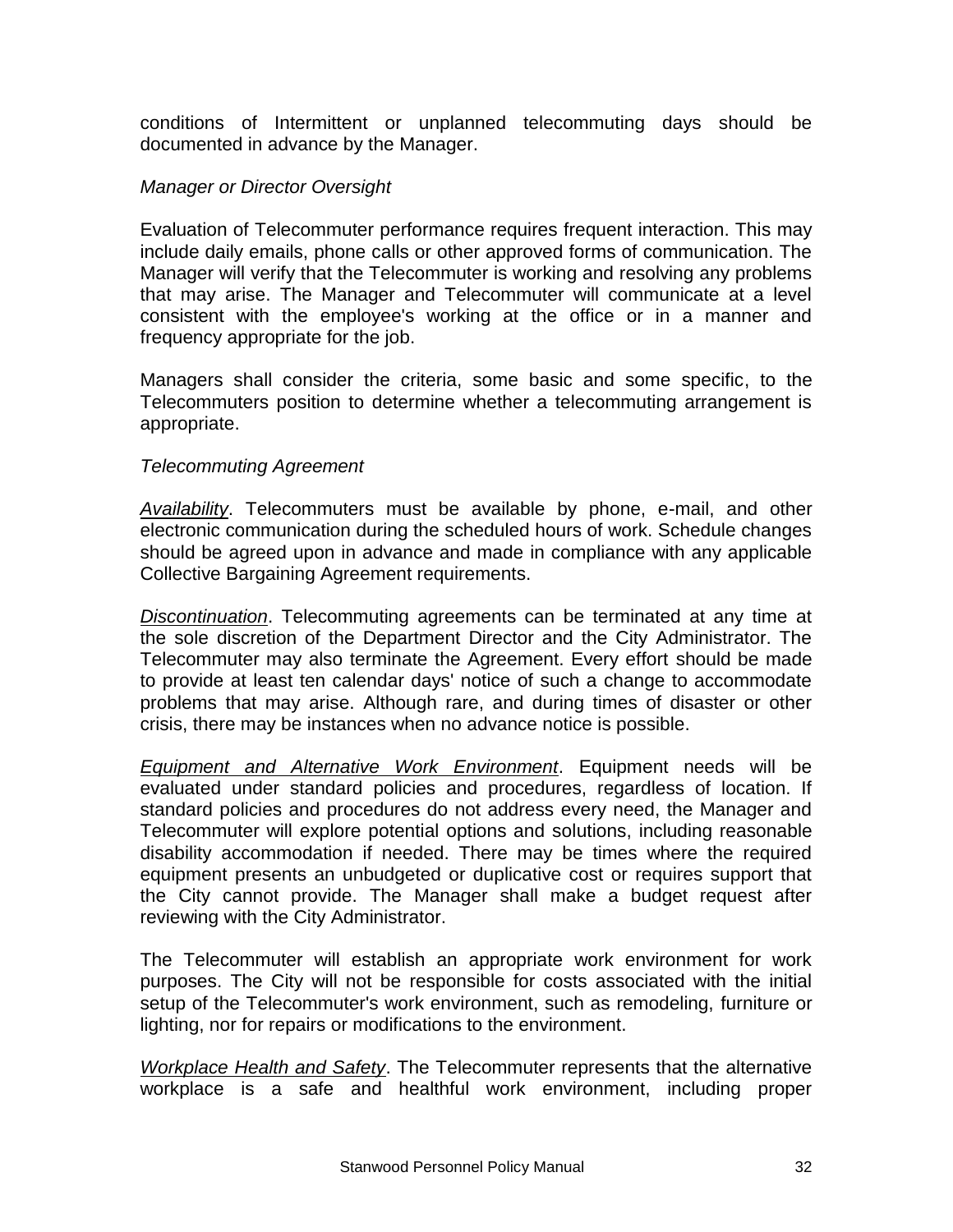ergonomics. The Telecommuter shall act responsibly to avoid injury. The Telecommuter must certify that the alternative workplace is free from safety hazards. The Manager must review and verify that the Telecommuters identified workplace is a safe workplace. (See Checklist in Telecommuter Agreement) Failure to take proper health and safety precautions in the alternative workplace may result in discontinuation of the Telecommuting Agreement. The Telecommuter will observe the required meal and rest periods as per the City personnel policy or collective bargaining agreements.

*Injuries.* Injuries sustained by the Telecommuter while at their alternative work location, and in conjunction with regular work duties, are generally covered by workers' compensation. Telecommuting employees are responsible for notifying their Manager and Human Resources of such injuries in the same manner as if the injury occurred at a work location on the City's premises. The City may visit the alternative work location site where the injury occurred. The City is not liable for any injuries sustained by family members or other visitors to a Telecommuter's alternative work location.

*Inspection*. Under the Telecommuting Agreement, the City has the right to inspect the alternative workspace with two business days' notice. The inspection is to verify safety conditions, or to repair, maintain, or inspect any City equipment issued to that location. An inspection is required should a workspace injury occur.

*Security and Confidentiality*. Consistent with the City's expectations of information security and compliance with public records laws, the Telecommuter will ensure the safety and protection of information accessible from their alternative work location. The Telecommuter will check with their Manager when security matters are at issue.

Downloading of confidential information to a data storage device is not permitted (including but not limited to a hard drive, CD, DVD, or USB stick). Examples of confidential information are administrator passwords, social security numbers, credit card numbers, and health information. Any information that is considered confidential or protected will not be removed from the regular office without the Manager and City Administrator specific express approval in writing. Telecommuters found to have downloaded confidential information will be subject to discipline up to and including termination of employment.

*Files and Records Management*. Management of all files and records is important so that documents are not lost / misplaced. Original documents must remain at City Hall so that they are available for public viewing if requested during the time the employee is telecommuting. Employees must use electronic files uploading in IWorQ's, BIAS, OneDrive or network Drive. Copies of an original document must be clearly marked as a copy, so that the original document is never ruined or lost. All checklists, staff reports or other working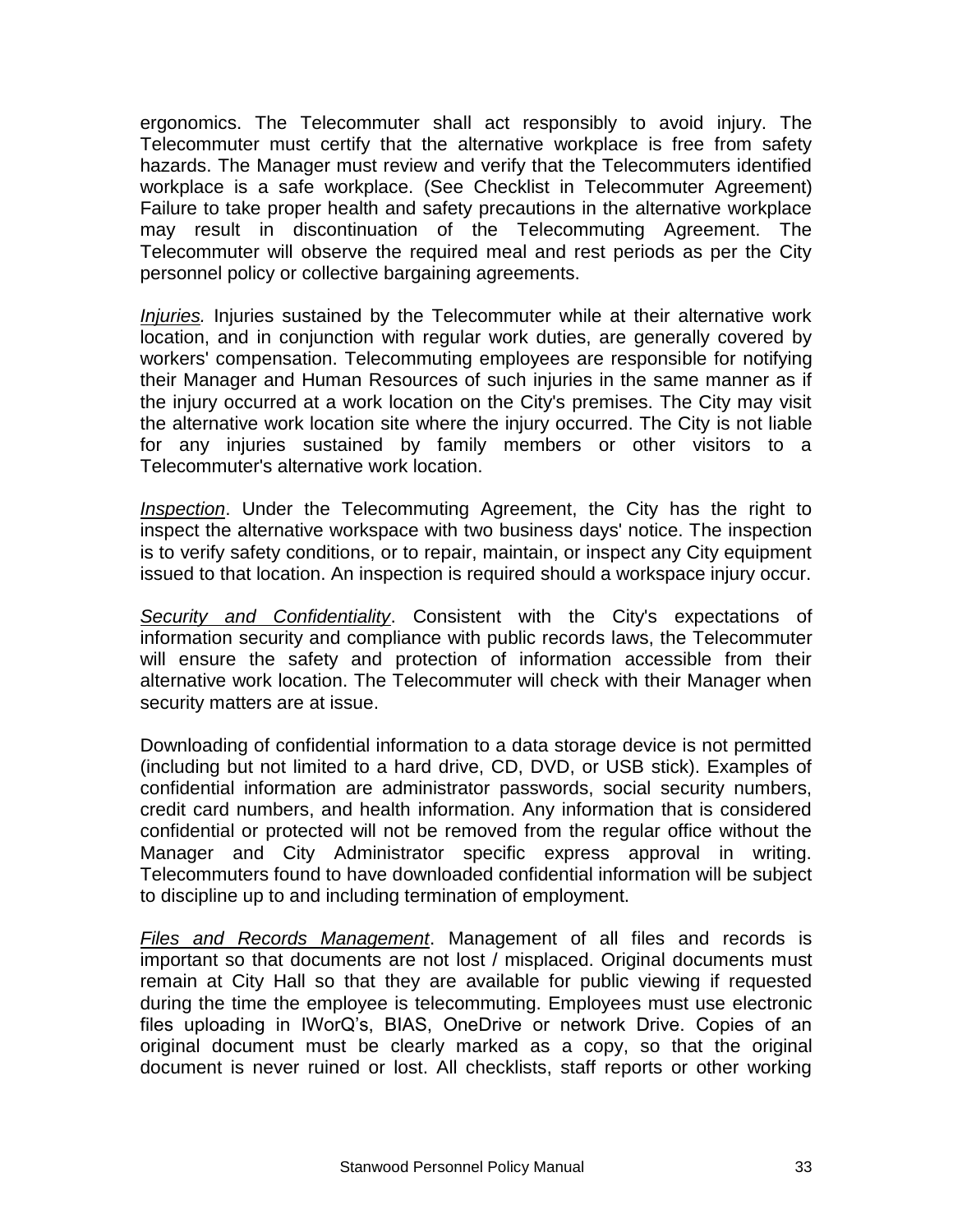documents should be uploaded into IWorQ's, BIAS and OneDrive and placed in the official City file when the employee has completed work.

*Office Supplies and Business Expenses*. The City will provide appropriate office supplies and reimbursement for business-related expenses approved by the Manager that are reasonably incurred per job responsibilities and in compliance with the City's business expense policy on the same basis as when working at the regular work location.

*Non-Exempt Employees*. Telecommuters who are not exempt from the overtime requirements of the Fair Labor Standards Act (FLSA) will be required to record all hours worked in the same manner as if they were working on City premises. For purposes of time entry and to enable the City to track telecommuting employees' hours, employees are required to record hours as "Telecommuting Hours". Accrual of overtime or compensatory time will be administered under standard provisions regardless of work location. Advance authorization for overtime or compensatory time is required. Telecommuters must complete a daily log of work activity and submit to their Manager on a weekly basis.

*Exempt Employees*. Telecommuters who are exempt from overtime provisions under the FLSA must be able to demonstrate accountability to their agreed-upon work schedule. Telecommuters must complete a daily log of work activity and submit to their Manager on a weekly basis.

*Leaves of Absence*. Use of leave (paid time off, compensatory time, personal holiday, military, bereavement, jury duty, or other leaves) on a planned telecommute day is administered under the same provisions as leave used at the regular work location.

*Dependent Care*. Telecommuting is not a replacement for childcare. Although a Telecommuter's schedule may be modified to accommodate childcare needs, the focus of the arrangement must remain on job performance and meeting business demands.

*Assignments and Evaluation.* The Telecommuter and the Manager mutually agree to adhere to and evaluate a work plan. The Manager shall verify the quality and quantity of work done per the work plan. The quality and amount of work delivered should be equivalent to work performed in the regular work location.

The Manager and Telecommuter shall evaluate, in writing, the telecommuting arrangement after thirty days, and every three months thereafter. At each evaluation point, the Manager will evaluate the continuation of the telecommuting agreement and submit an update to the City Administrator every six months.

*Regular Office Space.* Telecommuters may be required to forfeit the use of a personal office or workstation in favor of a shared arrangement to maximize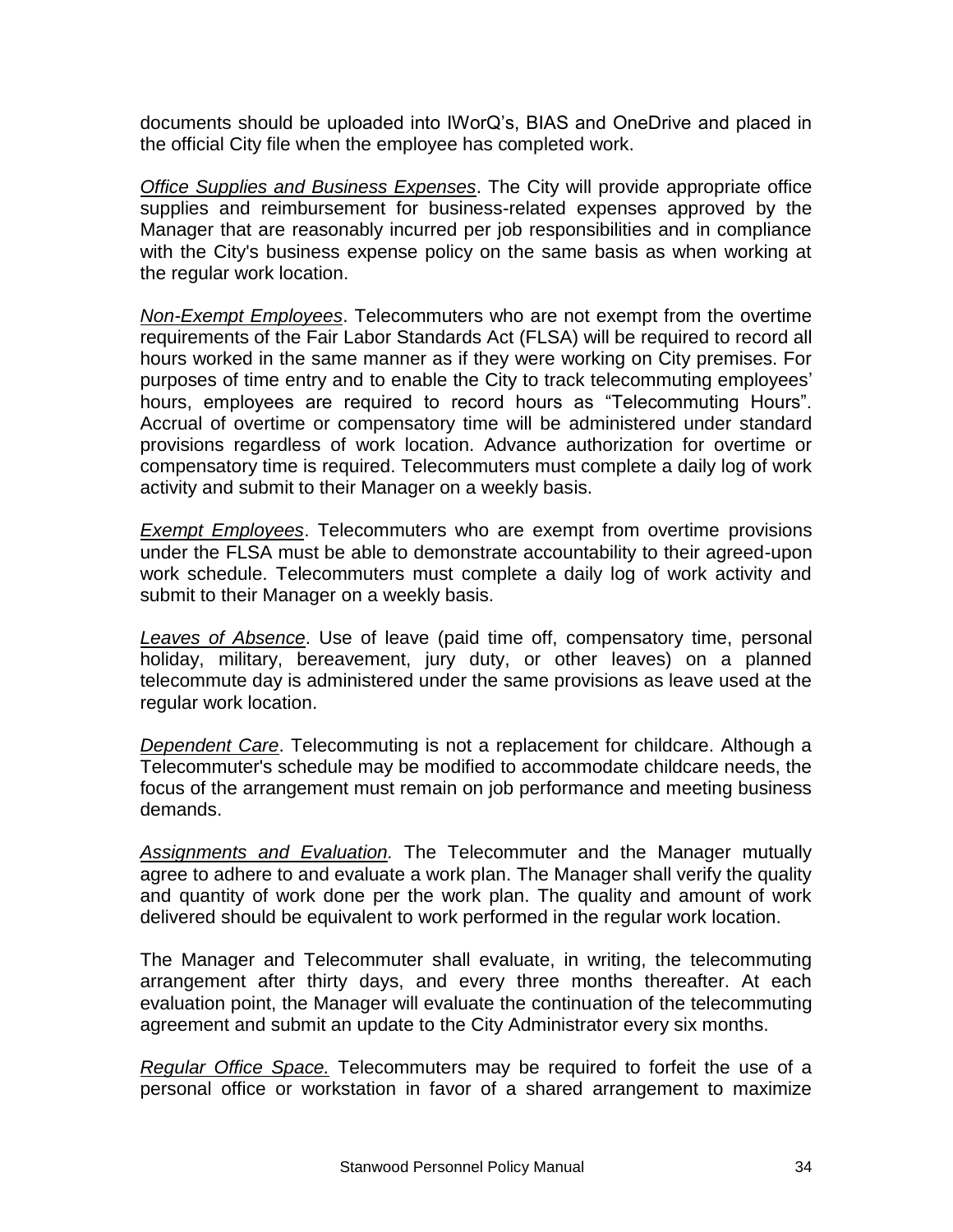organizational space needs. Managers will be required to established proper shared workspace arrangements.

# <span id="page-34-0"></span>**504 Attendance**

Punctual and consistent attendance is a condition of employment and an essential function of each job. Each Department Head or designee is responsible for maintaining accurate attendance records of their employees.

An employee unable to work or unable to report to work should notify their Department Head or designee, or the City Administrator, as soon as possible, ordinarily before the work day begins or within thirty (30) minutes of the employee's usual starting time.

If an absence continues beyond one day, the employee is responsible for reporting in each day or as requested by the Department Head or designee, or the City Administrator. If that person is unavailable, the employee may leave a message stating the reason for being unable to report for work and providing a number where they can be reached. An employee who is absent from work without authorization or notification is subject to disciplinary action up to and including termination.

An employee having excessive absences or otherwise violating the City's attendance policy may be subject to disciplinary action up to and including termination. Total attendance may also be considered relative to disciplinary action. Failure to call in for three consecutive days will be treated as job abandonment.

# <span id="page-34-1"></span>**505 Meal and Rest Periods**

Employees will receive all meal and rest periods in accordance with federal and state laws and regulations. All meal and rest periods shall be arranged so as not to interfere with City business or service to the public. All meal and rest periods are scheduled by the employee's Department Head or designee. The scheduling of meal periods may vary depending on department workload. Meal periods are unpaid.

# <span id="page-34-2"></span>**506 Callback**

<span id="page-34-3"></span>All employees are subject to call back in emergencies or as needed by the City to provide necessary services to the public. An unjustified refusal to respond to a call back may be grounds for immediate disciplinary action up to and including termination. Employees may volunteer for tasks outside their normal duties that would not be subject to this policy.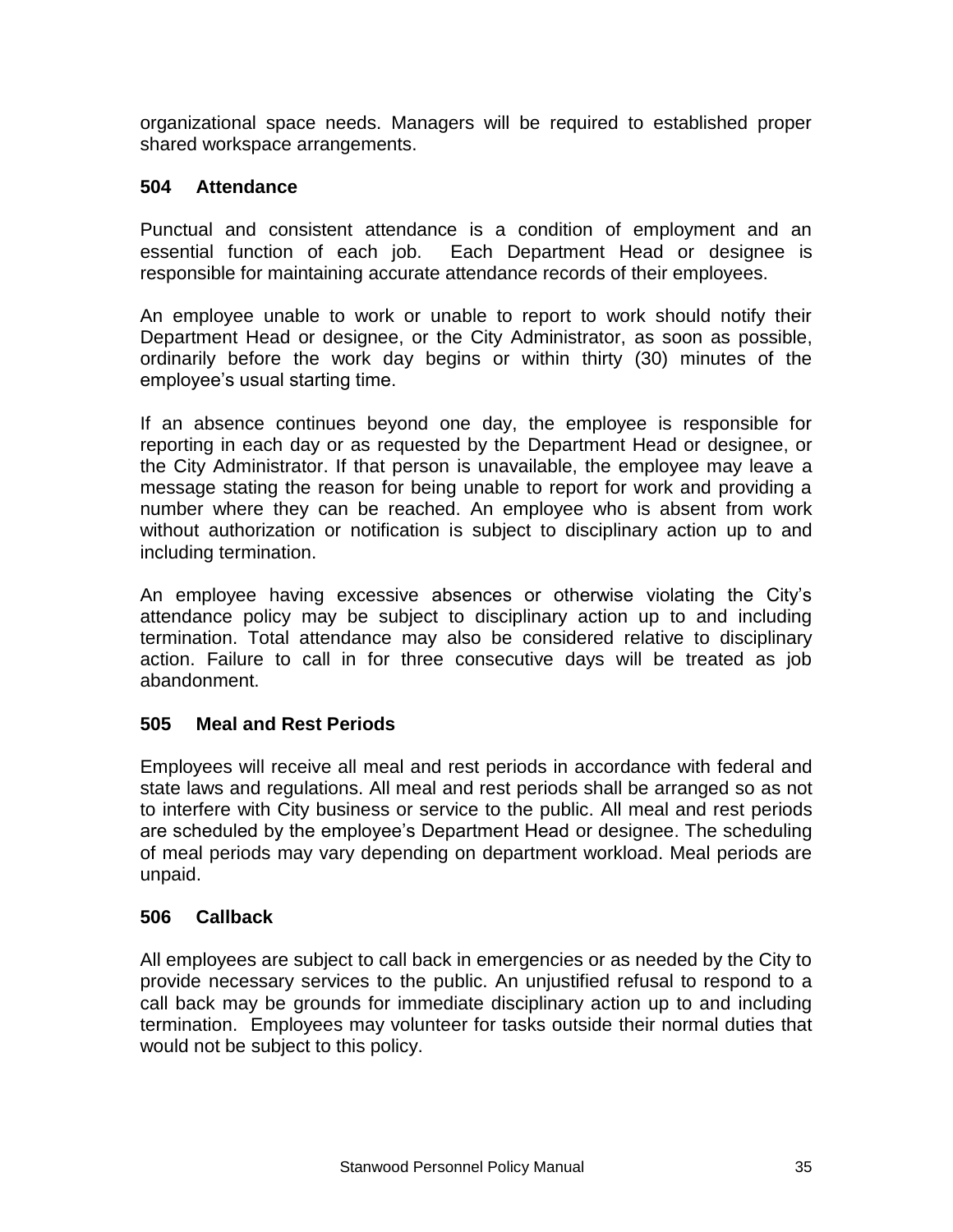# **507 Overtime**

The City overtime pay policy conforms to the overtime provisions of the Fair Labor Standards Act (FLSA) and Washington Minimum Wage Act (WMWA). Exemption from these provisions will be claimed for an employee only when it can clearly be established that the position, duties, and responsibilities meet the requirements for such exemption. Therefore, all City positions are designated as either "exempt" or "non-exempt."

#### *Non-exempt Employee*

Non-exempt employees are entitled to additional compensation, either in wages or compensatory time off, when they work more than the maximum number of hours during a regular work week as recognized by the FLSA. All overtime must be authorized in advance by the employee's Department Head or designee. Overtime pay is calculated at one and one-half (1.5) times the employee's regular rate of pay for all time worked beyond the established regular work week.

#### *Exempt Employees*

Exempt employees are not covered by the FLSA or WMWA overtime provisions and do not receive overtime pay. An exempt employee is paid to perform a job which may not necessarily be completed in a regular work week.

# <span id="page-35-0"></span>**508 Compensatory Time**

Non-exempt employees are entitled to overtime pay but may agree to compensatory time off instead of cash payment. This is approved on a case-bycase basis by the employee's Department Head or designee. The City is not required to grant compensatory time instead of overtime pay. If the compensatory time option is exercised, the employee is credited with one and one-half (1.5) times the hours worked as overtime. Maximum accruals of compensatory time are set in the collective bargaining agreement for represented employees.

Employees may use compensatory time after making a request to their Department Head. The Department Head may deny the use of compensatory time if its use would unduly disrupt City operations. The employee would instead receive the overtime pay.

# <span id="page-35-1"></span>600 WAGE AND SALARY ADMINISTRATION

#### <span id="page-35-2"></span>**601 Salary Ranges and Levels for Non-represented Employees**

Each non-represented position within the City shall be assigned a salary range following approval by the City Council.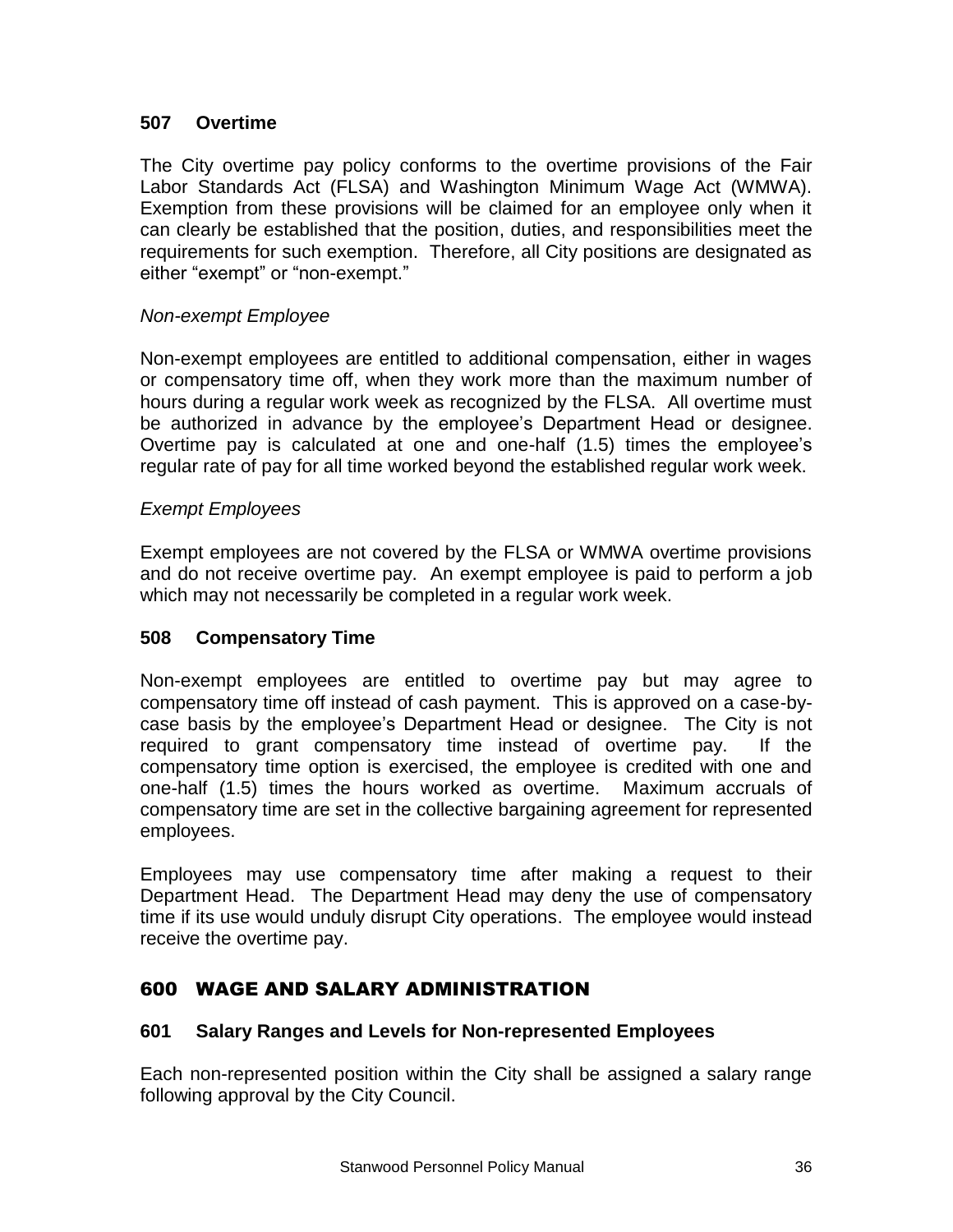Salary ranges will be reviewed on an annual basis. Several factors can be considered when adjusting salary ranges, including but not limited to: level of responsibility, working conditions, skill required, potential hazard, amount of supervision given or received, market conditions, and the ability of the City to pay.

No employee shall be paid above the high point of their salary range without authorization from the City Council. When warranted, new employees will start their employment at the minimum wage rate for their salary range. However, a new employee may be employed at a higher rate, after approval from the City Administrator, when the employee's experience, training or proven capability warrant, or when prevailing market conditions require, a starting rate greater than the minimum.

# <span id="page-36-0"></span>**602 Pay for Performance**

To achieve the City's goal to train, promote and retain the best qualified employee for every job, the City will conduct employee performance appraisals. The appraisal may be a factor in determining employee development, training needs, validating selection procedures, determining wage increases or decreases, promotions, demotions, and/or transfers.

Employees should be evaluated by their Department Head or designee six months after their hire date and then at least once every twelve months. The City Administrator will evaluate and assess the performance of Department Heads.

Upward or downward movement within the steps of an employee's salary range is contingent on their performance and the City's ability to pay, as determined by their Department Head or designee and approved by the City Administrator.

# <span id="page-36-1"></span>**603 Cost of Living Adjustment**

The City Administrator, with the approval of the Mayor, may propose a pay adjustment based on cost of living indicators no more than once per year, raising the salaries of all non-represented positions by a specified amount. Such adjustments, if any, will not change an employee's pay anniversary date. All cost of living increases must be approved by the City Council as part of the annual budget process.

# <span id="page-36-2"></span>**604 Paydays**

City employees are paid monthly on the eighth  $(8<sup>th</sup>)$  working day of each month for employment activity through the end of the previous calendar month. If a regularly scheduled payday falls on Saturday or Sunday or on a holiday, paychecks will be distributed on the previous scheduled working day.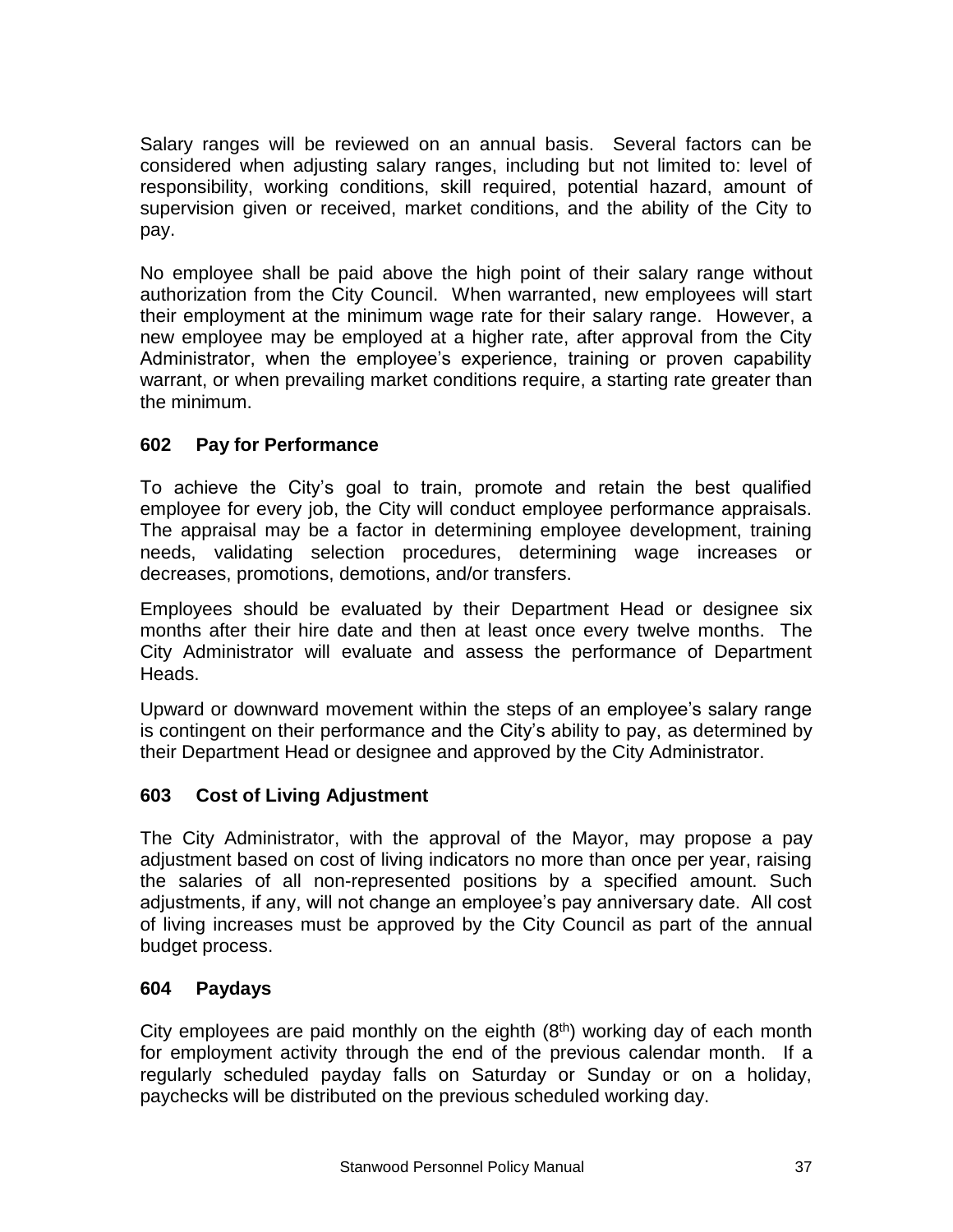#### **604.1 Draws**

With the exception of temporary employees, employees may, upon written request, be allowed a draw, which will be paid on the twenty-third  $(23^{rd})$  day of each month. If the twenty-third  $(23^{rd})$  day of the month falls on a Saturday, Sunday, or city-recognized paid holiday, payroll draws will be issued on the previous scheduled working day.

#### <span id="page-37-0"></span>**605 Deductions from Pay**

The City will withhold from the employee's paycheck those deductions required by law and any City approved voluntary deductions authorized by the employee, applicable union contract, or statute.

#### <span id="page-37-1"></span>**606 Payroll Records**

The official payroll records are maintained by the City as required by state law. Each Department Head shall submit on a monthly basis, a signed work record for each non-exempt employee within their department, noting hours worked, compensatory time or leave used, as well as overtime worked and in accordance with financial management procedures.

#### <span id="page-37-2"></span>**607 Pay upon Separation**

Upon separation of employment for any reason, the employee will be paid all wages owed. Payment shall be made by no later than the last day of the month.

# <span id="page-37-3"></span>700 EXPENSE REIMBURSEMENT

City employees will be reimbursed for reasonable and customary expenses actually incurred while performing official City business in accordance with financial management procedures. The City will not reimburse for expenses that have already been paid by another program or organization, or if reimbursement is available through another program or organization.

#### <span id="page-37-4"></span>**701 Reimbursable Expenses**

Expenses such as meals, conference or training fees, lodging, mileage, parking, bridge tolls, and ferries may be reimbursed according to financial management procedures.

<span id="page-37-5"></span>Alcoholic beverages, traffic and parking tickets and similar expenses are nonreimbursable.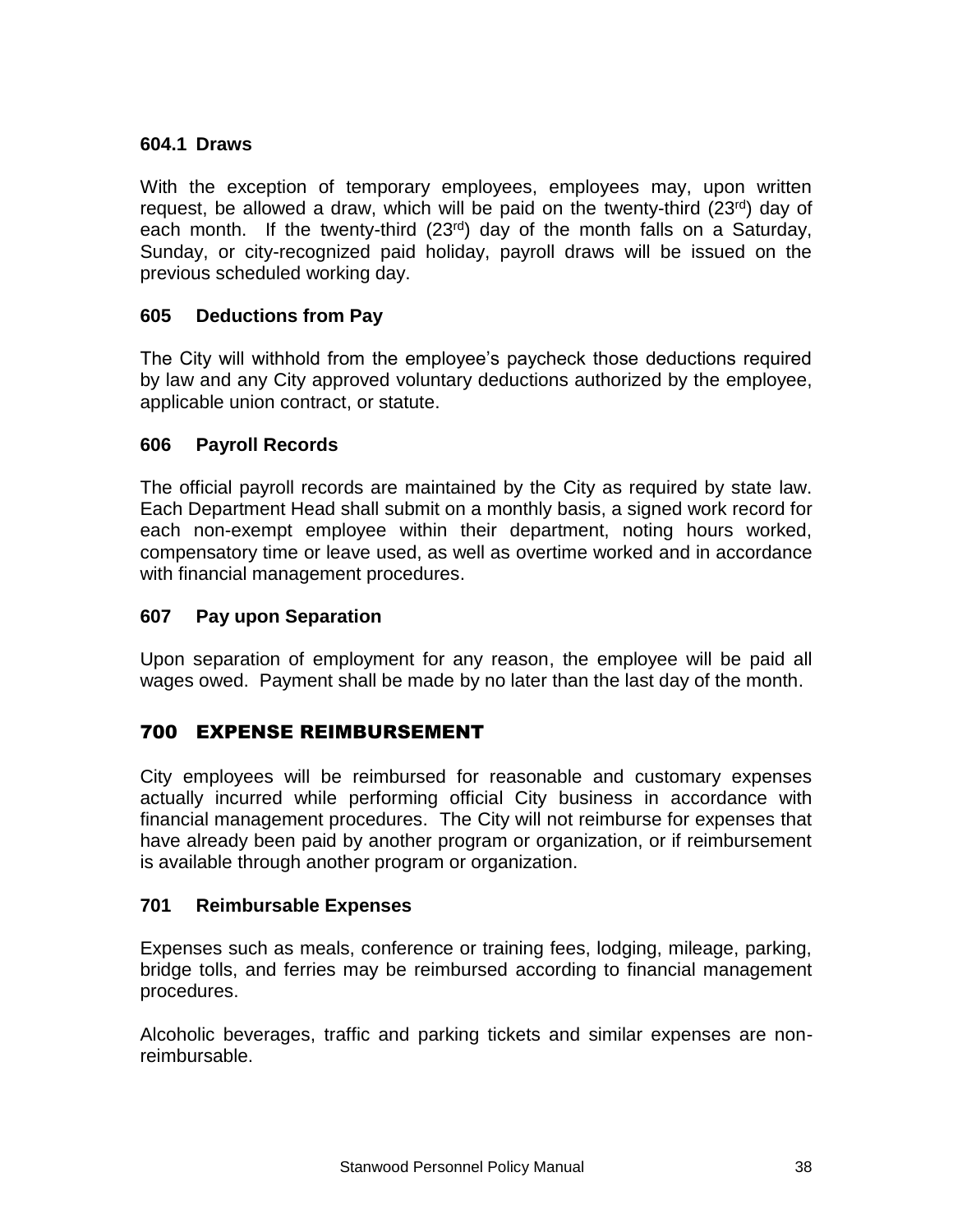# **702 Meal and Travel Reimbursement**

Meal and travel reimbursement shall be processed according to financial management procedures and shall be paid at the Federal Domestic Per Diem Rate as posted by the U.S. General Services Administration.

# <span id="page-38-0"></span>800 EMPLOYEE BENEFITS

# <span id="page-38-1"></span>**801 Retirement Benefits**

All regular full-time and eligible part-time employees are covered under the Public Employees Retirement System (PERS). Benefit levels and contribution rates are set by the State of Washington. Employees intending to retire should notify their Department Head, or the City Administrator, of their intent to retire at least three months prior to the date of retirement.

The City offers a Deferred Compensation Plan for eligible employees. The purpose of this plan is to extend to valued employees certain benefits which ordinarily accrue from participation in a deferred compensation plan. The City does not and cannot represent or guarantee that any particular federal or state income, payroll or other tax consequence will occur by reason of an employee's participation in this plan. A participant should consult with their own attorney or other representative regarding all tax or other consequences of participation in this plan. The City reserves the right to end this program or make changes in the carriers and provisions when deemed necessary or advisable, with prior notice to affected employees.

City Directors and non-represented Managers shall be eligible to participate in a matching Deferred Compensation Program. Enrollment and continued participation shall be in accordance with the rules and regulations of the Deferred Compensation Program and administrative requirements of the Employer. The Deferred Compensation Program shall include a dollar for dollar match up to \$1,440 annually.

# **802 Social Security**

All employees are automatically included as participants in the Social Security System (FICA), as required by federal laws. These benefits are in addition to Public Employees' Retirement System benefits for which the employee may be eligible.

Financing of the FICA program is accomplished by employee payroll deduction contributions and through a match paid by the City in amounts required by law. The City is not responsible for employee retirement or disability benefits except as prescribed by law and regulations. Employees are urged to contact the Social Security System for a full explanation of employee benefits and obligations.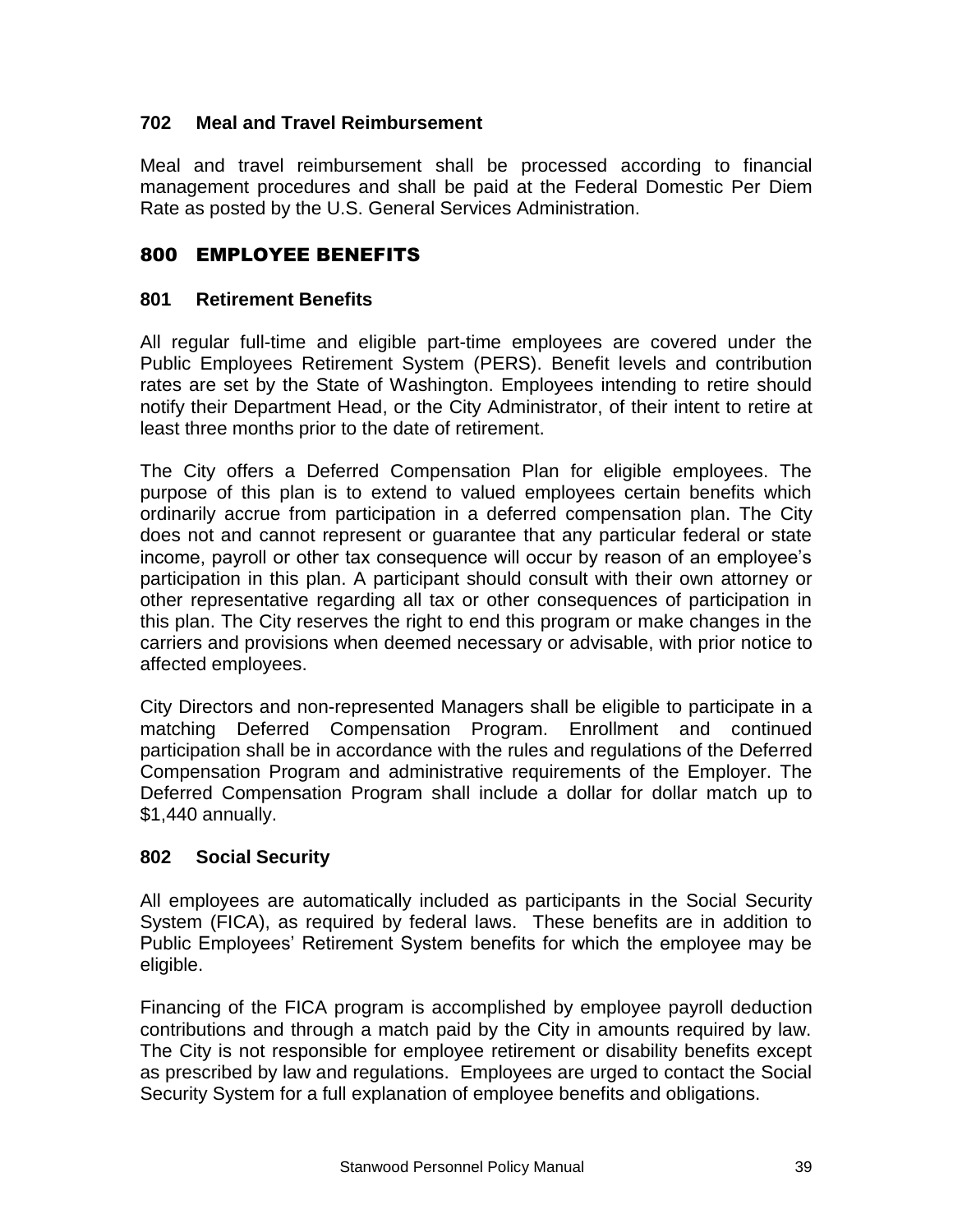#### <span id="page-39-0"></span>**803 Worker's Compensation**

All employees are covered by the State Worker's Compensation Program. This insurance covers employees in case of on the job injuries or job-related illness. For qualifying cases, State Industrial Insurance will pay the employee for work lost and medical costs due to job-related injuries or illness. All job-related accidents should be reported immediately to the employee's Department Head or designee, or the City Administrator. After all job-related accidents or near misses will be documented on an EMPLOYEE INCIDENT REPORT FORM and filled out by the employee and an ACCIDENT INVESTIGATION REPORT will be completed by the Department Head or designee.

When an employee is absent for one or more days or receives medical attention due to an on-the-job accident, they are required to file a claim for Worker's Compensation. If the employee files a claim, the City will continue to pay (by use of the employee's unused sick leave or PTO) the employee's regular salary pending receipt of Worker's Compensation benefits.

When the employee receives Worker's Compensation benefits, they are required to repay the City the amount covered by Worker's Compensation and previously advanced by the City. This policy is to ensure that employees will receive prompt and regular payment during periods of injury or disability so long as accrued sick leave or PTO is available, while ensuring that no employee receives more than they would have received had the injury not occurred. Upon the repayment of funds advanced, the appropriate amount of sick leave or PTO shall be restored to the employee's account.

#### <span id="page-39-1"></span>**804 Health Insurance Benefits**

Regular full-time employees and their dependents are eligible to participate in the City's health insurance programs. Information regarding City programs and the criteria for eligibility will be provided to the employee upon hire. The City contributes toward the cost of premiums in amounts authorized by the City Council. The remainder of the premiums, if any, shall be paid by the employee through payroll deduction. The City reserves the right to make changes in the carriers and provisions of these programs when deemed necessary or advisable, with prior notice to affected employees.

#### <span id="page-39-2"></span>**805 Life Insurance**

The City currently participates in a life insurance program. Information regarding the program and criteria for eligibility will be provided to the employee upon hire. The City contributes toward the cost of life insurance at a level authorized by the City Council. If available, employees may at their own cost purchase a higher level of life insurance through the City's program. The City reserves the right to end the life insurance program or make changes in the carriers and provisions when deemed necessary or advisable, with prior notice to affected employees.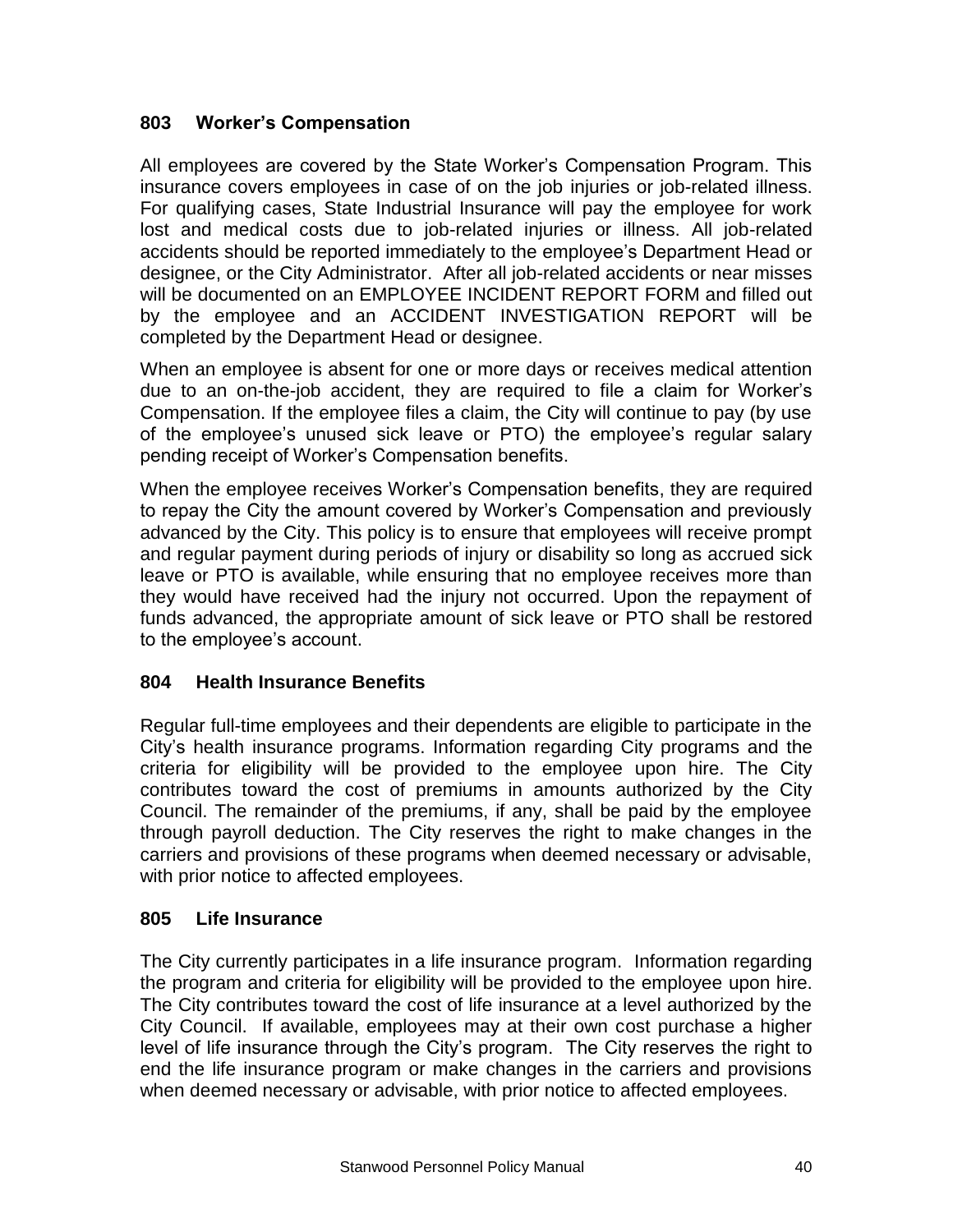# <span id="page-40-0"></span>**806 Long Term Disability**

The City currently participates in a Long Term Disability Program. Information regarding the program and criteria for eligibility will be provided to the employee upon hire. The City contributes toward the cost of long term disability at a level authorized by the City Council. The City reserves the right to end this program or make changes in the carriers and provisions when deemed necessary or advisable, with prior notice to affected employees.

# <span id="page-40-1"></span>**807 Employee Assistance Program**

The City currently participates in an Employee Assistance Program (EAP). Information regarding the program and criteria for eligibility will be provided to the employee upon hire. The City contributes toward the cost of the EAP at a level authorized by the City Council. The City reserves the right to end the program or make changes in the carriers and provisions when deemed necessary or advisable, with prior notice to affected employees.

The City recognizes that personal difficulties can adversely affect job performance. Accordingly, employees experiencing personal difficulties are encouraged to seek assistance from the EAP. Any individual seeking information about the EAP can contact the Human Resources Department. Employees will not be asked any questions concerning the reasons EAP services are being sought. Furthermore, any request for information about the EAP will be kept strictly confidential.

# **808 Employee Wellness Program and Committee**

The City of Stanwood recognizes that its employees are critical to the quality and efficiency of local government services. The health of its employees directly affects their ability to perform their job duties and provide services to its citizens. The health of employees also has a direct effect on the costs to the City. The City recognizes its need to contribute in a positive way to the health and well being of its employees. This policy is established as a means to provide information and activities to City employees to encourage health and safety in the work environment.

- **Goal.** To support wellness in the workplace by creating a wellness program of health education and fitness activities that meets the needs and interest of the employees.
- **Scope.** All City of Stanwood employees including fulltime, part-time and temporary.
- **Voluntary Participation.** Employee participation in the programs and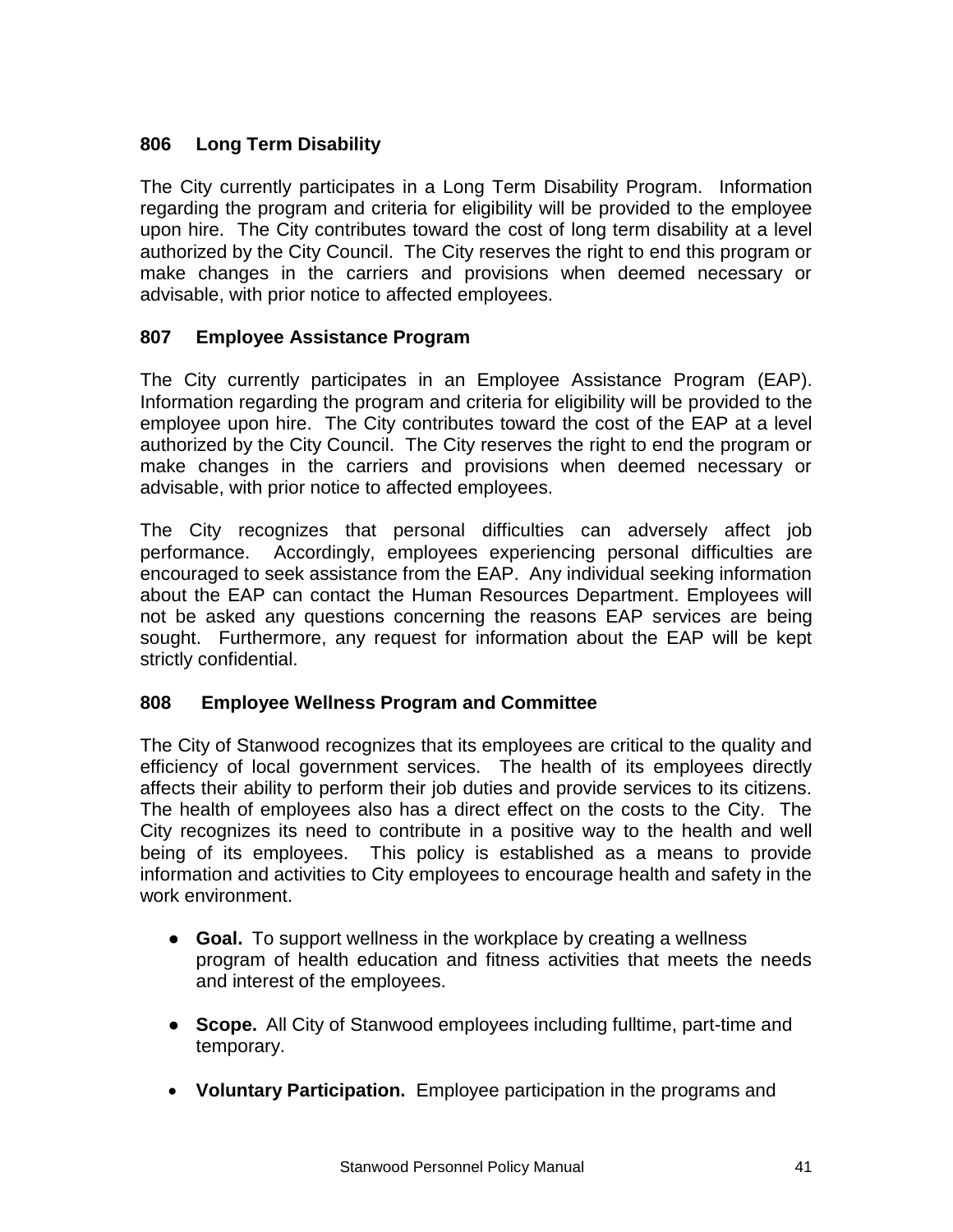activities is voluntary.

#### ● **Wellness Program Committee.**

Membership:The Wellness Committee is made up of at least five (5) members representing each department and the City Administrator's Office, one of which shall be the Committee's chairperson. Membership on this committee is voluntary.

Members of each department shall be appointed by the department director.

- **Duties:** The duties of the committee are to:
	- $\circ$  Provide enthusiastic support of the purpose and goal of the Wellness Committee.
	- o Act as a liaison between the Wellness Committee and the employees to represent the interest, needs, and opinions of the employees.
	- o Help plan, implement, and promote wellness programs.
	- o Provide peer support and advocacy to boost wellness program participation.
	- o Prepare an annual budget for program support.
	- o Share responsibilities to lessen the workload impact on the Chairperson.
	- o Perform evaluation of ongoing programs and activities.

The duties of the chairperson include:

- o Setting the time and place of the meetings.
- o Communicating with all members of the Committee to coordinate meeting dates and times.
- o Preparing an agenda in advance of the meeting and distributing copies to other members, along with notice of the meeting.
- o Managing the agenda and discussion of the meeting.
- o Provide communication to the City Administrator.
- **Meeting Schedule.** The Wellness Committee shall meet monthly, or as needed during regular business hours.
- **Term**. Members of the Wellness Committee will serve an indefinite term.
- **Attendance/Termination.** If a member has more than five (5) unexcused absences, the Committee may vote to remove that member from the Committee.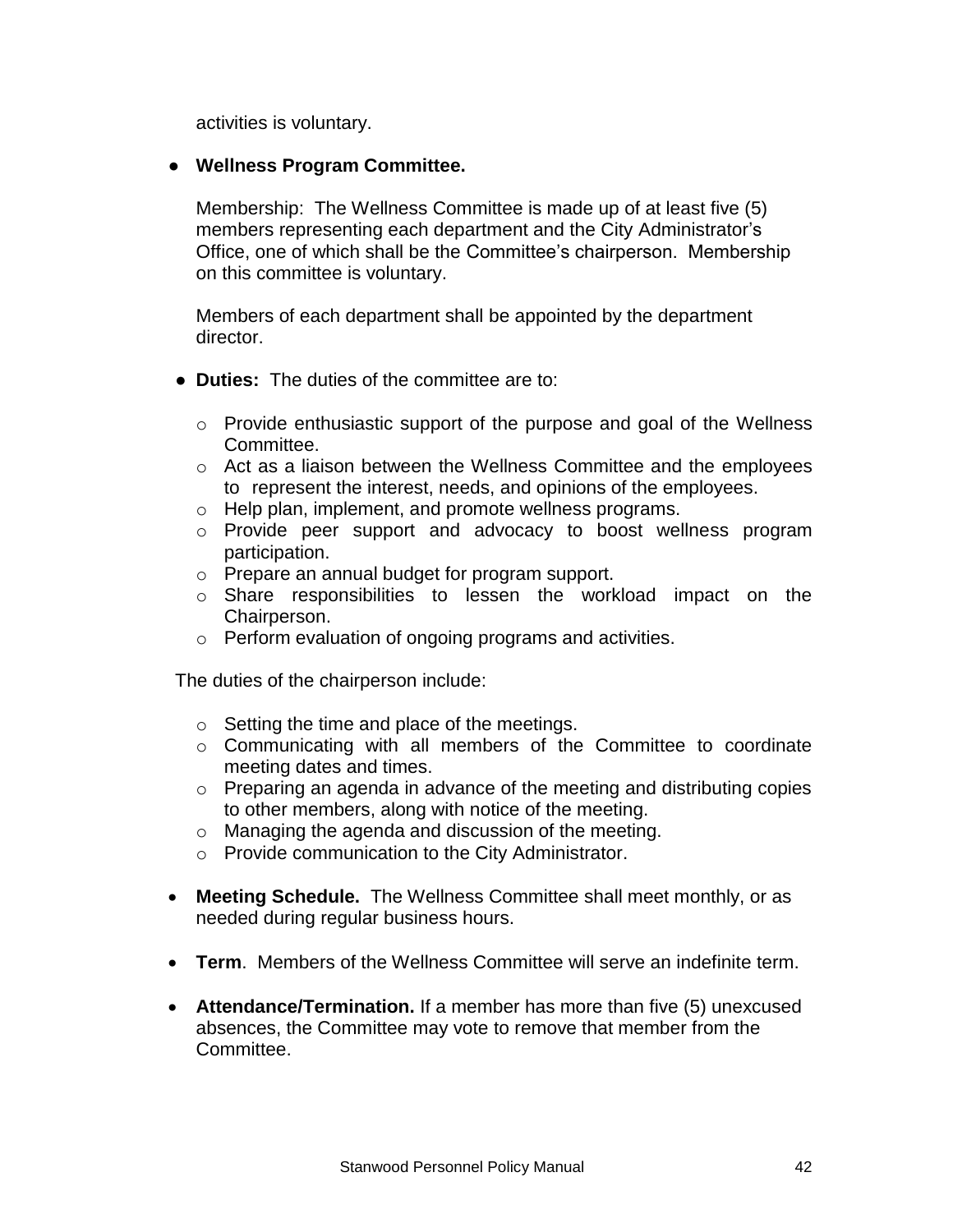# ● **Program Activities.**

- $\circ$  Behavior change programs such as nutritional information, stress reduction, smoking/tobacco use cessation and weight management.
- o Motivational programs such as interdepartmental employee group challenges and awards for healthful eating, exercise and stress reduction programs.
- o Information and awareness programs such as flyers, paycheck stuffers, bulletin boards, brown bag lunch sessions, wellness seminars, workshops and classes.
- $\circ$  To explore opportunities to develop and institute additional wellness incentives and policies that contributes to the health and wellbeing of employees and their family members.

# <span id="page-42-0"></span>**809 Continuation of Insurance Coverage**

#### *Workers Compensation Leave*

The City will continue to pay for the employer's portion of health insurance premiums, provided the employee continues to pay their share of premiums, if any, while the employee is not working and receiving worker's compensation. After six (6) months, the employee's benefits shall cease unless the City Administrator and/or the benefit provider approves an extension. The employee may continue health care benefits by self-paying insurance premiums for the remainder of the time they receive Worker's Compensation benefits, up to the maximum allowed by law

#### *COBRA Rights*

Upon an employee's separation from City employment, an unpaid leave of absence, or other qualifying event, at the employee's option and expense, the employee may be eligible to continue City health insurance benefits to the extent provided under federal COBRA regulations. An administrative handling fee over and above the cost of the insurance premium may be charged the employee and/or their dependents should they elect to exercise their COBRA continuation rights.

#### <span id="page-42-1"></span>**810 Unemployment Compensation**

<span id="page-42-2"></span>City employees may qualify for Washington State Unemployment Compensation after separation from City employment depending on the reason for separation and if certain qualifications are met.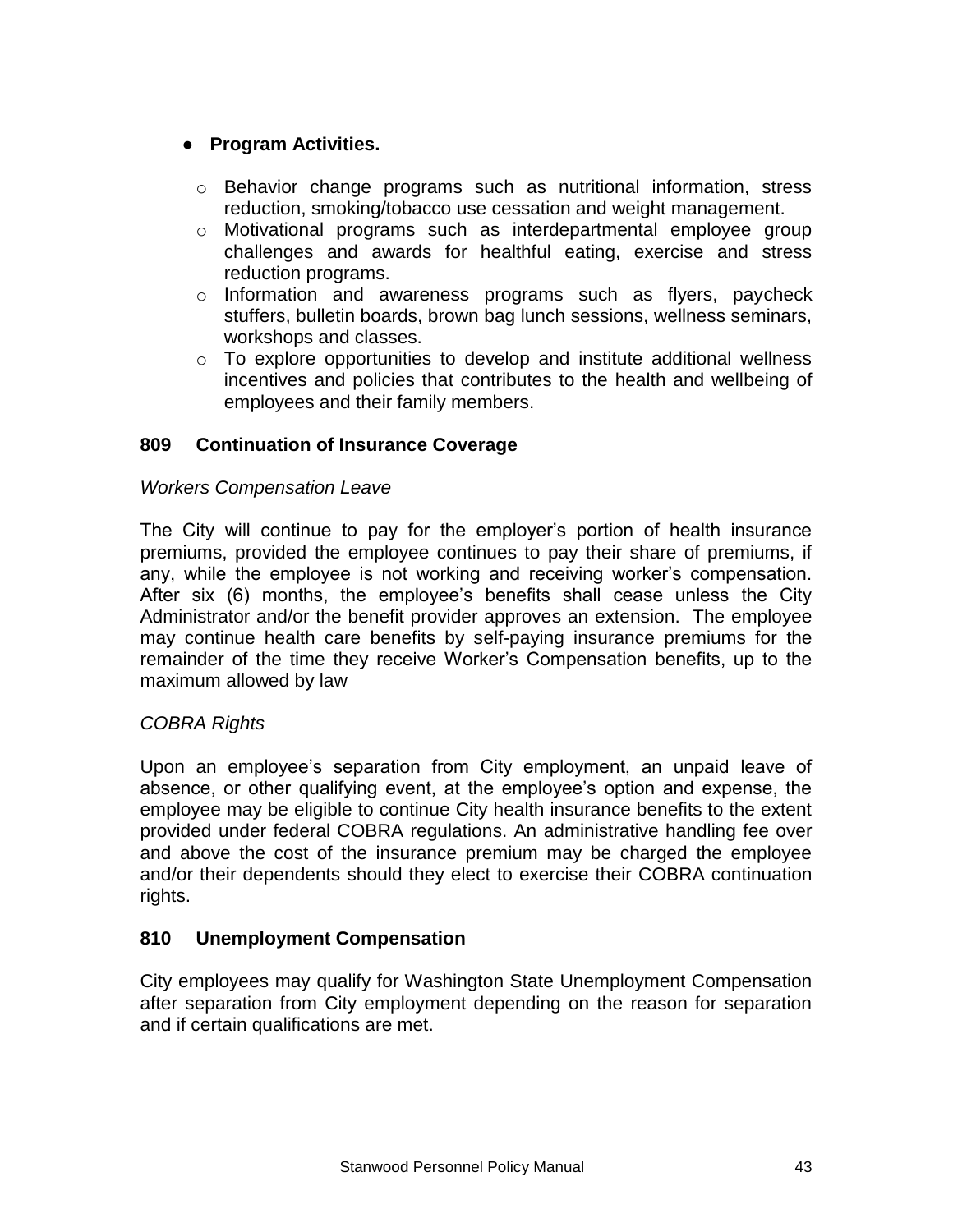# **811 Benefits for Part-time Employees**

For part time employees normally scheduled to work one thousand and forty (1,040) hours or greater, the City will pay the employee-only rate for medical, dental, and vision coverage. In the event that there is a medical, dental, or vision plan where there is no difference between the employee-only rate and employee plus dependent(s) rate, part-time employees will also be allowed to add dependents to that plan.

# <span id="page-43-0"></span>**812 Benefits for Temporary Employees**

In accordance with the Washington State Paid Sick Leave law, temporary employees earn one hour of paid sick leave for every 40 hours worked. Beginning on the  $90<sup>th</sup>$  calendar day after the commencement of employment, accrued paid sick leave will be available for use. Temporary employees usually are not eligible to receive other benefits, unless otherwise authorized by the City Administrator and/or benefit providers, including holidays and insurance with the exception of any position that is required to enroll in the Public Employees Retirement System, per state law.

# <span id="page-43-1"></span>**813 Training and Development**

The City recognizes the mutual benefits derived from personal growth and increased work competence, and thereby encourages staff to pursue applicable training opportunities. Training decisions will be based upon availability, need, time away from work and funding. Whether training time is paid or unpaid, depends on the nature of the training and will be determined in accordance with state law.

#### <span id="page-43-2"></span>**814 Tuition Reimbursement**

#### *Eligibility*

Regular, full-time employees who have completed six months of continuous employment are eligible to apply for the tuition reimbursement program.

#### *Covered Expenses*

Tuition costs, examination fees and required laboratory fees at an accredited institution may be covered. The annual dollar limit on reimbursable tuition expenses is \$2,000, or as mutually agreed upon. Books, travel, parking, lodging and extraneous fees are not reimbursable expenses. There are no advance payments. Reimbursements are made after a course is completed. Employees who quit a course, quit employment, or are terminated, with or without cause, are not eligible.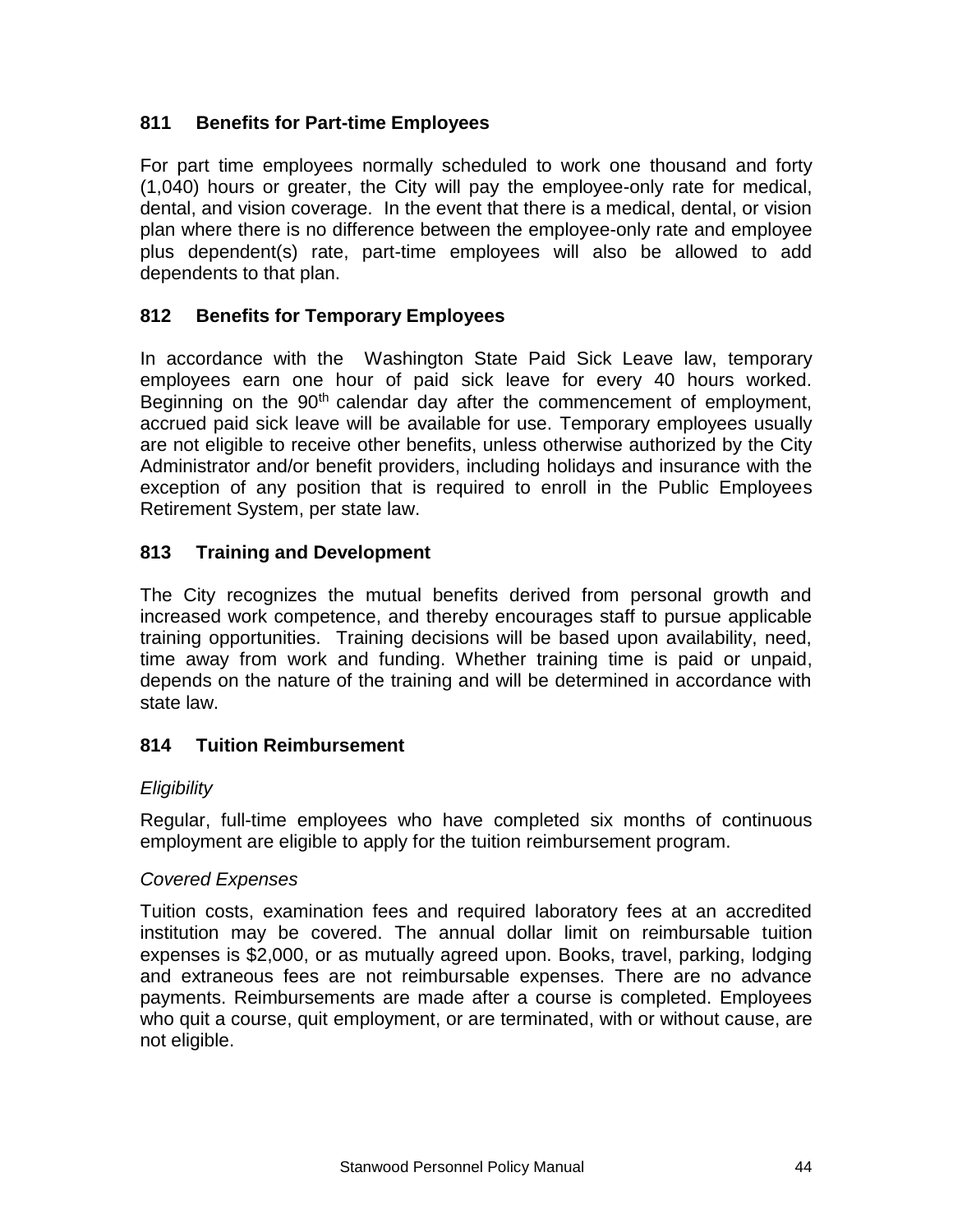#### *Grade Requirements*

The eligible expenses that the City will reimburse to eligible employees for courses are based on the employee's final grade received for the course, as follows:

Grade-Amount refundable (up to allowable maximum):

- 1. Undergraduate coursework C or better: 100%
- 2. Graduate coursework B or better: 100%
- 3. Pass/Fail: 100% if "Pass" but only if regular letter grade system is unavailable.
- 4. No reimbursement for grades less than C.

# *Approval*

In order to be eligible for tuition reimbursement, employees must obtain written approval in advance from their Department Head and the City Administrator. Approval of any course for reimbursement is at the discretion of the City and contingent on the availability of funds.

# **815 Waiver of Medical Insurance Benefits**

This program allows all eligible employees to remove themselves, spouse and/or dependent children from City provided medical insurance if they have alternative medical insurance.

#### **Incentive Amount**:

- The insurance premium (that would have been paid on the employee's behalf for the employee or eligible dependents) will be split with the employee.
	- o The City benefits from a 50% cost savings. The employee receives the other 50% cost savings. This incentive is included in the employee's paycheck. The incentive becomes taxable wages.
	- o The incentive is capped at employee, one spouse and two children.

# <span id="page-44-0"></span>900 LEAVES AND HOLIDAYS

# <span id="page-44-1"></span>**901 Paid Time Off (PTO) – Non-Represented Employees Only**

# *Purpose*

The City of Stanwood recognizes that employees have diverse needs for time off from work and, as such, the City of Stanwood has established this paid time off (PTO) policy. The benefits of PTO are that it promotes a flexible approach to time off by combining vacation, sick and other forms of leave (i.e., Bereavement). Employees are accountable and responsible for managing their own PTO hours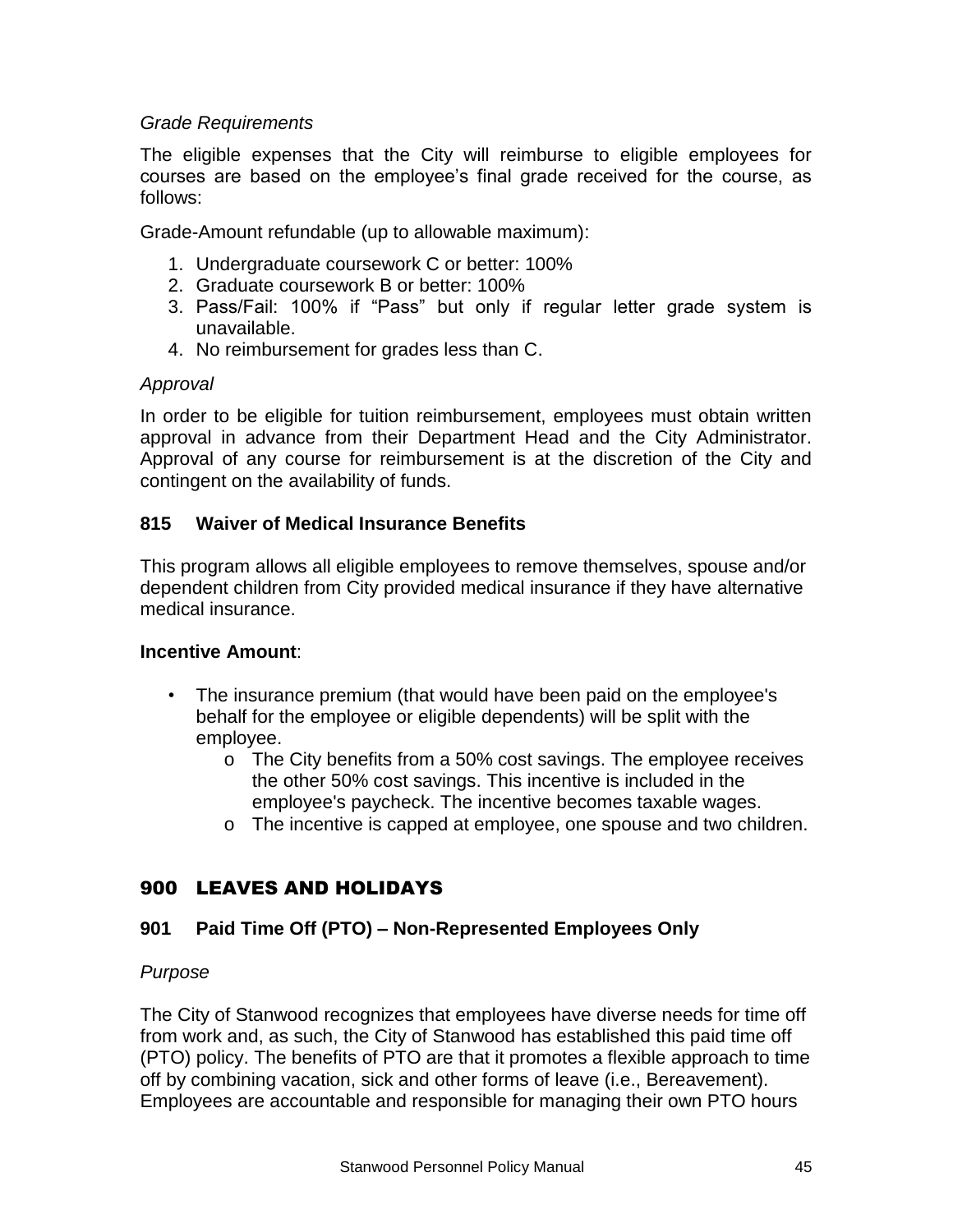to allow for adequate reserves if there is a need to cover vacation, illness or disability, appointments, emergencies, or other situations that require time off from work.

# *Eligibility*

PTO is accrued upon hire or transfer into a benefits-eligible position, currently non-represented positions. Eligible employees must be scheduled to work at least 20 hours per week on a regular basis. Employees working less than 20 hours per week on a regular basis, on-call and temporary employees are not eligible to accrue PTO.

#### *Procedures*

# Availability

PTO accruals are available for use in the pay period following completion of 30 days of employment. All hours thereafter are available for use in the pay period following the pay period in which they are accrued.

# Accrual and Payment of PTO

Accruals are based upon paid hours up to 2,080 hours per year. Employees working less than 40 hours per week and at least 20 hours per week will earn PTO hours on a prorated basis. Length of service determines the rate at which the employee will accrue PTO. PTO does not accrue on unpaid leaves of absence. Employees become eligible for the higher accrual rate on the first day of the pay period in which the employee's anniversary date falls.

|                         | <b>PTO Credit</b><br>(based on full-time hours) |              |                                                  |
|-------------------------|-------------------------------------------------|--------------|--------------------------------------------------|
| <b>Years of Service</b> | Days                                            | <b>Hours</b> | <b>Credit hours per</b><br>Regular Hours Worked* |
| $0 - 4$                 | 21                                              | 168          | 0.08076                                          |
| $5-9$                   | 28                                              | 224          | 0.10769                                          |
| $10 - 13$               | 31                                              | 248          | 0.11923                                          |
| 14-19                   | 33                                              | 264          | 0.12692                                          |
| $20+$                   | 36                                              | 288          | 0.13846                                          |

 *\** Hourly accruals shall be used only in determining pro-rata PTO credit.

\*\* Annual PTO accruals are based on an employee having 2,080 paid hours per year (40 hours per week).

\*\*\* No PTO hours will accrue beyond the maximum accruals listed.

Maximum Allowed Balances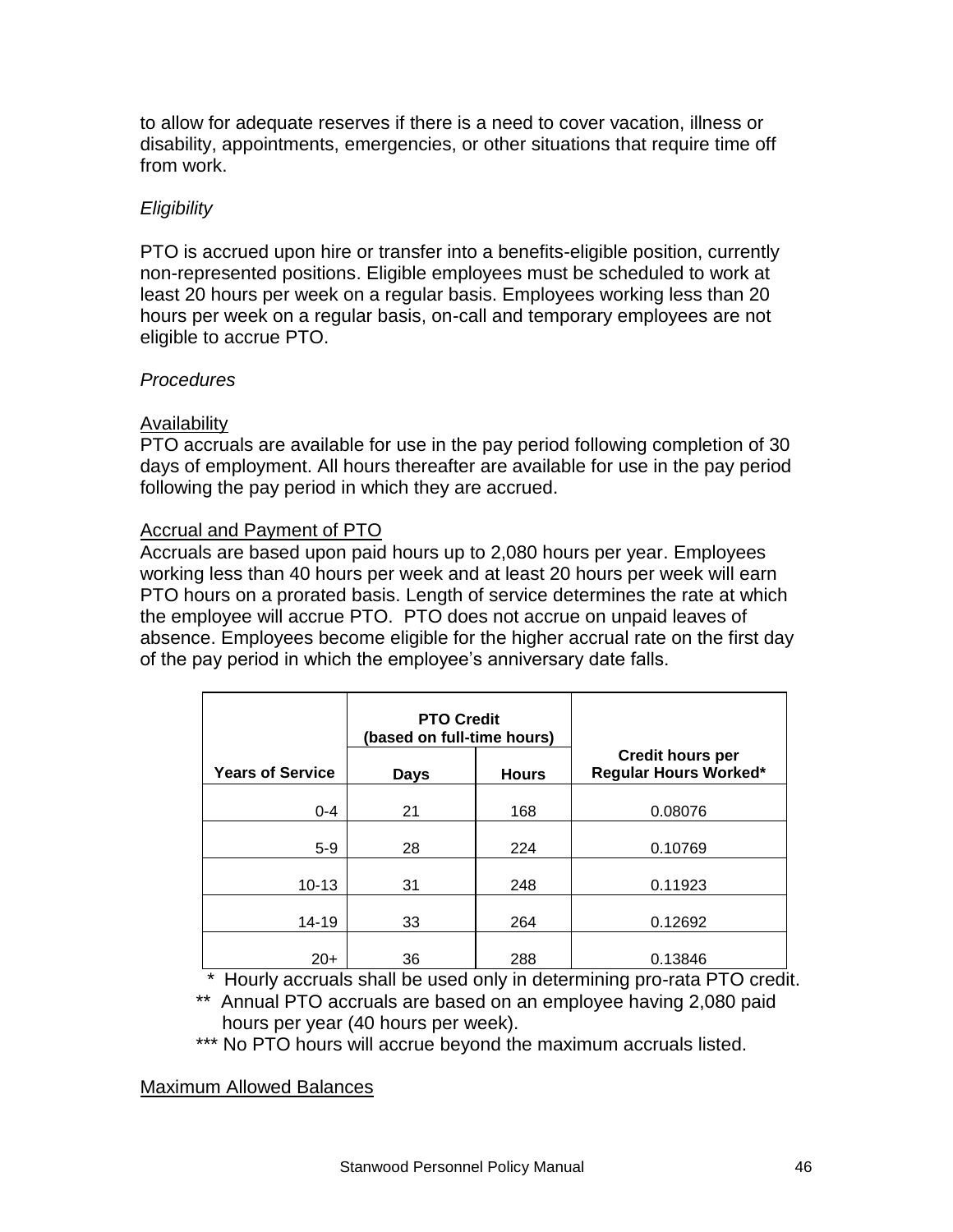*Non-Represented Employees* - The maximum accrual for PTO is 680 hours. Once an employee's balance reaches 680 hours, all PTO accruals will stop. When the employee uses some PTO and brings the balance below 680 hours, the accruals will resume. This means, in pay periods where the maximum accrual of 680 hours is reached, only full accrual amounts will be granted, so if a full accrual amount will bring the balance over 680, there will be no PTO credited for that pay period. Employees are expected to manage their PTO balances and plan the use of PTO during non-peak operational times.

*Directors* - The maximum accrual for PTO is 760 hours. Once an employee's balance reaches 760 hours, all PTO accruals will stop. When the employee uses some PTO and brings the balance below 760 hours, the accruals will resume. This means, in pay periods where the maximum accrual of 760 hours is reached, only full accrual amounts will be granted, so if a full accrual amount will bring the balance over 760, there will be no PTO credited for that pay period. Employees are expected to manage their PTO balances and plan the use of PTO during non-peak operational times.

#### Use and Scheduling of PTO

Employees are required to use available PTO when taking time off from work. PTO may be taken in increments of as low as one hour for non-exempt staff.

Whenever possible, PTO must be scheduled in advance. PTO is subject to supervisory approval, department staffing needs and established departmental procedures. Unscheduled absences will be monitored. An employee will be counseled when the frequency of unscheduled absences adversely affects the operations of the department.

When PTO is used, an employee is required to use PTO hours according to his or her regularly scheduled workday. For example, if an employee works a sixhour day, he or she would request six hours of PTO when taking that day off. PTO is paid at the employee's straight time rate. PTO is not part of any overtime calculation.

An employee may run a negative PTO balance during the year, to the extent that the PTO balance is not less than zero (0) on the 31st of December. Employees who terminate their employment for any reason and have a negative PTO bank shall have such amount deducted from their final paycheck.

#### Short-Term Disability Insurance

As part of the Paid Time Off program, the City will provide at no cost to the employee, disability insurance to maintain the employee's salary at no less than sixty percent (60%) of the employee's regular pay, for the period commencing with the thirty-first (31st) working day following the first day of absence for any disability up to and including the ninetieth  $(90<sup>th</sup>)$  working day from the employee's first day of absence for said disability. This benefit shall only apply to non-job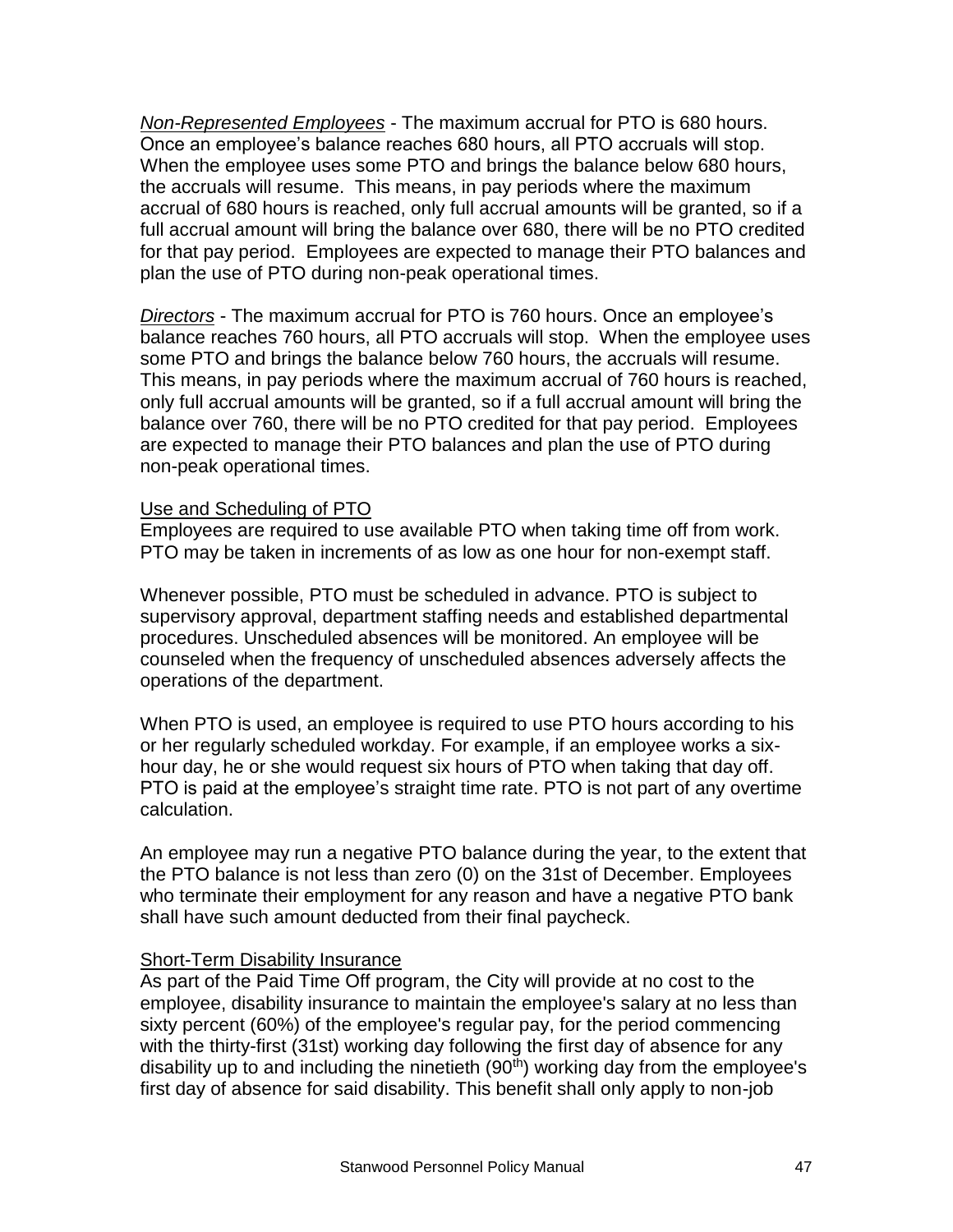related injury or illness. To be eligible for this benefit, non-represented employees must be medically incapacitated from performing any work for the City and shall not be eligible if they refuse a bona fide offer of work accommodation or revision that has been approved by their treating physician.

The City will, at the option of the employee, compensate the employee out of their accrued PTO bank that amount which will provide for one hundred percent (100%) of the employee's regular pay when the employee is off work and on Short-Term Disability Insurance. The employee can also make application for Washington State Paid Leave in lieu of using their accrued PTO. Prior to an employee's return to duty from disability or a medical leave of absence, the City may require medical certification from the employee's physician certifying the employee's ability to perform the duties of their job, with or without reasonable accommodation.

#### Payment upon Termination

An employee will be paid up to 320 hours for PTO hours accumulated, but not used, upon resignation or separation. Upon completion of ten (10) years of continuous service or retirement, an employee will be paid up to 450 hours for PTO hours accumulated, but not used. All PTO in excess of the hours listed above must be taken prior to separation or forfeited. All PTO must be taken prior to taking any time off without pay (except on approved voluntary unpaid furloughs).

# <span id="page-47-0"></span>**902 Executive Leave**

In lieu of compensatory time, Department Heads may be granted up to ten (10) days of executive leave each calendar year as determined by the City Administrator and/or the Mayor. Executive leave may be used for any reason. The Department Head must schedule and receive approval for the use of executive leave from the City Administrator. Executive leave must be used in the calendar year granted and shall not be carried into the next calendar year. Executive leave must be taken in full-day increments. The number of days of executive leave that an employee will earn shall be approved by the City Administrator. The City reserves the right to reduce, eliminate, or increase executive leave at any time.

#### <span id="page-47-1"></span>**903 Leave without Pay**

Leave without pay may be granted for absence from work not covered by any other type of leave or if other leave balances are exhausted.

The following requirements apply:

1. Leave without pay may be granted to an employee for a period of up to three calendar months, upon the approval of the City Administrator. Leave without pay requests may be denied for any reason at the sole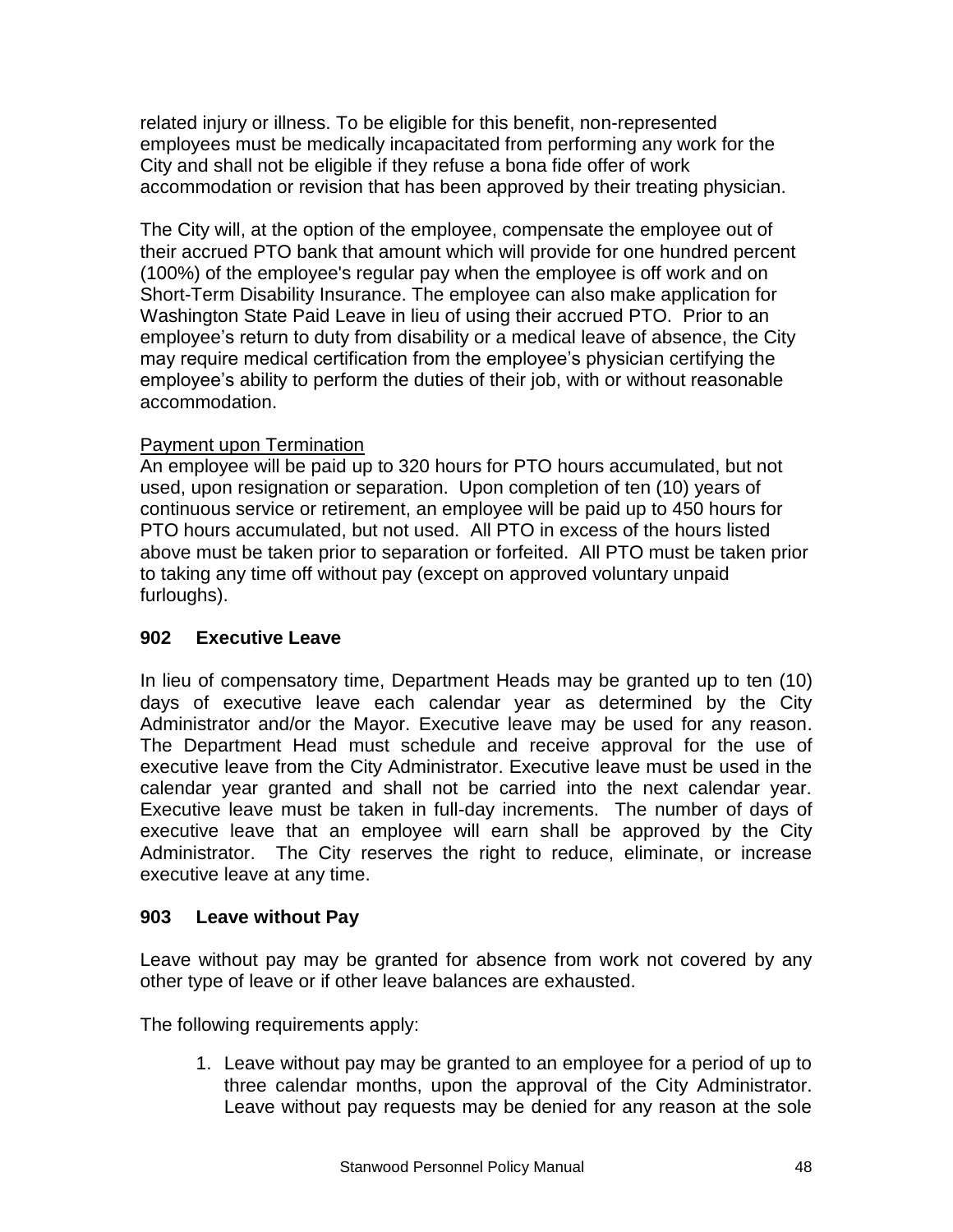discretion of the City with exception to requirements provided by state or federal law.

- 2. Accrued compensatory time, vacation leave or paid time off (PTO) must be exhausted prior to taking any leave without pay. Sick leave must be exhausted if the leave is for reasons to which sick leave is applicable. Time spent utilizing accrued paid leave or compensatory time is included in the three month maximum leave.
- 3. An employee's benefits are suspended during the period of leave without pay until the employee returns to work. In certain circumstances, self-payment of medical benefits may apply.
- 4. Vacation, paid time off (PTO), sick leave and/or any other leaves do not accrue while an employee is on leave without pay
- 5. An employee who fails to report promptly at the end of the leave without pay is presumed to have voluntarily resigned. An employee returning from leave without pay may, at the City's option, return to the same position or similar position at a comparable rate of pay.
- 6. If the leave without pay is due to an illness, the City may require a doctor's certificate stating that the employee is capable of returning to work and performing the work, duties and responsibilities of the employee's position, with or without reasonable accommodation.
- 7. Parental Leave: In appropriate circumstances either parent may take leave without pay for parental leave related to birth or adoption of a child. Parental leave must be taken within one year from the time of childbirth or adoption.

#### <span id="page-48-0"></span>**904 Maternity Disability Leave**

Under Washington State law (WAC 162-30-020), pregnant employees are entitled to leave without pay for the period of time that they are physically disabled due to pregnancy and/or childbirth. The leave period of temporary disability may last no more than eight (8) weeks if the pregnancy and childbirth are without complications. If complications exist, such as required bed rest before childbirth, the leave period may be extended.

The City may require a doctor's note or other documentation before the leave is taken.

The employee must exhaust all accrued sick leave, paid time off, vacation leave, floating holiday, or comp time. Only after all leave has been exhausted is the employee entitled to leave without pay.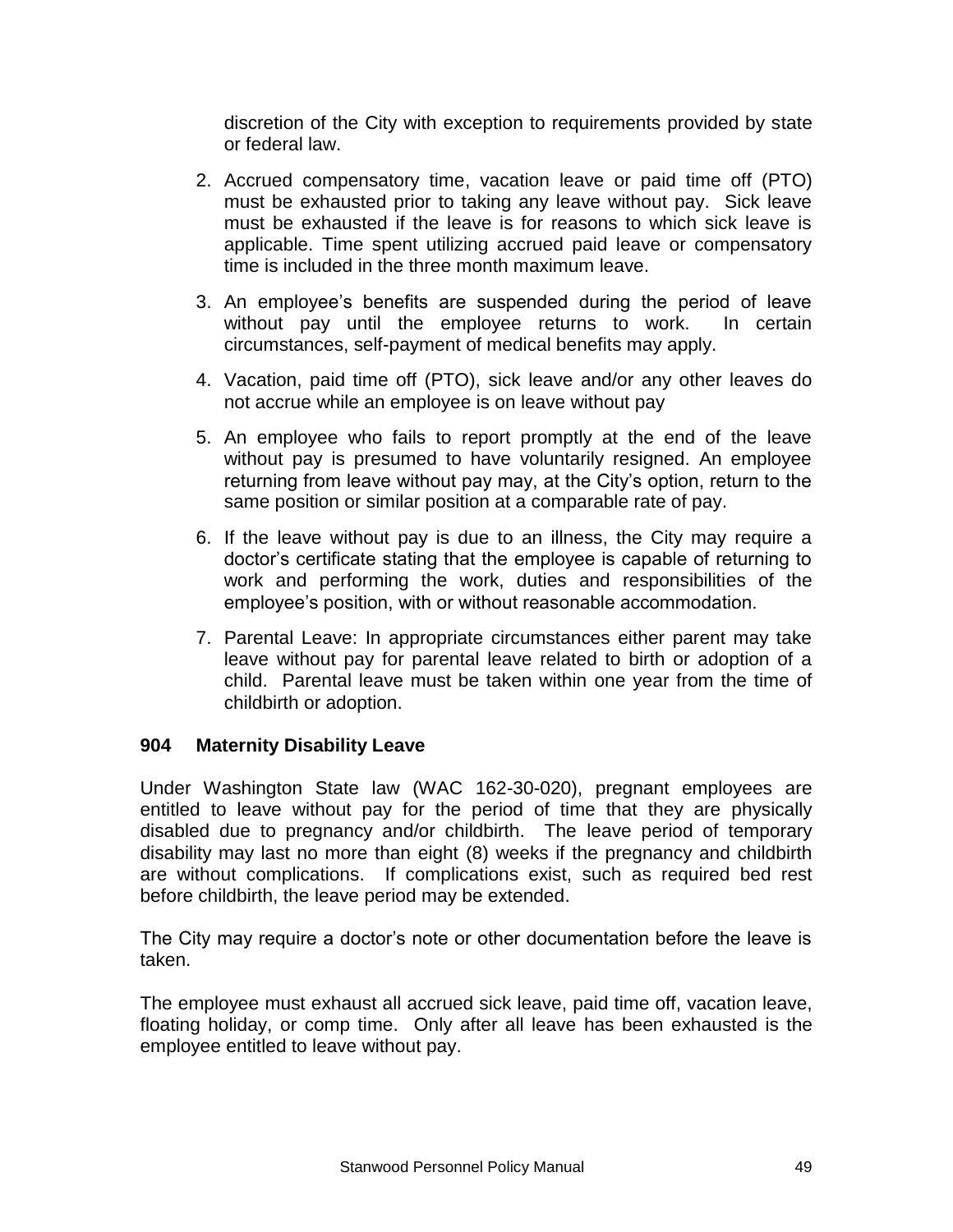The City will not pay the premiums on the employee's health care benefits during any leave without pay. The employee may, however, continue such benefits during leave without pay by paying COBRA premiums.

Upon returning from leave, the employee will be restored to their original job, or to another job with equivalent pay, benefits, and other employment terms and conditions.

# **905 Washington Paid Family and Medical Leave**

The Washington State Paid Family and Medical Leave (PFML) law (Chapter 50A RCW) and supporting regulations establish a program administered by the Washington Employment Security Department (ESD) to provide paid leave benefits and job protection to eligible employees who need leave for certain family and medical reasons. PFML benefits will be available starting on January 1, 2020.

This policy provides a summary of the PFML program. Employees may obtain additional information at [www.paidleave.wa.gov.](http://www.paidleave.wa.gov/) To the extent an issue is not addressed in this policy, the City will administer this benefit program consistent with applicable statutes and regulations.

**Payroll Deductions.** The PFML program is funded through premiums collected by ESD via payroll deductions and employer contributions. The premium rate is established by law; employees are currently responsible for two-thirds of the total premium amount, or the amount established in the current collective bargaining unit agreement. Should the State in the future modify the PFML premium rate or the percentage of premiums subject to collection through payroll deduction, the City will modify payroll practices to reflect those statutory changes

**Eligibility.** Under PFML, employees may be eligible for monetary benefits and job protection when taking leave for covered reasons. Eligibility requirements are as follows:

Monetary Benefits: In order to be eligible for monetary benefits from ESD, an employee must have worked 820 hours in Washington (for any employer or combination of employers) during the year preceding the claim.

Job Protection: In order to be eligible for job protection under PFML, an employee must meet eligibility requirements (must have worked for the City for at least 12 months and have worked 1250 hours in the last year).

An employee is ineligible for PFML benefits during any period of suspension from employment or during which the employee works for remuneration or profit (*e.g.,* outside employment or contracting).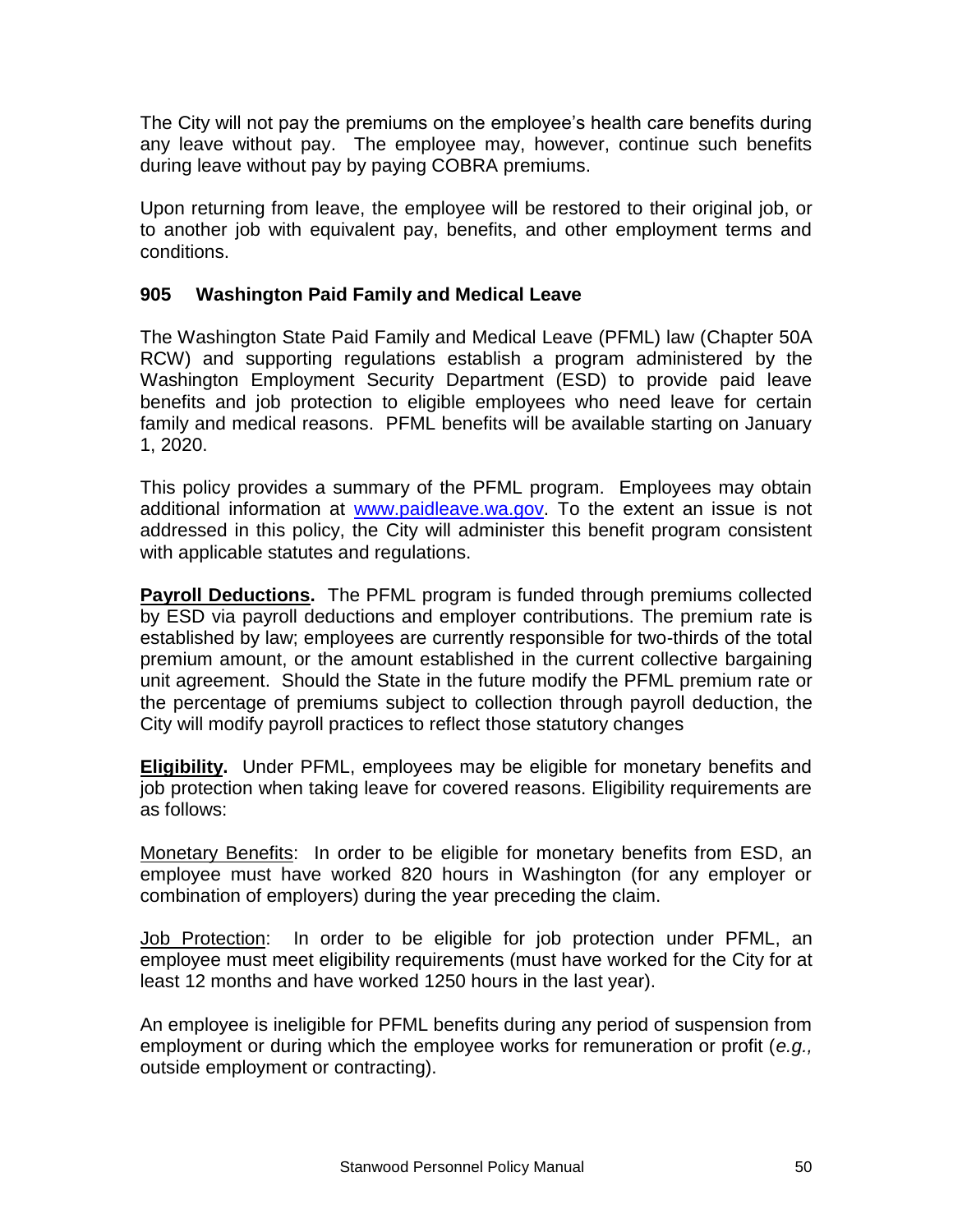**Leave Entitlement.** Eligible employees are entitled to take up to 12 weeks of medical or family leave, or a combined total of 16 weeks of family and medical leave per claim year; an additional two weeks of leave may be available in the event the employee's leave involves incapacity due to her pregnancy. The claim year begins when the employee files a claim for PFML benefits or upon the birth/placement of the employee's child. PMFL leave may be taken for the following reasons:

Medical Leave: Medical leave may be taken due to the employee's own serious health condition, which is an illness, injury, impairment or physical or mental condition that involves inpatient care or continuing treatment by a health care provider, as those terms are defined under the FMLA and RCW 50A.05.010. However, an employee is not eligible for PFML benefits if the employee is receiving time loss benefits under the workers compensation system.

Family Leave: Family leave may be taken to care for a covered family member with a serious health condition; for bonding during the first 12 months following the birth of the employee's child or placement of a child under age 18 with the employee (through adoption or foster care); or for qualifying military exigencies as defined under the FMLA. For purposes of family leave, covered family members include the employee's child, grandchild, parent (including in-laws), grandparent (including in-laws), sibling, or spouse.

PFML leave may be taken intermittently, provided that there is a minimum claim requirement of eight consecutive hours of leave in a week for which benefits are sought.

**PFML Application Process.** An employee must submit an application to ESD in order to seek PFML benefits. For guidance on the application process, please refer to the ESD website (www.paidleave.wa.gov). Eligibility determinations will be made by ESD. If approved, the employee will need to file weekly benefit claims with ESD to continue receiving benefits.

**Notification Requirements.** An employee must provide written notice to the Employer of the intent to take PFML leave. If the need for leave is foreseeable, notice must be given at least 30 days in advance of the leave. For unforeseeable leave, notice must be given as soon as practicable. The employee's written notice must include the type of leave taken (family or medical), as well as the anticipated timing and duration of the leave. If an employee fails to provide this required notice to the Employer, ESD will temporarily deny PFML benefits. After receiving the employee's notice of the need for leave, the Employer will advise the employee whether the employee is eligible for job protection under PFML.

If leave is being taken for the employee's or family member's planned medical treatment, the employee must make a reasonable effort to schedule the treatment so as not to unduly disrupt City operations.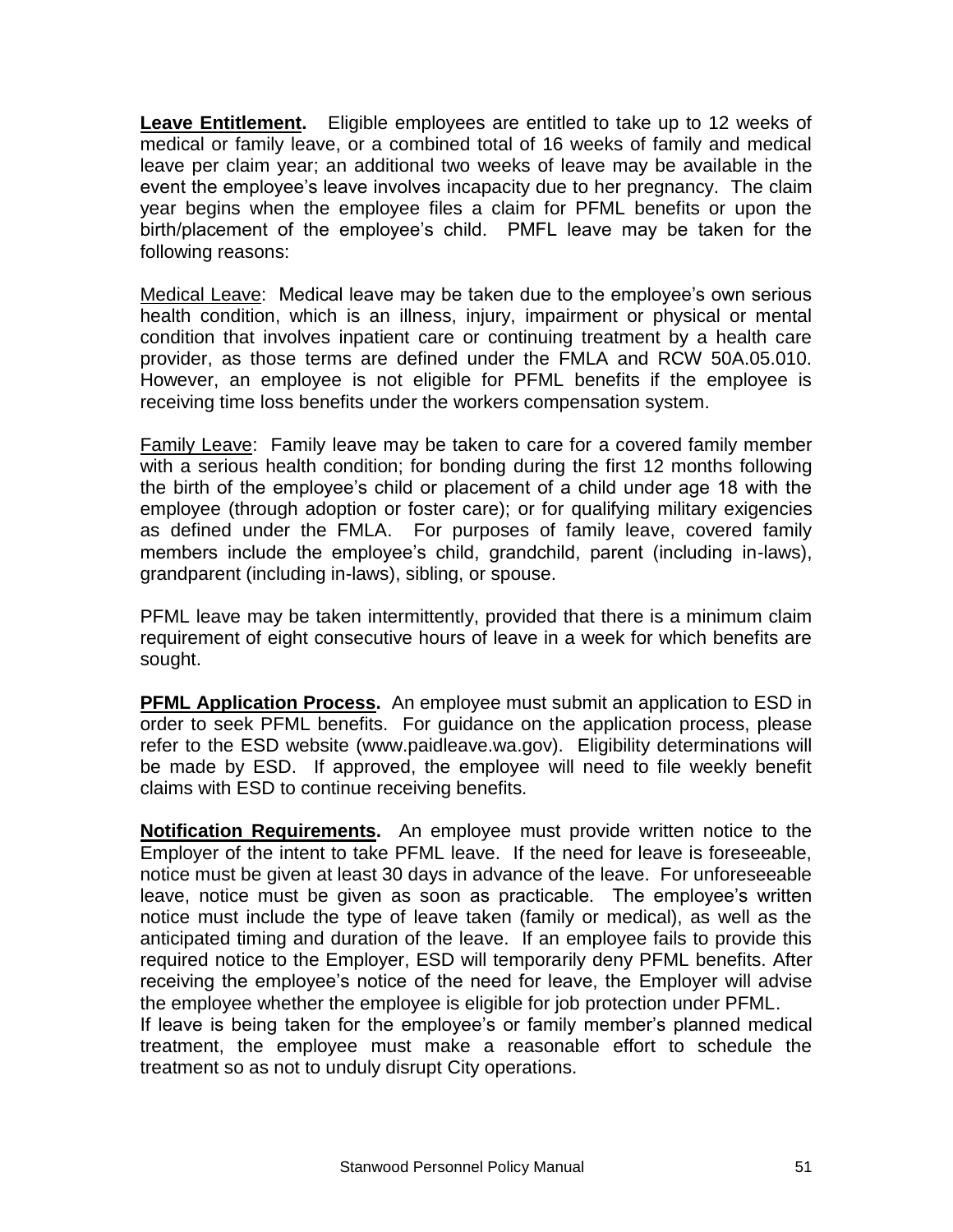If taking leave intermittently, an employee must notify the City each time PFML leave is taken so that the City may properly track leave use.

**PFML Monetary Benefits.** If ESD approves a claim for PFML benefits, partial wage replacement benefit payments will be made by ESD directly to the employee. The amount of the benefit is based on a statutory formula, which generally results in a benefit in the range of 75-90 percent of an employee's average weekly wage, subject to a maximum of \$1,000 per week. ESD's website is expected to include a benefits calculator to assist employees in estimating their weekly benefit amount.

With the exception of leave taken in connection with the birth or placement of a child, monetary PFML benefits are subject to a seven-day waiting period. The waiting period begins on the Sunday of the week in which PFML leave is first taken. The waiting period is counted for purposes of the overall duration of PFML leave, but no monetary benefits will be paid by ESD for that week.

Paid leave accruals (PTO, floating holidays, compensatory time, or any other accrued leave) are not supplemental to PFML. An employee may elect to use such accrued leave during a PFML-covered absence, although the receipt of accrued leave must be reported to ESD as part of the PFML claims process and will result in a pro-rated weekly PFML benefit. Important note: failure to report the receipt of accrued leave may result in an overpayment by ESD, which ESD may recoup from the employee.

**Coordination with Other Benefit Programs.** When an employee is on leave and only receiving PFML benefits, the employee is deemed to be in unpaid status for purposes of City policies and benefit programs. Insurance coverage will be handled in the same manner as other unpaid leaves of absence, pursuant to Employer policy and subject to any other legal requirements requiring continuation of coverage.

**Job Restoration; Return to Work Recertification.** An employee who is eligible for job-protected leave will be restored to the same or equivalent position at the conclusion of PFML leave, unless unusual circumstances have arisen (*e.g.,* the employee's position or shift was eliminated for reasons unrelated to the leave). The City may require a return-to-work certification from a health care provider before restoring the employee to work following PFML leave where the employee has taken leave for the employee's own serious health condition and under certain conditions, the Employer may deny job restoration to a salaried employee who is among the highest paid ten percent of City employees. If an employee taking PFML leave chooses not to return to work for any reason, the employee should notify the City as soon as possible.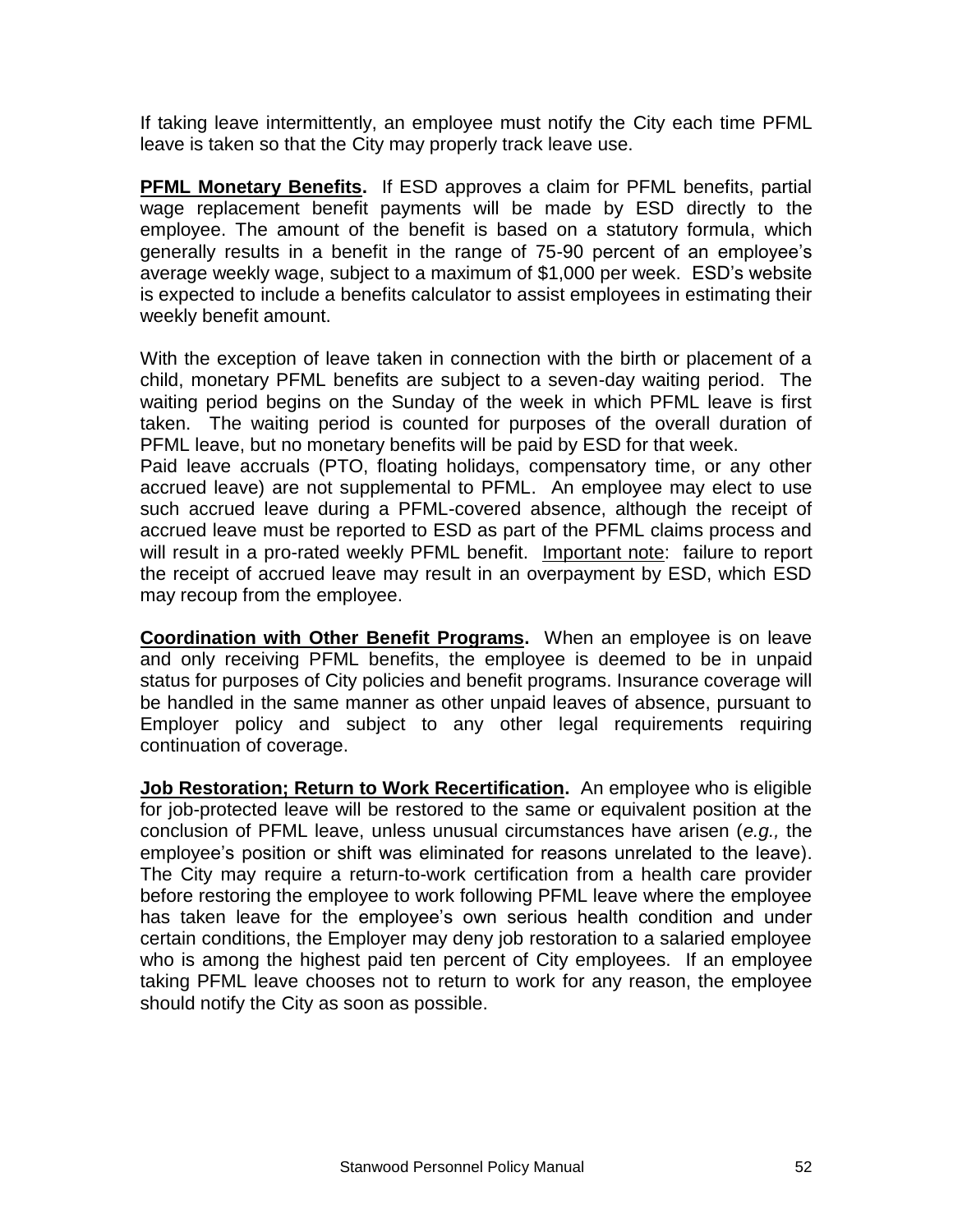#### **906 Family Care Act**

Employees may use their choice of any available accrued leave in order to care for their child, spouse, registered domestic partner, parent, parent-in-law or grandparent as described below.

An employee may use available accrued leave to care for their child where the child has a health condition requiring treatment or supervision, or where the child needs preventative care (such as medical, dental, optical, or immunization services.)

An employee may use available accrued leave when a spouse, registered domestic partner, parent, parent-in-law, or grandparent has a "serious or emergency health condition" which are conditions:

- Requiring an overnight stay in a hospital or other medical-care facility;
- Resulting in any period of incapacity or treatment or recovery following inpatient care;
- Involving continuing treatment under the care of a health services provider that includes any period of incapacity to work or attend to regular daily activities; or
- Involving an emergency (i.e., demanding immediate action).

Where the need for family care leave is unexpected, the City understands advance approval of the use of leave (as is required for certain kinds of accrued leave) may not be possible. Employees are required, however, to notify their supervisor of the need to take time off to care for a family member as soon as the need for leave becomes known. The City reserves the right to require verification or documentation confirming a family member has or has had a "serious or emergency" health condition when available leave is used to care for that family member.

#### <span id="page-52-0"></span>**907 Jury Duty**

The City provides all employees leave for jury duty service. Regular full-time and regular part-time employees receive paid jury duty leave of up to ten (10) business days each time they are called for jury service. In general, if jury duty extends beyond ten business days in any one instance the additional leave will be unpaid. If an employee is summoned during a critical work period, the City may ask the employee to request a waiver from duty.

Exempt salaried employees who are asked to serve longer than two weeks should contact the City Administrator or designee to discuss whether future paid leave will be provided. Payments provided by the courts during period of paid jury duty leave must be turned over to the City, excluding expense reimbursements, such as mileage. The employee must provide the City with a copy of the jury duty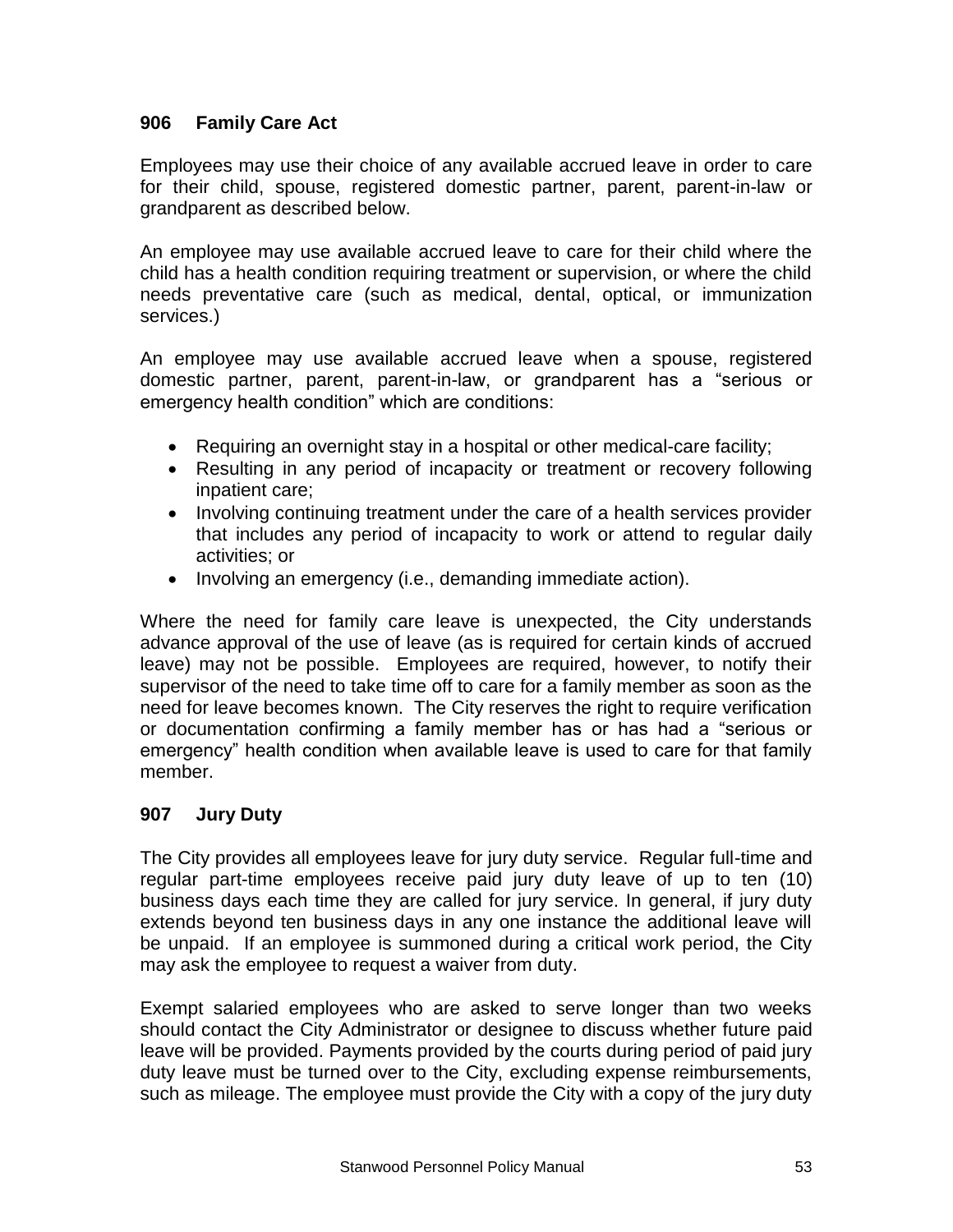summons as soon as possible after receiving it. Upon completion of jury duty, the employee is required to provide the City with proof of jury service.

# <span id="page-53-0"></span>**908 Witness Duty**

All employees summoned to testify in court are allowed time off for the period they serve as a witness. In general, witness duty leave is unpaid unless the employee is a witness in a case involving the City.

# <span id="page-53-1"></span>**909 Administrative Leave**

On a case-by-case basis, the City may place an employee on administrative leave with or without pay for an indefinite period of time, to be used in the best interest of the City as determined by the City Administrator.

# <span id="page-53-2"></span>**910 Military Leave**

The City provides all employees leave while performing military service in accordance with federal and state law. Regular full-time and part-time employees receive paid military leave of up to twenty-one (21) business days per year for military service. In general, if military service extends beyond twenty-one (21) business days, the additional leave will be unpaid. All employees who are not eligible for paid military leave are provided unpaid leave for a period of their military service. Military service may include active military duty and Reserve or National Guard training. An employee is required to provide the City with copies of their military orders as soon as possible after they are received. Reinstatement upon return from military service will be determined in accordance with applicable federal and state law.

# <span id="page-53-3"></span>**911 Military Leave for Spouses**

During a period of military conflict, military spouses are entitled up to total of fifteen (15) days of unpaid leave per deployment. The leave can be taken:

- (a) When the soldier/spouse is on leave from their deployment; or
- (b) After the soldier/spouse learns of the deployment, but before they commence active duty.

The employee must exhaust all accrued vacation leave, paid time off, floating holiday, or comp time. Only after all leave has been exhausted is the employee entitled to leave without pay.

The employee is responsible for payment of all health premiums during any leave without pay. The employee may, however, continue such benefits during leave without pay by paying COBRA premiums.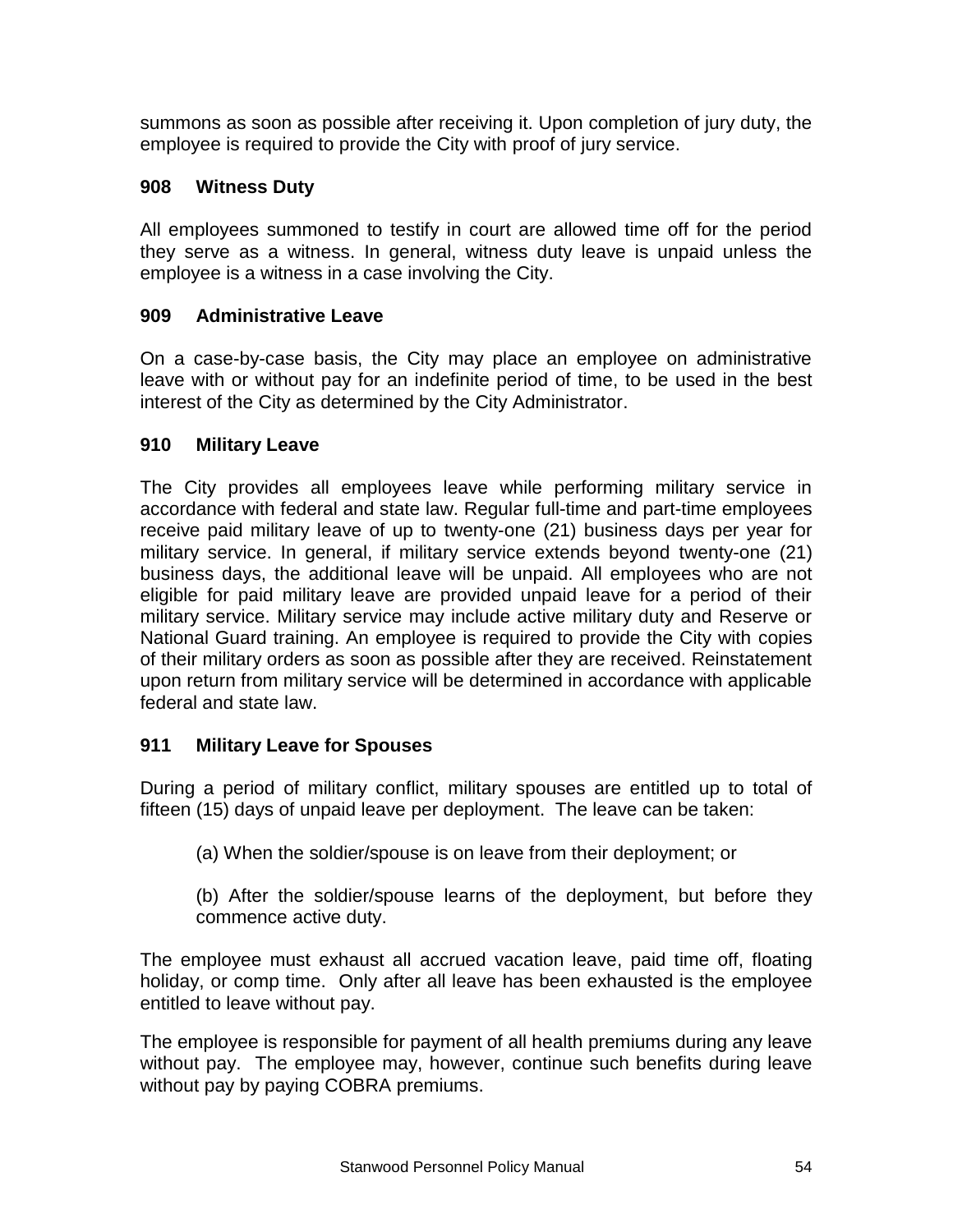Employees must give notice of intention to take leave to their Department Head or designee, or the City Administrator, within five (5) days of the soldier/spouse receiving official notice of the order to active duty, or official notice of receiving leave from active duty.

Upon returning from leave, the employee will be restored to their original job, or to another job with equivalent pay, benefits, and other employment terms and conditions.

# <span id="page-54-0"></span>**912 Religious Holidays**

If an employee's religious beliefs require observance of a holiday not included in the basic holiday schedule, the employee may, with their Department Head's approval or the approval of the City Administrator, take the day off using vacation leave, paid time off, or compensatory time.

# <span id="page-54-1"></span>**913 Leave for Domestic Violence, Sexual Abuse, or Stalking**

Washington law requires reasonable leaves without pay from work (either in a continuous block of time or intermittently), or continued employment on a reduced work schedule, when the reason for the leave is one or more of the following:

- 1. An employee seeks assistance from a lawyer or law enforcement to prepare for or participate in a civil or criminal proceeding related to incidents domestic violence, sexual assault, or stalking that involved either the employee or a family member of the employee.
- 2. An employee seeks or attends treatment for physical or mental injuries of the employee or a family member caused by domestic violence, sexual assault, or stalking.
- 3. An employee obtains services from a domestic violence shelter, rape crisis center, or similar facility for the employee or a family member.
- 4. An employee obtains mental health counseling for domestic violence, sexual assault, or stalking for the employee or family member of the employee who has been a victim.
- 5. An employee participates in safety planning or relocation for the employee or a family member.

The following documentation may be requested by the City in support of a leave request:

- 1. police report,
- 2. court order of protection,
- 3. documents supporting a court appearance,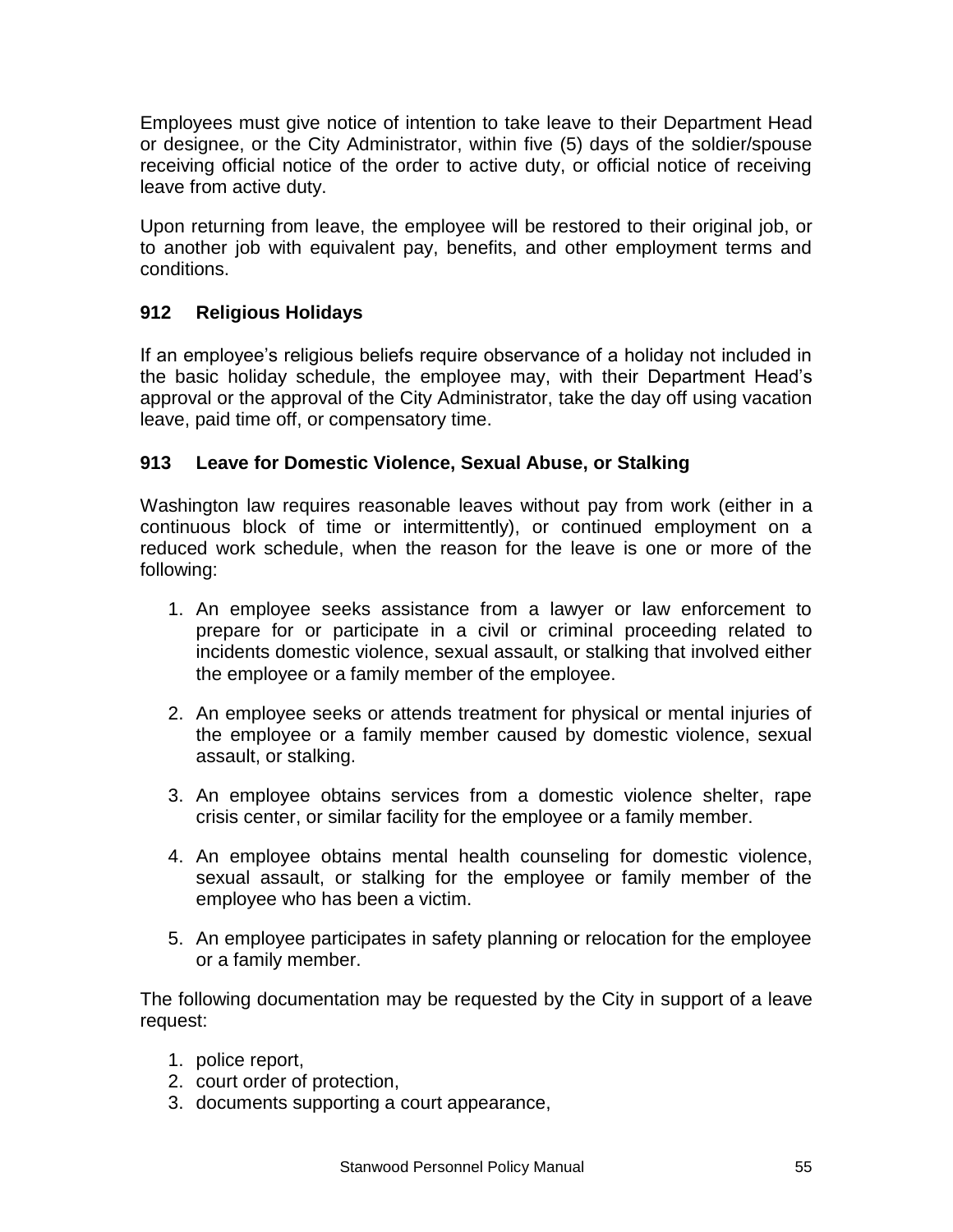- 4. statement from a domestic violence advocate, attorney, clergy member, or medical "or other professional," or
- 5. an employee's written statement.

The City will maintain the employee's health benefits while the employee is on leave for the purpose of this policy.

Employees must use accrued vacation leave, paid time off, comp time, or floating holiday before taking leave without pay. Sick leave must also be used if it applies.

If possible, employees are required to give advance notice. If the situation does not allow for advance notice, the employee must notify their Department Head or the City Administrator no later than the end of the first day that the employee takes leave.

For the purpose of this policy, family members include children, spouses, parents, parents-in-law, grandparents, or anyone with whom the employee has a dating relationship. The City may require proof of a family relationship, such as a birth certificate, a court document, a statement of the employee, or other similar documentation.

The City will maintain the confidentiality of all documents associated with leave requested or taken. These documents can be disclosed only with the consent of the employee, by order of court or administrative agency, or otherwise required by federal or state law.

Upon returning from leave, the employee will be restored to their original job, or to another job with equivalent pay, benefits, and other employment terms and conditions.

#### <span id="page-55-0"></span>**914 Holidays**

The following days are recognized as paid holidays for regular full-time and part time employees:

New Year's Day **January 1st** Martin Luther King's Birthday Third Monday in January Presidents Day **Third Monday in February** Memorial Day **Last Monday in May** Independence Day July 4th Labor Day **First Monday in September** Veteran's Day November 11th Thanksgiving Day Fourth Thursday in November

#### **Holiday Day Observed**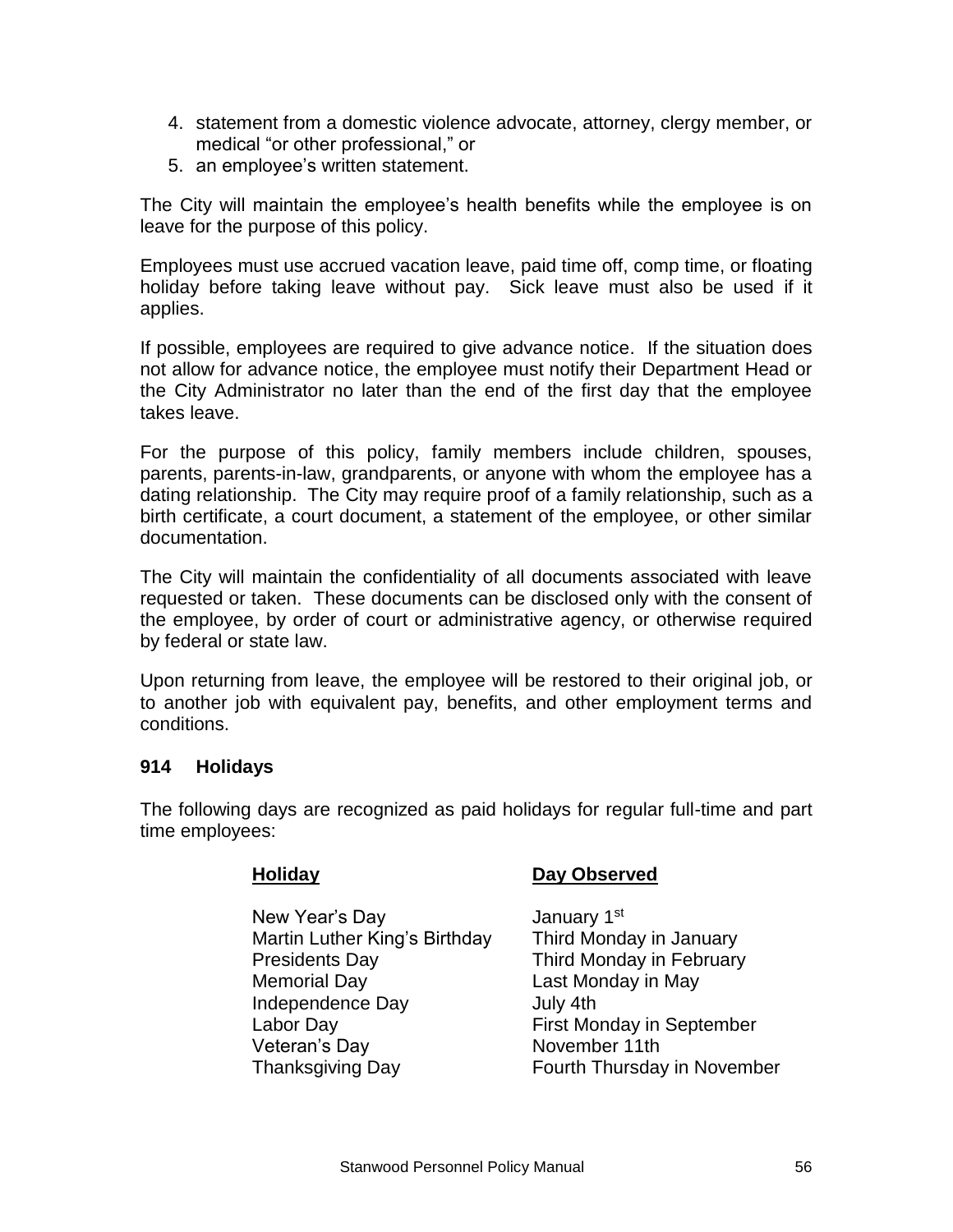| Day after Thanksgiving |
|------------------------|
|                        |

g and Day Immediately following **Thanksgiving** Christmas Day December 25th

2 Floating Holidays

In order to be eligible to receive holiday pay an employee must be at work the day before and the day after said holiday, unless they have applied for and been approved leave prior to the holiday.

With the exception of those employees normally scheduled to work on a weekend day, City-paid holidays which fall on a Saturday will be observed on the preceding Friday; paid holidays falling on a Sunday will be observed on the following Monday.

Regular part-time employees receive holiday pay on a pro-rated basis. Pro-rated means the ratio between the number of hours in the employee's normal work schedule and forty (40) hours per week.

#### *Floating Holidays*

On January 1<sup>st</sup> of each year, all regular full time employees will be credited with sixteen (16) hours (2 days) of floating holiday leave and all regular part time employees will be credited with a pro rata amount of floating holiday leave. An eligible employee may then select when to take their floating holiday hours subject to approval from their Department Head or designee, or the City Administrator.

Floating holidays can be scheduled and taken in the same manner as paid time off or vacation time.

New hires starting June  $1<sup>st</sup>$  through September 30<sup>th</sup> will receive one (1) floating holiday in the year of hire. New hires starting after September  $30<sup>th</sup>$  will not receive any floating holidays in the year of hire.

#### *Work on Holidays*

In the event that a non-exempt employee is required to work a holiday, they will be paid for the holiday plus one and one-half times his/her regular rate of pay (two and one-half total) for all hours worked on the holiday. Such time must be pre-authorized by the Department Head or designee, or the City Administrator.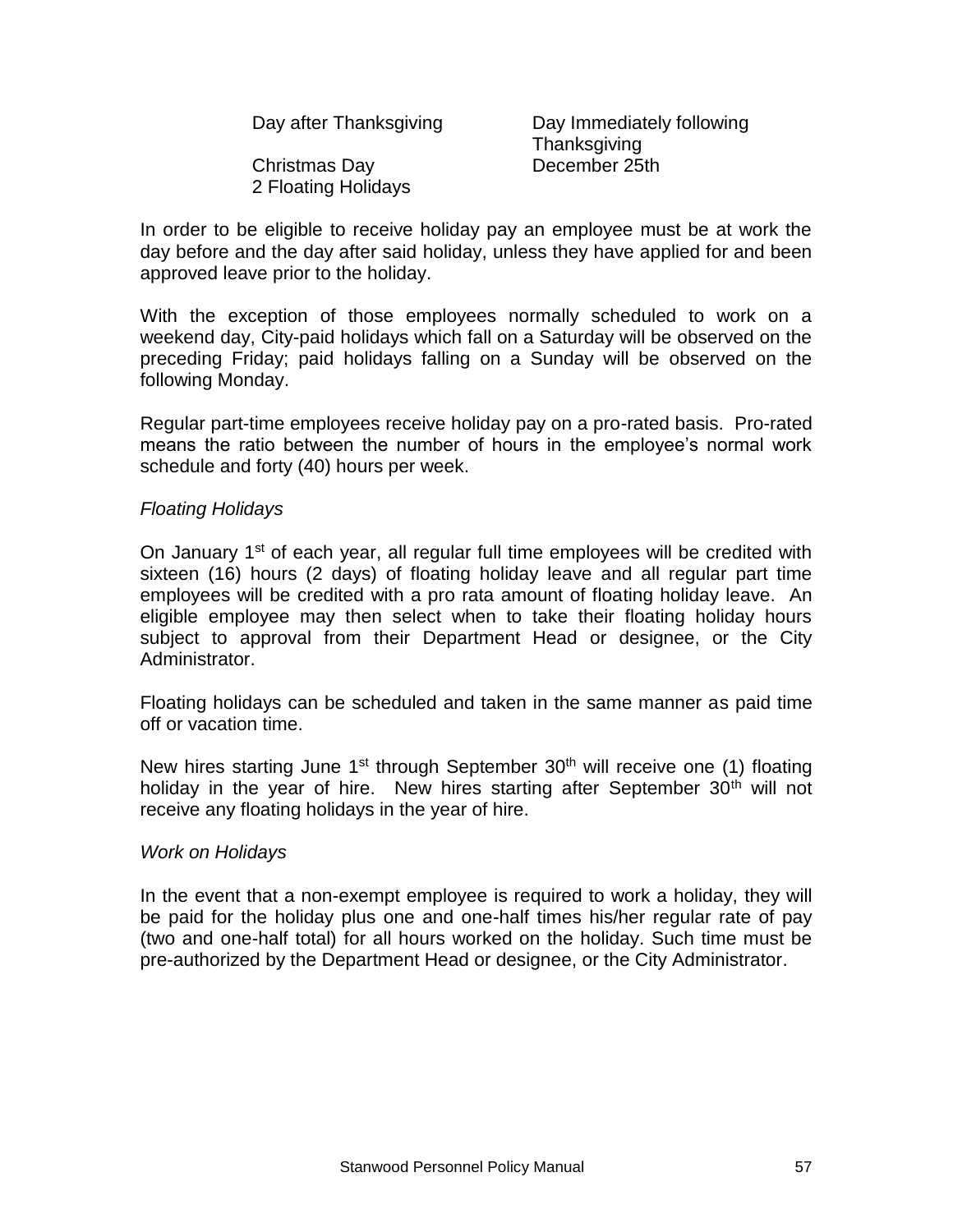# <span id="page-57-0"></span>**915 Inclement Weather**

# *Purpose*

The citizens of Stanwood expect the City to offer continued public service and emergency services during periods of inclement weather. This policy covers conditions that limit transportation or mobility such as snowstorms, ice storms, wind storms, earthquakes, floods or any other event as defined by the City which may cause unsafe driving conditions for both public and private transportation.

# *Attendance*

Because of the public safety nature of those positions in the Police and Public Works Departments, employees in those departments should assume City business will proceed as normal even when the City offices are closed and other employees are not required to come to work. However, if employees within these departments decide that weather conditions prohibit them from coming to work safely, they may contact their Department Head or designee, or the City Administrator, and request leave per the provisions of this policy.

# *Compensation*

1. During a significant weather event that forces the City to close administrative operations for a period of time and employees are told not to report to work, they will be compensated for the day. However, if an Employee chooses not to report to work, then accrued leave must be used or the time may be taken unpaid.

2. Department heads may permit employees to make up short periods of absence due to inclement weather within the pay period the absence occurs, provided such activity does not conflict with City policy or labor agreements, and that such adjusted work time does not result in additional overtime payments.

#### *Notification*

On days when poor weather conditions exist, the Mayor or the City Administrator may place the City under the inclement weather policy, close City offices, or limit hours City offices are open for business. To be notified about these decisions, employees are responsible for contacting their department managers prior to the start of their regular work shift to obtain updated information on City office closures or modified hours of work.

# **916 Pandemic or Public Health Emergency Response**

It is the policy of the City of Stanwood to take all appropriate measures needed to address a pandemic and protect public health. Protecting the community and City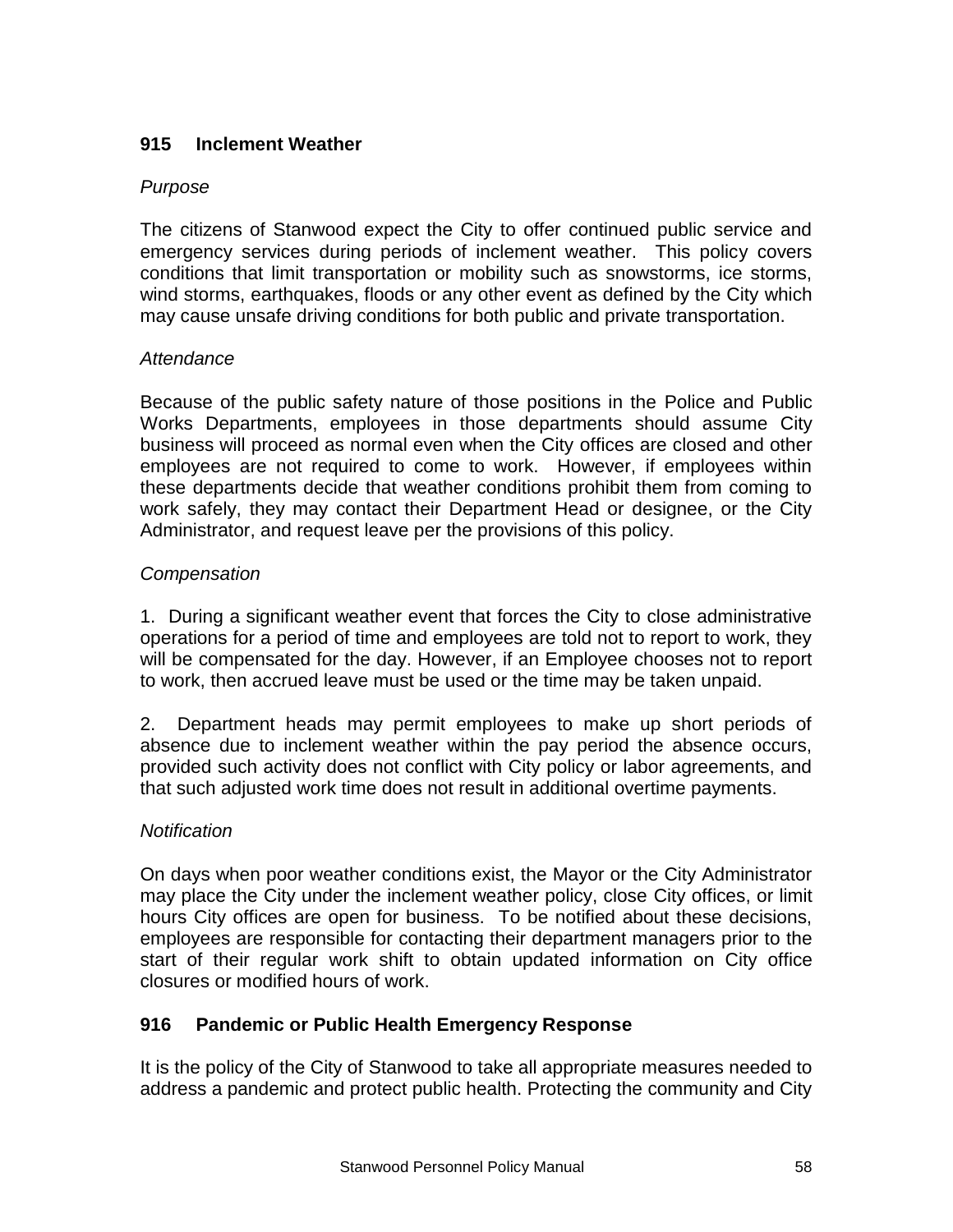staff is a top priority and this policy establishes some of the actions that may be taken, and the authority, granted to address a pandemic.

**Procedures:** The following procedures are established to minimize disease exposure and maintain continuity of City operations in the event that a pandemic becomes a threat to the health or safety of City employees, their families, and the community at large.

- 1) *Declaration of Pandemic and/or Public Health Emergency*: Public health professionals at organizations such as the Centers for Disease Control and Prevention (CDC), Washington State Public Health Department, Washington State Governor, and/or Snohomish County Health Department may declare that a pandemic, outbreak, or public health emergency exists. Such declarations may contain instructions or recommendations to both private and public sector entities. The City will follow all mandatory instructions and will implement recommendations to the extent it determines these to be applicable and/or feasible or practicable under the particular circumstances.
- 2) *Procedures to help minimize the spread of germs*: Employees are urged to practice standard Non-Pharmaceutical Interventions ("NPI's"), including covering coughs by coughing into a tissue or, if a tissue is not available, into their elbows, regular hand washing, regular use of alcohol hand sanitizer, and avoiding touching eyes, nose, or mouth. Hands and work surfaces should be disinfected frequently. Employees are also urged to utilize social distancing such as maintaining a distance of six feet from others when practical to do so.
- 3) *Proclamation of Emergency/Disaster Due to Pandemic*: Upon the City's proclamation of emergency/disaster due to pandemic, the following shall apply:
	- i. Employees who have a communicable illness or are experiencing flu-like symptoms (as then-defined by the applicable health authorities), are prohibited from coming to work and are encouraged to consult their physician.
	- ii. Employees reporting to work who exhibit symptoms of a communicable illness will be sent home and encouraged to consult their physician. Unless otherwise provided by law, the employee shall be required to utilize accrued leave, pursuant to these policies, or applicable collective bargaining agreement, if they are sent home due to symptoms of an illness.
	- iii. If the illness of an employee or member of an employee's household interferes with reporting to work in a timely manner, the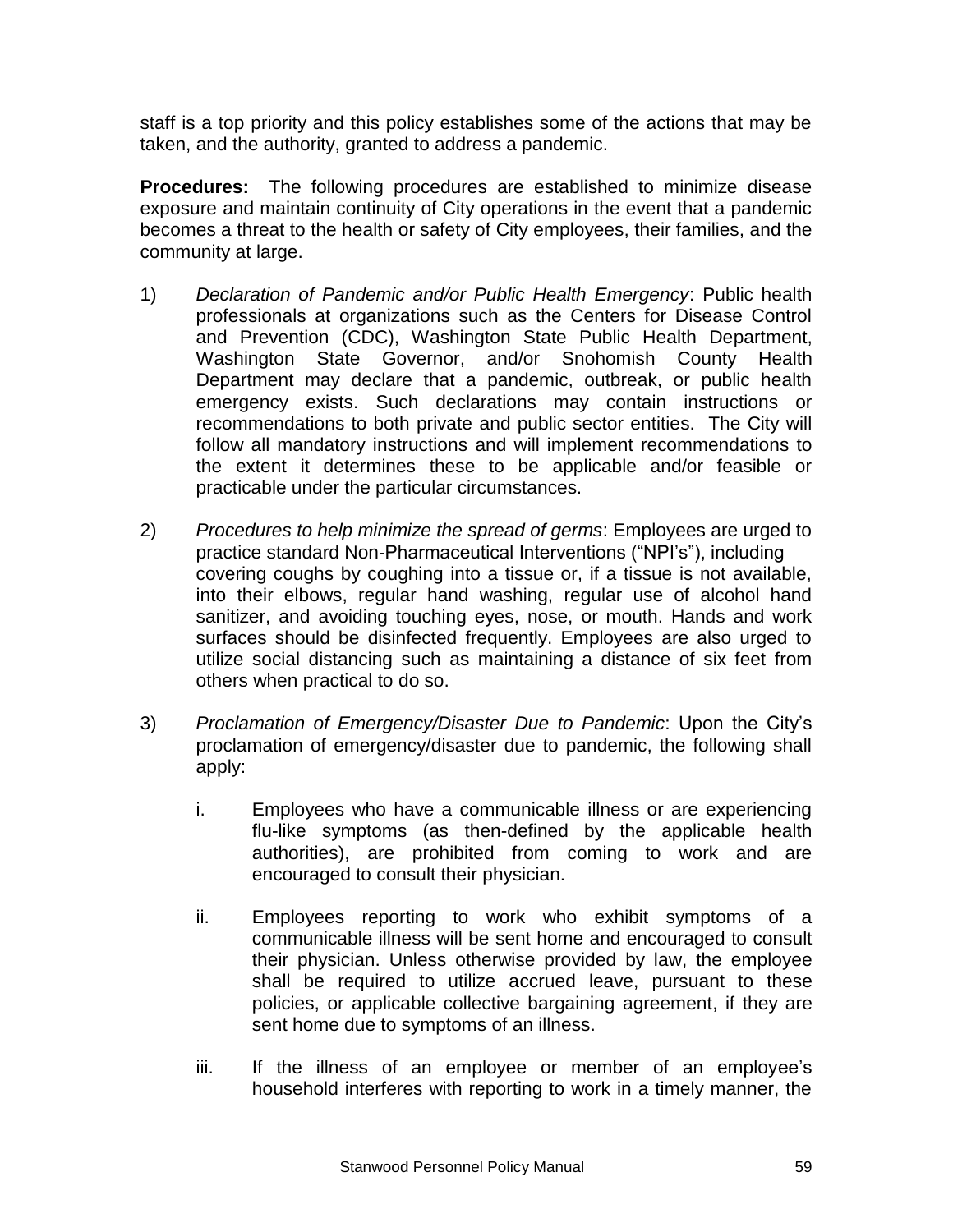employee is responsible for notifying their supervisor. Employees must not return to work until they have been free of illness symptoms (fever, chills, sore throat, etc.) for at least 24 hours (or any longer applicable incubation period determined by the appropriate health authority) or are deemed no longer infectious by a medical professional.

- iv. Except as otherwise prohibited by law, employees are required to first utilize their accrued sick leave and then any other accrued paid time off (vacation, paid time off, compensatory time, or floating holidays) while recovering from, or caring for a spouse or dependent recovering from illness.
- v. If the school or place of care of an employee's child is closed due to pandemic, the employee may use accrued sick leave (or other accrued paid time off, to the extent the employee does not have sufficient sick leave), to care for the child.
- vi. Employees may donate accrued sick leave to employees who do not have enough accrued leave balances to cover their absence, in accordance with the City's shared leave policy.
- vii. When quarantine of an employee is ordered by State or County Health Officials due to a pandemic illness, employees may use accrued sick leave (or other accrued paid time off, to the extent the employee does not have sufficient sick leave) for the period of quarantine.
- viii. At the discretion of the Mayor or City Administrator, City Hall may alter its business practices, hours of business, and services provided. Examples of potential measures that could be taken include but are not limited to:
	- a. The City may implement temporary emergency procedures to minimize in-person contact between employees. Such measures may include greater use of e-mail, phone, and teleconferences, including telecommuting (see policy), as opposed to in-person meetings and contact.
	- b. *Reduced Reception and Front Counter Service*: The City may alter how it conducts business with the public by limiting or halting services at counters/areas of the City Hall and other facilities where front-line services are typically provided.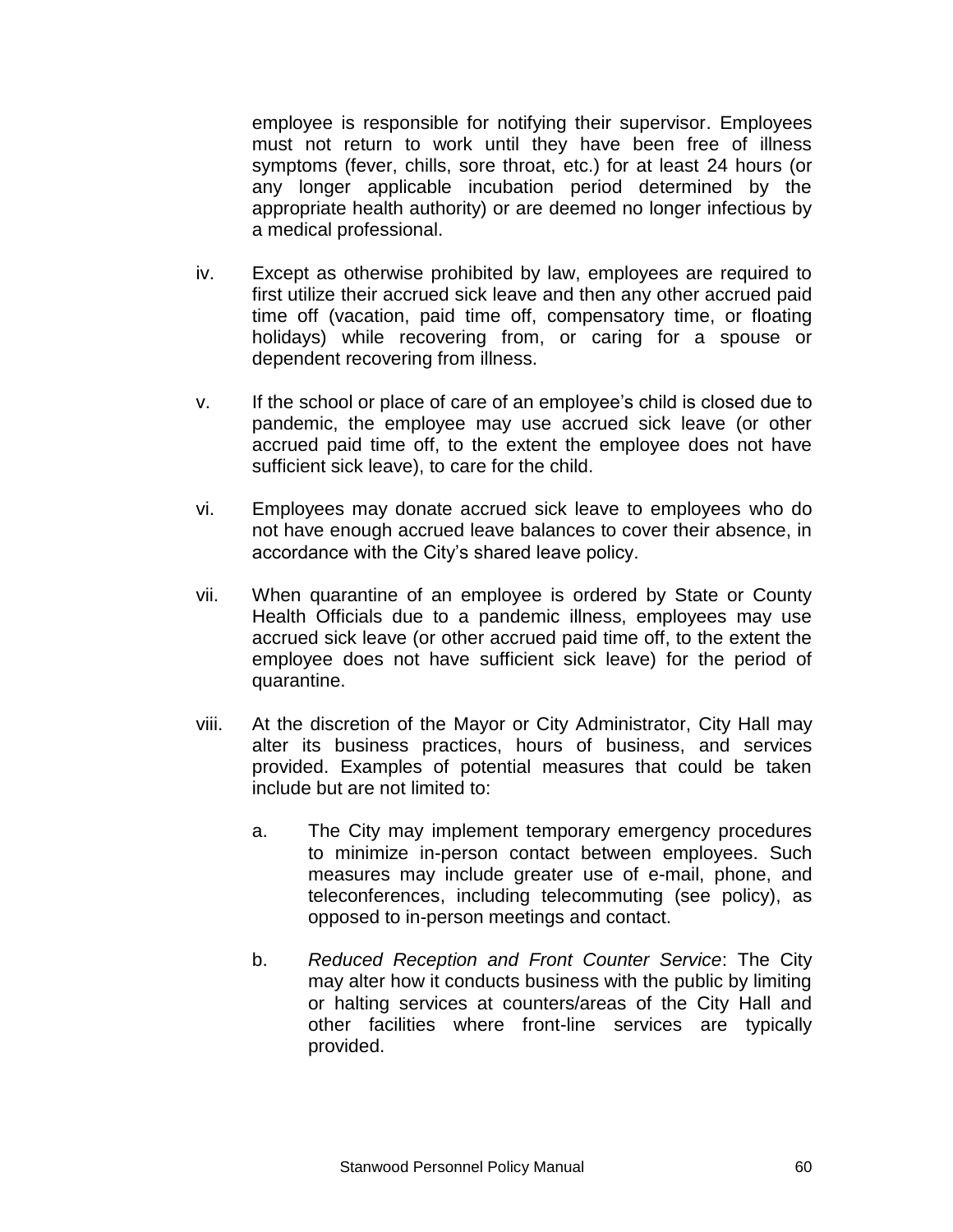- c. *Partial Work from Home Schedules:* Some staff may be permitted or assigned to work from home.
- d. *Full or partial City Hall Closure:* City Hall may be partially or fully closed. During closure, staff who are able to reasonably work from home, whether in full or partial shifts, will be allowed to do so, and City managers and supervisors will coordinate this directly with the subject employees (See Telecommuting Policy).

# **917 Volunteer Emergency Services Personnel Leave**

In accordance with RCW 49.12.460, an employee who is a volunteer firefighter, reserve peace officer, or member of the Civil Air Patrol will not be subject to discipline or termination when an emergency call, fire alarm, or emergency service operation prevents them from showing up to work on time.

In the case of a volunteer firefighter working at, or returning from, a fire alarm or emergency call that causes the employee to be late or miss work, the on-scene commander must order the firefighter to remain at the scene. Training and other non-emergency activities do not qualify. Volunteer firefighters cannot be paid and must be away from their regular job when the fire alarm or emergency call comes in to qualify for this leave.

A reserve peace officer, as defined in RCW 41.24.010, must be called to an emergency to be late or miss work. A member of the Civil Air Patrol must be involved in an emergency service operation, as defined in RCW 49.12.460, to be late or miss work.

#### *Notice Requirements*

An employee shall make every reasonable attempt to give his or her department head advance notice of the need to take leave.

#### *Type of Leave*

An employee who is absent from work pursuant to this policy may elect to use his or her accrued vacation leave, paid time off, floating holiday, compensatory time or unpaid leave time.

#### *Verification*

The department head may require the request for leave be supported by verification from the agency at which the employee volunteers.

#### <span id="page-60-0"></span>**918 Shared Medical Leave Program**

The City of Stanwood recognizes that certain circumstances may exist where employees may need additional leave to assist them during a period of time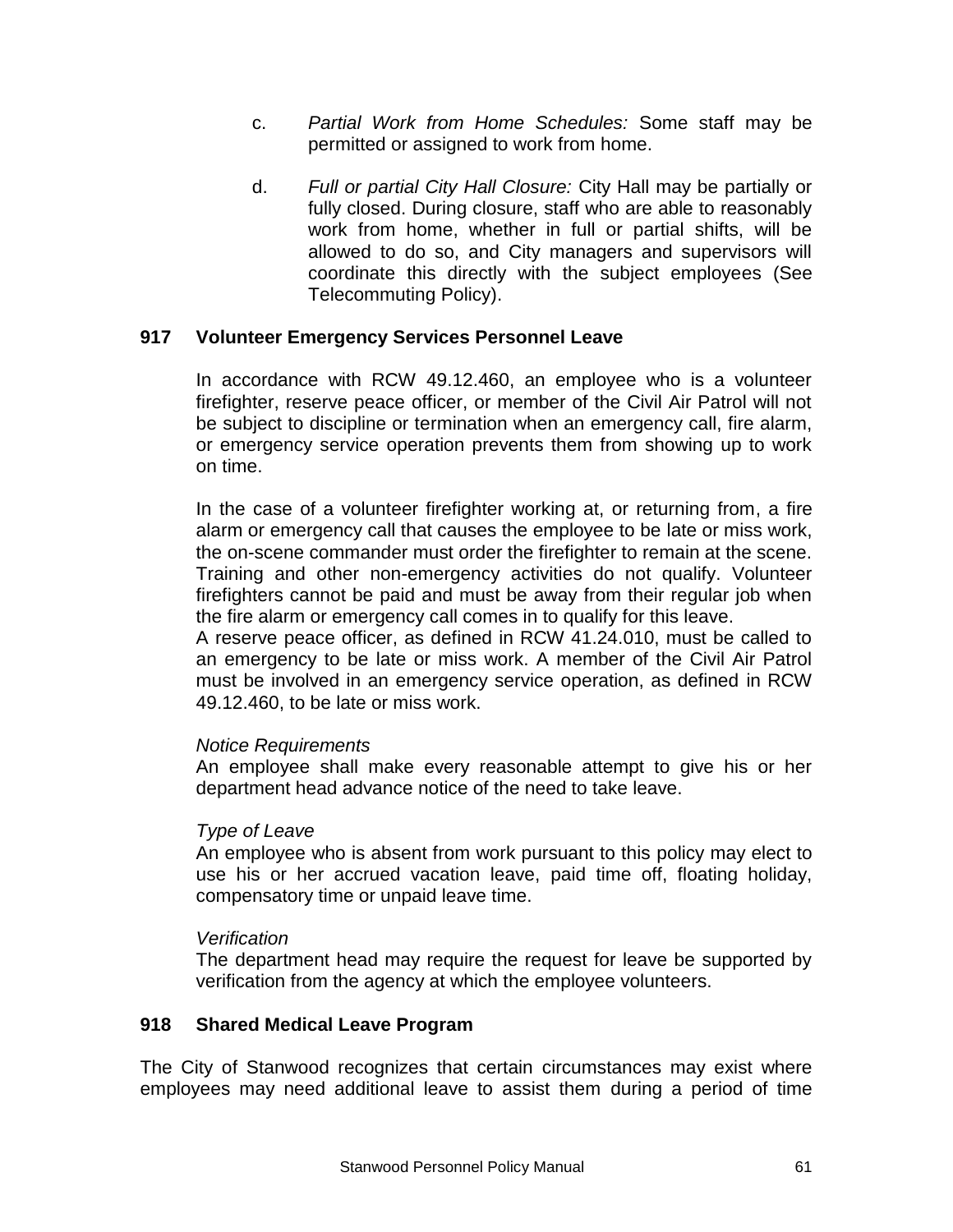when they are off from work for medical purposes, but do not have enough accumulated leave. These additional leave days will be voluntarily donated by other City employees. Donated leave days, for medical purposes, may also be used by an employee because of immediate family illness.

# *Eligibility*

To be eligible to donate either vacation, paid time off or sick leave, an employee must have over one hundred (100) hours of accrued vacation leave or paid time off, and two hundred (200) hours of accrued sick leave. In no event shall a leave donation result in the donor reducing their vacation leave balance to less than one hundred (100) hours or sick leave balance to less than two hundred (200) hours. Transfer of leave will be in increments of eight (8) hours (1 day). Leave is donated on an hour for hour basis with no relation to actual earnings of either the donor or the recipient.

For an employee to receive donated leave, the employee must first exhaust all of the employee's own accumulated compensatory time, sick leave, paid time off and vacation leave. In the case of work related injury, the employee must diligently pursue and be found ineligible for worker's compensation benefits, prior to receiving donated leave.

# *Process*

All donations of leave are strictly voluntary and confidential, and will occur on a "per event" basis. If employees have a need to use the Shared Medical Leave Program, they should contact their Department Head or designee, or the City Administrator or designee. When an employee is in need of donated leave, and so requests, the City will inform other employees in writing that donated leave has been requested.

An employee using shared leave will continue to receive the same salary and benefits as an employee using vacation, paid time off or sick leave. Unused donated leave will be given back to the donor(s).

# **919 Unpaid Holidays for Reasons of Faith or Conscience**

Employees are entitled to two unpaid holidays per calendar year for a reason of faith or conscience or an organized activity conducted under the auspices of a religious denomination, church, or religious organization.

The employee may select the days on which he or she desires to take the two unpaid holidays after consultation with his or her supervisor. If an employee prefers to take the two unpaid holidays on specific days, then the employee will be allowed to take the unpaid holidays on the days he or she has selected unless the absence would unduly disrupt operations, impose an undue hardship, or the